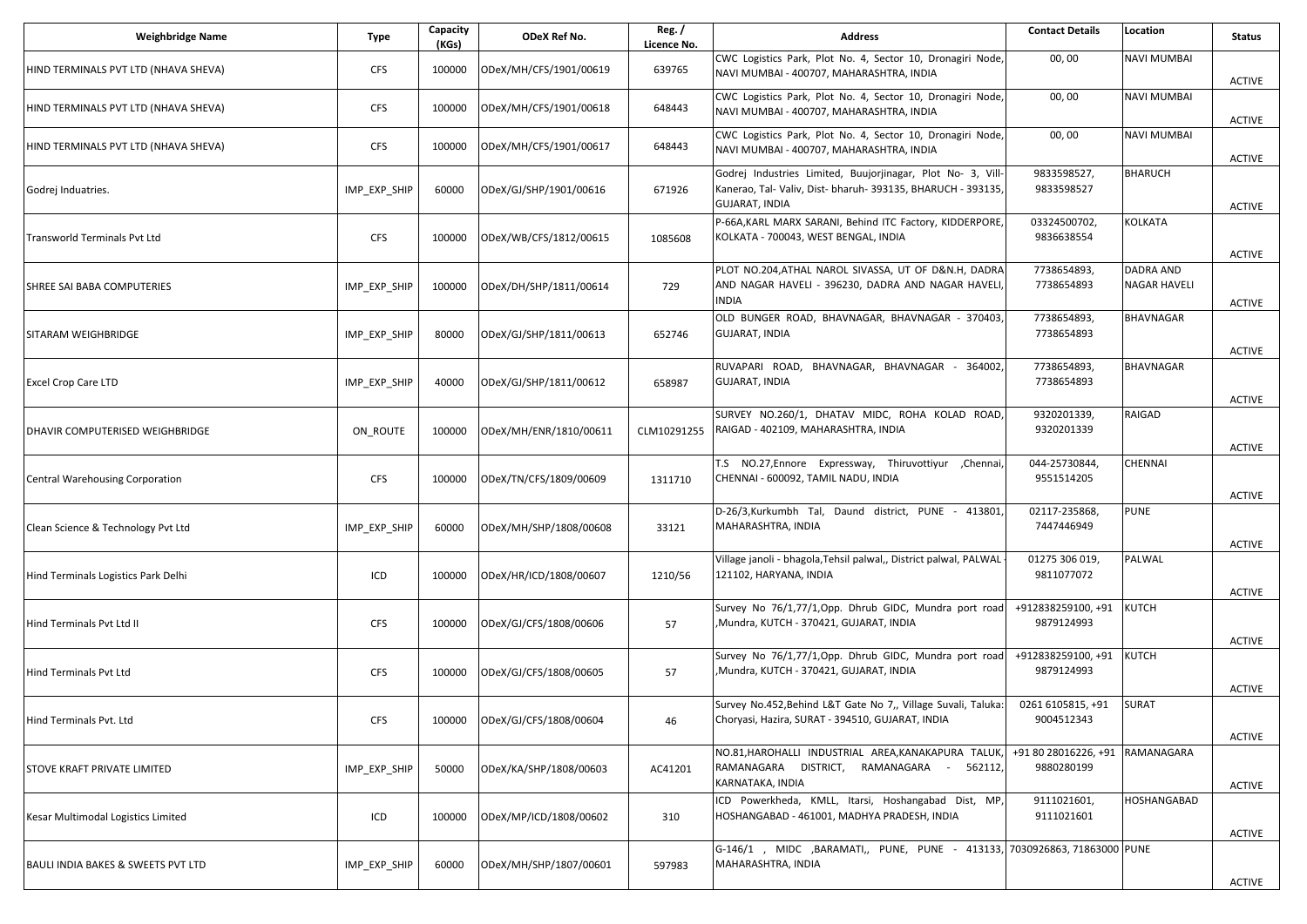| <b>CFS</b>   | 100000 | ODeX/MH/CFS/1805/00599 | 86752                   | Container Freight station, Village Veshvi,, Post Dighode, Taluka<br>uran,, RAIGAD - 410206, MAHARASHTRA, INDIA                                         | +91 9136670060,<br>+918433980860            | RAIGAD         | <b>ACTIVE</b>                                                |
|--------------|--------|------------------------|-------------------------|--------------------------------------------------------------------------------------------------------------------------------------------------------|---------------------------------------------|----------------|--------------------------------------------------------------|
| ICD          | 10000  | ODeX/HR/ICD/1805/00598 | 2085/95                 | Vill. panchi gujran ,tehsil., Ganaur ,distt.sonepat (Haryana),<br>SONEPAT - 131101, HARYANA, INDIA                                                     | 8396800469                                  |                | <b>ACTIVE</b>                                                |
| <b>CFS</b>   | 80000  | ODeX/GJ/CFS/1805/00597 | 47/37                   | Plot 11, Road 11/B,, Mundra, SEZ-370421, KUTCH - 370421<br><b>GUJARAT, INDIA</b>                                                                       | 02836232224,<br>+91 9512343902              | KUTCH          | <b>ACTIVE</b>                                                |
| <b>CFS</b>   | 100000 | ODeX/GJ/CFS/1805/00596 | VC/498702/2017          | 27 KM SURAT, Hazira road, SURAT - 394270, GUJARAT, INDIA                                                                                               | +912616682400,<br>8140335786                | <b>SURAT</b>   | <b>ACTIVE</b>                                                |
| IMP_EXP_SHIP | 60000  | ODeX/GJ/SHP/1805/00595 | 525094                  | Plot No. : D-2/CH-149/2, Dahej - Phase2,, Industrial estate<br>BHARUCH -<br>GIDC, taluka-vagra, Dis-Bharuch,,<br>392110,<br><b>GUJARAT, INDIA</b>      | 7573066622,<br>7202866622                   | <b>BHARUCH</b> | <b>ACTIVE</b>                                                |
| IMP_EXP_SHIP | 50000  | ODeX/MH/SHP/1804/00594 | 713355                  | Gate No.01,opp. Govt. rest house,,<br>Mumbai-Pune<br>Road, Shilphata, Khopoli, PUNE - 410203, MAHARASHTRA<br>INDIA                                     | 7420059311,<br>7420059311                   | <b>PUNE</b>    | <b>ACTIVE</b>                                                |
| <b>CFS</b>   | 100000 | ODeX/MH/CFS/1804/00593 | MH 583                  | Village dhasakhoshi , khopte , Taluka-uran, Post-Koproli, Dist<br>Raigad, RAIGAD - 410212, MAHARASHTRA, INDIA                                          | 8879100069                                  |                | <b>ACTIVE</b>                                                |
| <b>CFS</b>   | 100000 | ODeX/TN/CFS/1803/00592 | 885600                  | 24/3, Ayyanaaipu village, madurai bye pass, road, Tuticorin-<br>628101, MADURAI - 628101, TAMIL NADU, INDIA                                            | 9003808958 /<br>9994111507,<br>9003808958 / | MADURAI        | <b>ACTIVE</b>                                                |
| <b>CFS</b>   | 100000 | ODeX/TN/CFS/1803/00591 | 885600                  | 24/3, Ayyanaaipu village, madurai bye pass, road, Tuticorin<br>628101, MADURAI - 628101, TAMIL NADU, INDIA                                             | 9003808958 /<br>9994111507,<br>9003808958 / | MADURAI        | <b>ACTIVE</b>                                                |
| <b>CFS</b>   | 100000 | ODeX/TN/CFS/1801/00590 | TN 402 PLIERS<br>NO 136 | 29/3, Aruppukottai Road, Valayankulam, Village, Madurai-<br>625022, MADURAI - 625022, TAMIL NADU, INDIA                                                | 7823990490,<br>7823990490                   | MADURAI        | <b>ACTIVE</b>                                                |
| IMP_EXP_SHIP | 60000  | ODeX/MH/SHP/1801/00589 | 261166                  | L-18/25 to L-18/28 & L19, MIDC Area<br>Waluj,<br>Aurangabad, Maharashtra-431136, AURANGABAD - 431136,<br>MAHARASHTRA, INDIA                            | 7767017754,<br>7767017754                   | AURANGABAD     | <b>ACTIVE</b>                                                |
| IMP_EXP_SHIP | 2000   | ODeX/GJ/SHP/1801/00588 | 40/58                   | plot no-5,block-b,sector-12 s.adani port & sez village, tal-<br>mundra dist-kutch. Pincode:- 370421, KUTCH - 370421<br>GUJARAT, INDIA                  | 7984623898,<br>7984623898                   | KUTCH          | <b>ACTIVE</b>                                                |
| IMP_EXP_SHIP | 50000  | ODeX/GJ/SHP/1801/00587 | VCNO513457              | Plot No.D/2/11/A,GIDC Industrail Estate,Dahej,, Tal-Vagra<br>,Dist-Bharuch,gujrat,india, BHARUCH - 392130, GUJARAT,<br><b>INDIA</b>                    | 9892841264,<br>9892841264                   | <b>BHARUCH</b> | ACTIVE                                                       |
| <b>CFS</b>   | 100000 | ODeX/MH/CFS/1712/00586 | 629660                  | Dighode Circle, Village Dighode, Taluka Uran, Raigad 400702<br>RAIGAD - 400702, MAHARASHTRA, INDIA                                                     | 9819840085,<br>9819840085                   | RAIGAD         | ACTIVE                                                       |
| IMP_EXP_SHIP | 60000  | ODeX/MH/SHP/1712/00583 | RO514                   | Cummins India Limited, Dahanukar Colony, Kothrud, Pune-<br>411038, PUNE - 411038, MAHARASHTRA, INDIA                                                   | 9130056876,<br>9130056876                   | <b>PUNE</b>    | <b>ACTIVE</b>                                                |
| ON_ROUTE     | 100000 | ODeX/TN/ENR/1711/00582 | 1780902                 | Survey No.230/1A2, Ponneri High, Vellivoyalchavadi, CHENNAI<br>600103, TAMIL NADU, INDIA                                                               | 9940615233,<br>9940615233                   | CHENNAI        | <b>ACTIVE</b>                                                |
| IMP_EXP_SHIP | 60000  | ODeX/GJ/SHP/1711/00581 | VC NO.416035            | Plot No - Z/96/E, Dahej SEZ-11,DAHEJ SPECIAL ECONOMIC<br>ZONE,, TALUKA VAGRA, DIST BHARUCH -392130, GUJARAT<br>INDIA, BHARUCH - 392130, GUJARAT, INDIA | 9723787577,<br>9723787577                   | <b>BHARUCH</b> | <b>ACTIVE</b>                                                |
| <b>CFS</b>   | 10000  | ODeX/PB/CFS/1710/00580 | 141748                  | Gateway Rail Frieght Limited, LUDHIANA - 141001, PUNJAB,<br>INDIA                                                                                      | 9650555933,<br>9650555933                   | LUDHIANA       | <b>ACTIVE</b>                                                |
|              |        |                        |                         |                                                                                                                                                        |                                             |                | +91 130 220 3403, +91 SONEPAT<br>+91 52085810-16, +91 RAIGAD |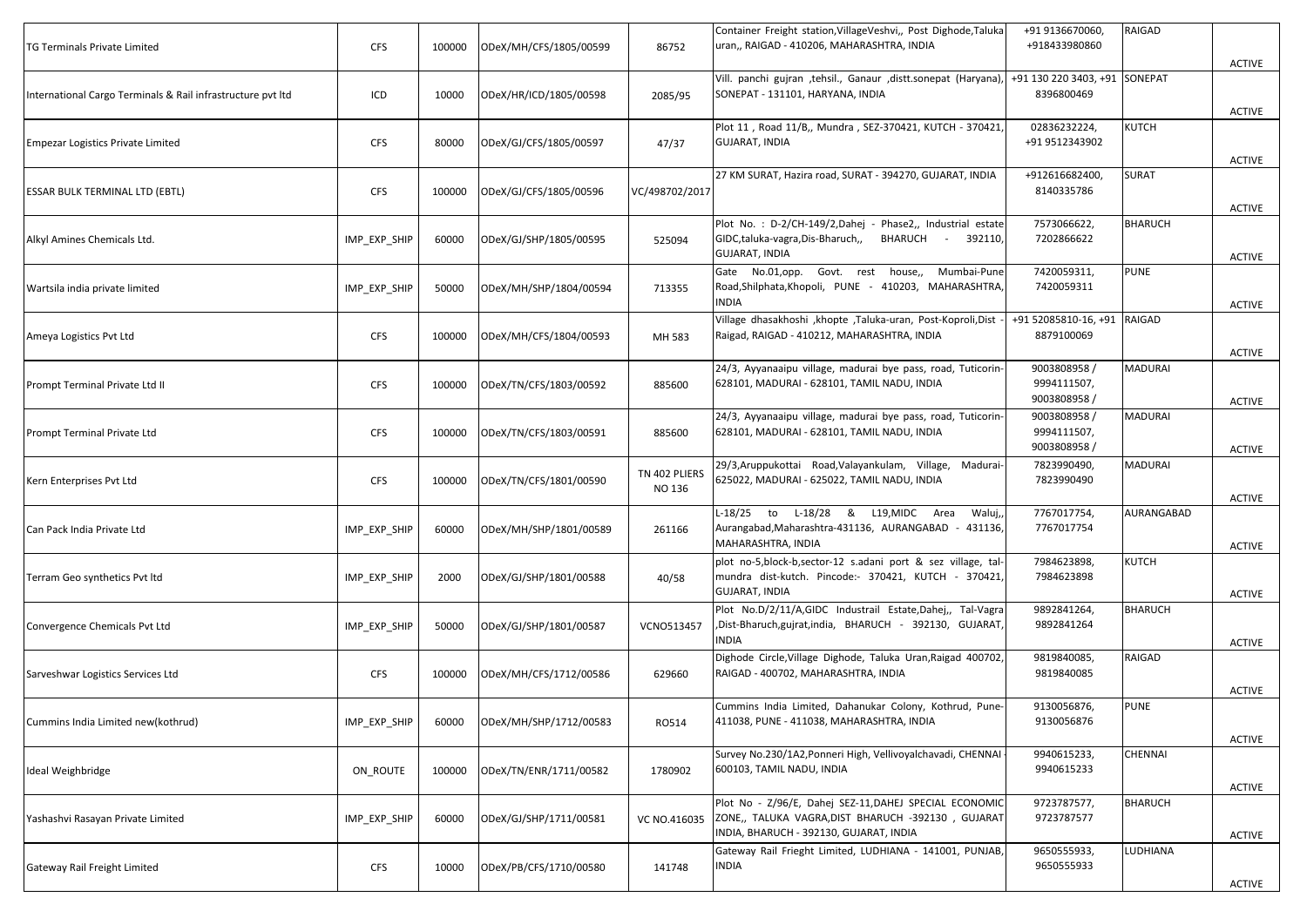| Graphite India Limited                    | IMP_EXP_SHIP | 40000  | ODeX/MH/SHP/1708/00575 | 711510     | 88.MIDC Industrial Area SATPUR, NASHIK - 422007,<br>MAHARASHTRA, INDIA                                                                                                                              | 9822962558,<br>9822962558                   | <b>NASHIK</b>                    | <b>ACTIVE</b> |
|-------------------------------------------|--------------|--------|------------------------|------------|-----------------------------------------------------------------------------------------------------------------------------------------------------------------------------------------------------|---------------------------------------------|----------------------------------|---------------|
| Metal Powder Company Limited (MEPCO)      | IMP_EXP_SHIP | 50000  | ODeX/TN/SHP/1708/00574 | 4935637    | Thirumangalam, MADURAI - 625706, TAMIL NADU, INDIA                                                                                                                                                  | 9786520011,<br>9786520011                   | MADURAI                          | ACTIVE        |
| <b>SETHIA OILS LIMITED</b>                | IMP_EXP_SHIP | 60000  | ODeX/WB/SHP/1708/00573 |            | VILL:-PEMRA, P.O-JOTERAM, DIST:-BURDWAN, PINCODE-<br>SVCC065194/156 713104, BARDHAMAN - 713104, WEST BENGAL, INDIA                                                                                  | 9800814408,<br>9800814408                   | BARDHAMAN                        | <b>ACTIVE</b> |
| NEW ABHIJEET COMPUTERISED WEIGH-BRIDGE    | ON ROUTE     | 100000 | ODeX/MH/ENR/1707/00572 | 639254     | SERVEY NO.62/1, CHIRLE JASAI ROAD VILLAGE, PADEGHER<br>PANVEL, DIST-RAIGAD, RAIGAD - 410206, MAHARASHTRA<br><b>NDIA</b>                                                                             | 9322820821 /<br>9921942233,<br>9322820821 / | RAIGAD                           | <b>ACTIVE</b> |
| Karad Weigh Bridge Private Limited        | ON_ROUTE     | 100000 | ODeX/MH/ENR/1707/00570 | 945157     | 'C' block , Plot No:-6, MIDC KARAD, NH-4, Village Varade, Taluka<br>Karad, SATARA - 415109, MAHARASHTRA, INDIA                                                                                      | 9324252492,<br>9324252492                   | SATARA                           | <b>ACTIVE</b> |
| M/S Vedanta Limited                       | IMP_EXP_SHIP | 40000  | ODeX/TN/SHP/1707/00569 | 5741901    | Sterlite Copper works, Sipcot Complex, THOOTHUKUDI<br>628008, TAMIL NADU, INDIA                                                                                                                     | 9750338889,<br>9750338889                   | <b>THOOTHUKUDI</b>               | <b>ACTIVE</b> |
| Century Plyboards India Limited-JJP CFS 2 | <b>CFS</b>   | 100000 | ODeX/WB/CFS/1707/00568 | SVCC564344 | JJP CFS,3, Hyde Road, Khidderpore, KOLKATA - 700088, WEST<br><b>BENGAL, INDIA</b>                                                                                                                   | 7278523545,<br>7278523545                   | KOLKATA                          | ACTIVE        |
| Qrex Flex Pvt Ltd                         | IMP_EXP_SHIP | 80000  | ODeX/GJ/SHP/1707/00566 | 43/11      | NO.464-465, N.H<br>NO.8,AT<br>PIPODARA, TAL<br><b>BLOCK</b><br>MANGROL,DIST SURAT,GUJARAT, SURAT - 362225, GUJARAT,<br><b>INDIA</b>                                                                 | 9909996521,<br>9909996521                   | SURAT                            | <b>ACTIVE</b> |
| Gujarat Container Weighbridge             | ON ROUTE     | 80000  | ODeX/GJ/SHP/1707/00565 | 388741     | Plot 711/2B 3rd phase , GIDC IND Area, Umbegaon, VALSAD<br>396170, GUJARAT, INDIA                                                                                                                   | 9227739111,<br>9227739111                   | VALSAD                           | <b>ACTIVE</b> |
| BilTube (ANAX) Industries Ltd             | IMP_EXP_SHIP | 60000  | ODeX/MH/SHP/1707/00564 | 258841     | L.no.258841,Anna Nagri Purvatha V Grahak, Savrakhshan<br>Vibhag, KOLHAPUR - 416114, MAHARASHTRA, INDIA                                                                                              | 9922944058,<br>9922944058                   | KOLHAPUR                         | <b>ACTIVE</b> |
| OC Specialities Pvt Ltd                   | IMP_EXP_SHIP | 60000  | ODeX/MH/SHP/1707/00563 | MH578      | MIDC, Chincholi, Solapur,<br>SOLAPUR<br>413255,<br>$E-18$<br>$\sim 100$<br>MAHARASHTRA, INDIA                                                                                                       | 9820815057,<br>9820815057--                 | SOLAPUR                          | <b>ACTIVE</b> |
| United Foods Private Ltd                  | IMP_EXP_SHIP | 100000 | ODeX/GJ/SHP/1707/00562 | 512038     | Plot No 329, Mithi Rohar, GIDC, Gandhiam-KUTCH, KUTCH<br>370201, GUJARAT, INDIA                                                                                                                     | 9978302081,<br>9978302081                   | KUTCH                            | <b>ACTIVE</b> |
| Sunflag Iron & Steel Co. Ltd. Warthi- II  | IMP EXP SHIP | 60000  | ODeX/MH/SHP/1707/00559 | 153175     | At- Warthi, Tal- Mohandi, Dist- Bhandara, BHANDARA<br>441103, MAHARASHTRA, INDIA                                                                                                                    | 9372496588,<br>9372496588                   | BHANDARA                         | ACTIVE        |
| Sunflag Iron & Steel Co. Ltd. Warthi-I    | IMP EXP SHIP | 100000 | ODeX/MH/SHP/1707/00558 | 153175     | Bhandara Road, Warthi 441905,, BHANDARA - 441905,<br>MAHARASHTRA, INDIA                                                                                                                             | 9372496588,<br>9372496588                   | BHANDARA                         | ACTIVE        |
| ALS Tuticorin Terminal Pvt Ltd            | <b>CFS</b>   | 100000 | ODeX/TN/CFS/1706/00552 | 4564686    | Survey No-997/1, Meelavittan Village, Fisheries College back +91-44-66360100, +91- THOOTHUKUDI<br>side, Harbour Express high road, Tuticorin Tamil Nadu,<br>THOOTHUKUDI - 628008, TAMIL NADU, INDIA | 44-66360100                                 |                                  | <b>ACTIVE</b> |
| Ariston Weighbridge                       | ON_ROUTE     | 60000  | ODeX/TN/ENR/1706/00549 | 589517     | A. Peter Irudhaya Raj, Ariston Weighbridge, Palati Road,<br>Sempatti, MADURAI - 628008, TAMIL NADU, INDIA                                                                                           | 9952431033,<br>9952431033                   | <b>MADURAI</b>                   | <b>ACTIVE</b> |
| Blue star building material pvt ltd       | ON ROUTE     | 100000 | ODeX/MH/ENR/1706/00548 | 585598     | Uran Panvel Road, (SH-54), Nr Shankar mandir, at post- Jasai<br>Tal- Uran, Dist- Raigad, 400702, RAIGAD - 400702,<br>MAHARASHTRA, INDIA                                                             | 8898637969,<br>8898637969                   | RAIGAD                           | <b>ACTIVE</b> |
| JAI CORP LTD 100% EOU UNIT (SILVASSA)     | IMP_EXP_SHIP | 50000  | ODeX/DH/SHP/1706/00546 | 274        | Survey No 140/1/1 to 140/1/9 Village Khandoli Silvassa, U.T.<br>Of dadra Nagar Haveli, DADRA AND NAGAR HAVELI - 396230,<br>DADRA AND NAGAR HAVELI, INDIA                                            | 9998959007,<br>9998959007                   | DADRA AND<br><b>NAGAR HAVELI</b> | <b>ACTIVE</b> |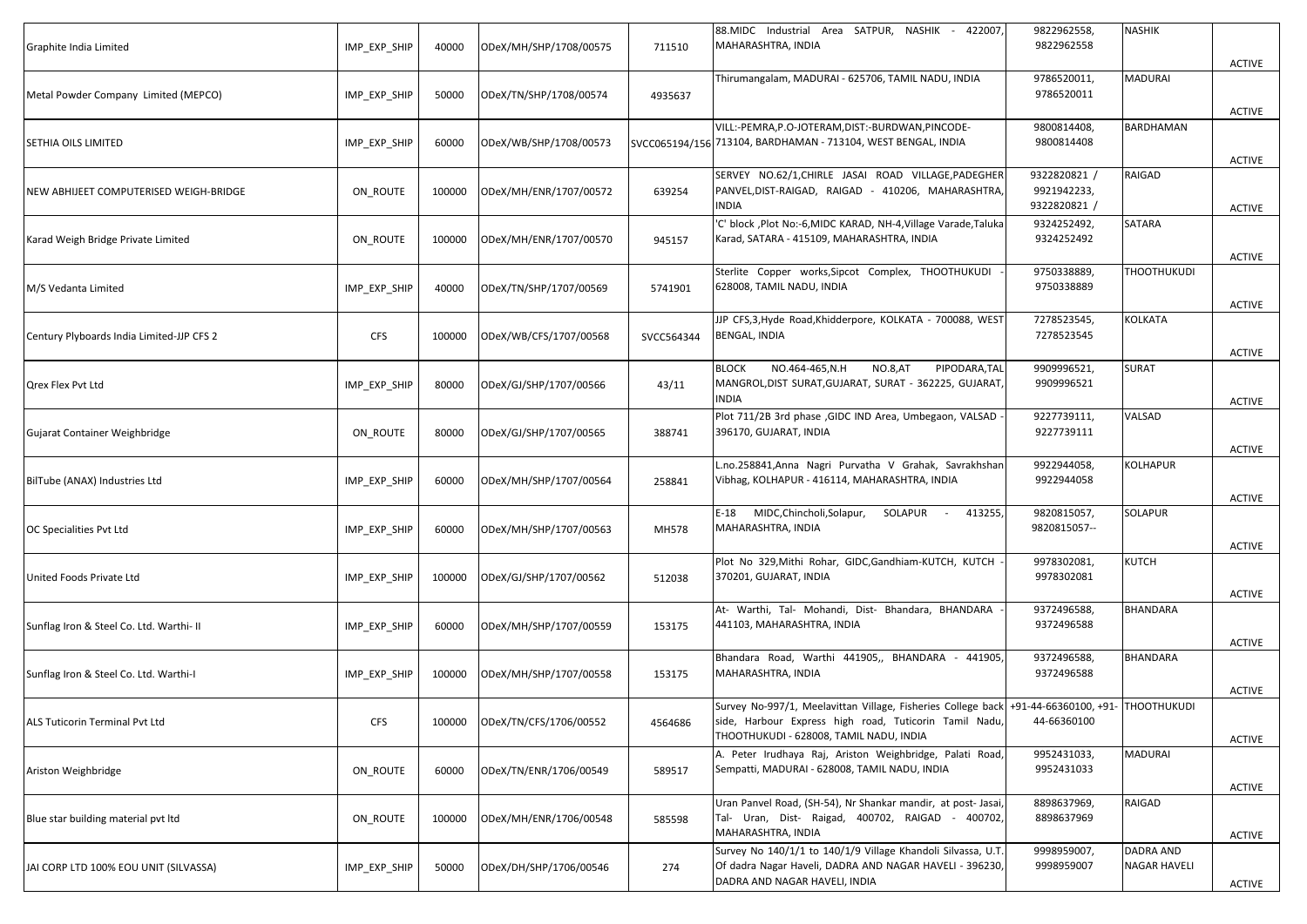| IMP EXP SHIP | 60000  | ODeX/MH/SHP/1706/00545 | 645800                    | E 7 & 8, MIDC, CHINCHOLI, SOLAPUR - 413255, SOLAPUR<br>413255, MAHARASHTRA, INDIA                                                                              | 09923540579,<br>9822750419      | SOLAPUR                          | <b>ACTIVE</b> |
|--------------|--------|------------------------|---------------------------|----------------------------------------------------------------------------------------------------------------------------------------------------------------|---------------------------------|----------------------------------|---------------|
| IMP_EXP_SHIP | 40000  | ODeX/GJ/SHP/1706/00542 | 384786                    | TML Industries Limited, At. Karakhadi, Tal. Padra, Dist<br>Vadodara, Gujarat, VADODARA - 390007, GUJARAT, INDIA                                                | 9727037736,<br>9727037736       | VADODARA                         | <b>ACTIVE</b> |
| ON_ROUTE     | 60000  | ODeX/DH/ENR/1706/00538 | 937                       | Vapi - Silvassa Main Road, Dadra, DADRA AND NAGAR HAVELI<br>396230, DADRA AND NAGAR HAVELI, INDIA                                                              | 9824728200,<br>9824728200       | DADRA AND<br><b>NAGAR HAVELI</b> | ACTIVE        |
| <b>CFS</b>   | 100000 | ODeX/GJ/CFS/1706/00536 | EDPL/2017/CAL1<br>51      | Village Tumb, Tal- Umbergaon, Dist- Valsad, Gujarat 396150,<br>VALSAD - 396150, GUJARAT, INDIA                                                                 | 9004377679,<br>9004377679       | VALSAD                           | <b>ACTIVE</b> |
| <b>CFS</b>   | 50000  | ODeX/GJ/CFS/1706/00535 | EDPL/2017/CAL1<br>52      | Village- Tumb, Tal- Umbergaon, Dist- Valsad, Gujarat-396150<br>VALSAD - 396150, GUJARAT, INDIA                                                                 | 7045999148,<br>7045999148       | VALSAD                           | <b>ACTIVE</b> |
| IMP_EXP_SHIP | 40000  | ODeX/GJ/SHP/1706/00532 | 473247                    | Plot No.1504/1505/1506 3rd Phase, GIDC Vapi, VALSAD<br>396195, GUJARAT, INDIA                                                                                  | 9904848922,<br>9904848922       | VALSAD                           | <b>ACTIVE</b> |
| IMP_EXP_SHIP | 50000  | ODeX/MH/SHP/1705/00531 | 628065                    | PARSHURAM, CHIPLUN, MAHARASHTRA<br>B-23, MIDC, LOTE<br>RATNAGIRI - 415722, MAHARASHTRA, INDIA                                                                  | 8879995021,<br>8879995021       | RATNAGIRI                        | ACTIVE        |
| IMP EXP SHIP | 50000  | ODeX/MH/SHP/1705/00530 | 636535                    | A-I3, MIDC Ghane Khadpoli, Chiplun, MH, RATNAGIRI<br>415603, MAHARASHTRA, INDIA                                                                                | 7045356067,<br>7045356067       | RATNAGIRI                        | <b>ACTIVE</b> |
| IMP_EXP_SHIP | 60000  | ODeX/KA/SHP/1705/00529 | 2233450041/AC<br>12577    | SEZ UNIT, PLOT NO IP-1 & IP-2(PHASE1) MANGALORE SPECIAL<br>ECONOMIC ZONE PAILA,, BAJPE VILLAGE<br>AND<br>POST, MANGALORE TALUK, D.K DISTRICT, KARNATAKA INDIA, | 9819530529,<br>9620901105       | <b>DAKSHINA</b><br>KANNADA       | <b>ACTIVE</b> |
| IMP_EXP_SHIP | 40000  | ODeX/MP/SHP/1705/00528 | 11116/60                  | 47-47A,<br><b>INDUSTRIAL</b><br>AREA<br>NO.3,A.B.ROAD,DEWAS,(M.P),INDIA, DEWAS - 455001,<br>MADHYA PRADESH, INDIA                                              | 8718800230,<br>9827807576       | DEWAS                            | <b>ACTIVE</b> |
| IMP_EXP_SHIP | 60000  | ODeX/MH/SHP/1705/00527 | 132479                    | Plot No. F-13, MIDC, Baramati, Dist. Pune, PUNE - 413133<br>MAHARASHTRA, INDIA                                                                                 | 9545521210,<br>9545521210       | <b>PUNE</b>                      | <b>ACTIVE</b> |
| IMP_EXP_SHIP | 60000  | ODeX/MH/SHP/1705/00526 | 735046                    | Plot No. F-13, MIDC, Baramati, PUNE -<br>413133<br>MAHARASHTRA, INDIA                                                                                          | 9545521210,<br>9545521210       | <b>PUNE</b>                      | <b>ACTIVE</b> |
| IMP_EXP_SHIP | 60000  | ODeX/DH/SHP/1705/00523 | 180                       | S. No- 130/2, Luhari Road, Village-Athal, Silvassa, UT of Dadra<br>Nagar Haveli-396230, DADRA AND NAGAR HAVELI - 396230,<br>DADRA AND NAGAR HAVELI, INDIA      | 9904002807,<br>9904002807       | DADRA AND<br><b>NAGAR HAVELI</b> | ACTIVE        |
| ICD          | 100000 | ODeX/HR/ICD/1705/00522 | 48748                     | Gatewayrail Freight Ltd, Container Depote, RailwayStation,<br>Garhi Harsaru, Gurugram, Haryana 122505, GURGAON<br>122505, HARYANA, INDIA                       | 0124 227 6321,<br>0124 227 6321 | GURGAON                          | ACTIVE        |
| IMP_EXP_SHIP | 40000  | ODeX/MH/SHP/1705/00521 | 132027                    | Taluka Tuljapur, Tamalwadi, Osmanabad - 413623Taluka<br>Tuljapur, Tamalwadi, Osmanabad - 413623, OSMANABAD<br>413623, MAHARASHTRA, INDIA                       | 9923540579,<br>9923540579       | OSMANABAD                        | <b>ACTIVE</b> |
| IMP_EXP_SHIP | 60000  | ODeX/WB/SHP/1705/00520 | 598361                    | 15/1, F Road, Belgachia, Howrah, Kolkatta, WestBengal<br>KOLKATA - 711105, WEST BENGAL, INDIA                                                                  | 9836529500,<br>9836529500       | KOLKATA                          | <b>ACTIVE</b> |
| IMP_EXP_SHIP | 60000  | ODeX/GJ/SHP/1705/00519 | 513446                    | Plot No-U-2, GIDC Indl. Estate, Panoli, Bharuch, BHARUCH<br>396240, GUJARAT, INDIA                                                                             | 9818273985,<br>9818273985       | <b>BHARUCH</b>                   | <b>ACTIVE</b> |
| ON_ROUTE     | 100000 | ODeX/MP/ENR/1705/00518 | U35990MP2010<br>PTC024019 | C-105, Chhatra Chayya Colony, Pithampur, Dhar-, DHAR<br>454775, MADHYA PRADESH, INDIA                                                                          | 9575311755,<br>9575311755       | <b>DHAR</b>                      | <b>ACTIVE</b> |
|              |        |                        |                           |                                                                                                                                                                |                                 |                                  |               |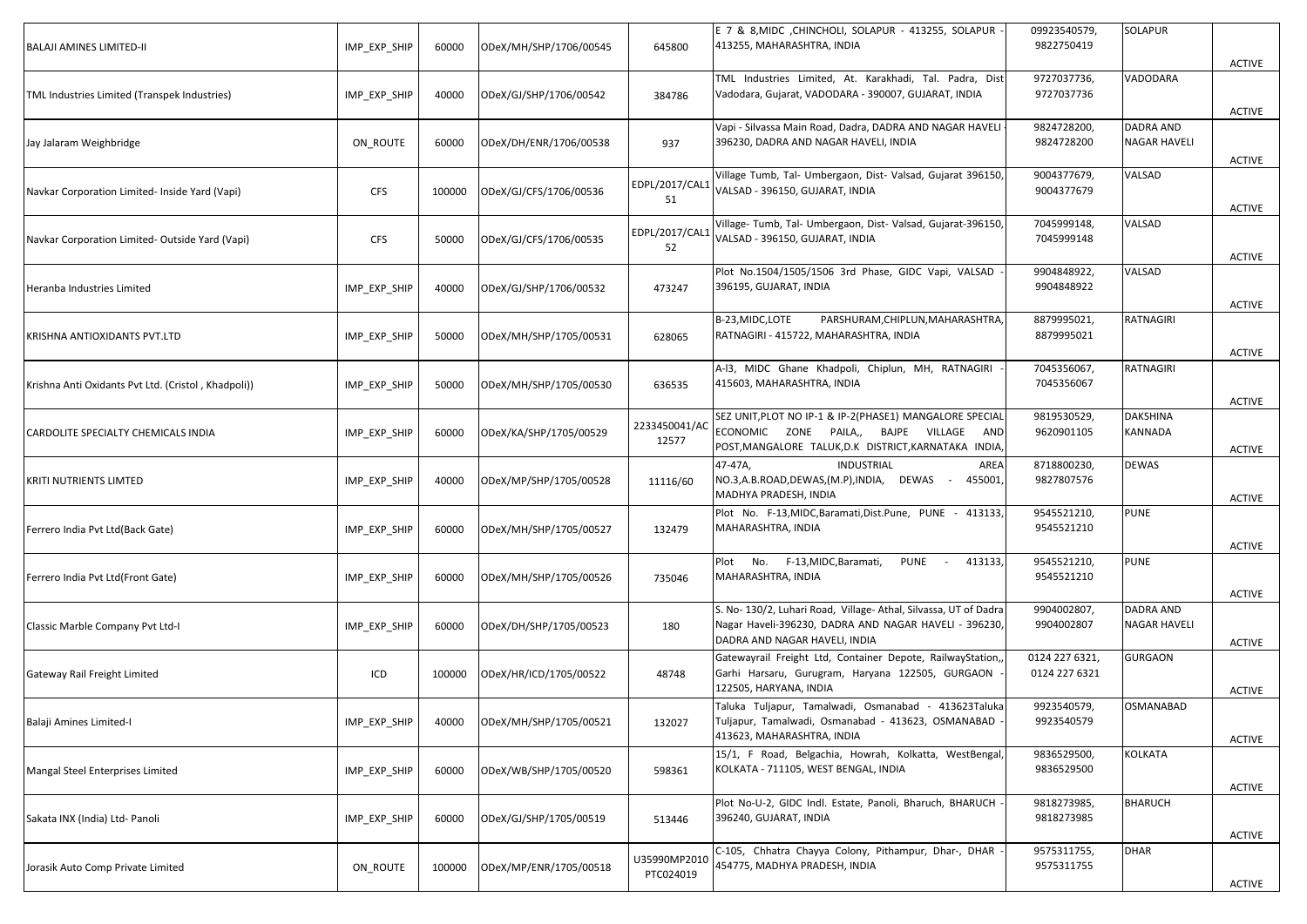| Uniparts India Limited                          | IMP_EXP_SHIP | 60000  | ODeX/AP/SHP/1705/00517        | 804342                           | Plot No-47, APIIC, APSEZ, Atchutthapuram, Pudimadaka Road, 9490 945 223, 9490 945 VISHAKHAPATNA<br>Opp. 33 KV Substation, Vishakhapatnam-531011, Andhra<br>Pradesh, VISHAKHAPATNAM - 531011, ANDHRA PRADESH, | 223                                           | м                                       |                                |
|-------------------------------------------------|--------------|--------|-------------------------------|----------------------------------|--------------------------------------------------------------------------------------------------------------------------------------------------------------------------------------------------------------|-----------------------------------------------|-----------------------------------------|--------------------------------|
| Hari & CO-II                                    | <b>CFS</b>   | 100000 | ODeX/TN/CFS/1705/00516        | 4564723                          | 4/29E, Madurai Byepass Road.,, THOOTHUKUDI - 628006,<br>TAMIL NADU, INDIA                                                                                                                                    | Mob: 98434 20476,<br>Mob: 98434 20476         | <b>THOOTHUKUDI</b>                      | <b>ACTIVE</b>                  |
| Shree Sharma Computerised Vaigyanik Weighbridge | ON ROUTE     | 150000 | ODeX/RJ/ENR/1705/00515        | 2721/75                          | Shop 10, Kanakpura, Jaipur, Rajasthan, JAIPUR - 302017,<br>RAJASTHAN, INDIA                                                                                                                                  | 8005608427,<br>8005608427                     | <b>JAIPUR</b>                           | <b>ACTIVE</b>                  |
| Uttam Agro Foods (India) Pvt Ltd                | IMP EXP SHIP | 40000  | ODeX/MH/SHP/1705/00514        | 610006                           | S. No-137, Khopoli Pen Road, Village-<br>Tambati,<br>Khalapur, Village- Tambati, Khalapur, Dist- Raigad, RAIGAD<br>410203, MAHARASHTRA, INDIA                                                                | 8007309204//<br>9923206276,<br>8007309204//   | RAIGAD                                  | <b>ACTIVE</b><br><b>ACTIVE</b> |
| Gandhar Oil REfinery India Ltd-1, Silvassa      | IMP_EXP_SHIP | 60000  | ODeX/DH/SHP/1705/00513        | 501                              | Survey no-678/1/3, Near Naroli Check Post, Naroli Village,<br>Silvassa, Dadra Nagar Haveli, DADRA AND NAGAR HAVELI<br>394003, DADRA AND NAGAR HAVELI, INDIA                                                  | 9321297472,<br>9321237472                     | <b>DADRA AND</b><br><b>NAGAR HAVELI</b> | ACTIVE                         |
| <b>MODERN STEEL INDUSTRIES</b>                  | IMP_EXP_SHIP | 120000 | ODeX/TN/SHP/1705/00512        | 1526966                          | B-2,SIPCOT<br><b>INDUSTRIAL</b><br>COMPLEX, PALLAPATI, NILAKKOTTAI, DINDIGUL,<br>CHENNAI<br>624201, TAMIL NADU, INDIA                                                                                        | 0454-3238877, 0454-<br>3238877                | CHENNAI                                 | <b>ACTIVE</b>                  |
| Gandhar Oil Refinery India Ltd- Silvassa        | IMP EXP SHIP | 40000  | ODeX/DH/SHP/1705/00511        | 149                              | Plot No-2, Survey No-678/1/3, Near Naroli Check Post, Naroli<br>VIllage, Silvassa, DADRA AND NAGAR HAVELI - 396230, DADRA<br>AND NAGAR HAVELI, INDIA                                                         | 9320129407,<br>9320129407                     | DADRA AND<br>NAGAR HAVELI               | <b>ACTIVE</b>                  |
| Geo Fresh Organic                               | IMP EXP SHIP | 80000  | ODeX/GJ/SHP/1705/00510        | 96                               | Nr. Bank of Baroda, Khali Cross Road, Khali, Siddhpur, 384151, 08141-622233/08141-<br>gujarat, PATAN - 384151, GUJARAT, INDIA                                                                                | 5222333, 08141-<br>622233/08141-              | <b>PATAN</b>                            | ACTIVE                         |
| SEL Manufacturing Company Ltd-2                 | IMP_EXP_SHIP | 80000  | ODeX/MP/SHP/1705/00509        | 16618/24                         | SEL Manufacturing Company Ltd, Main Gate, Mehatwara,<br>Madhya Pradesh-466118, GWALIOR - 466118, MADHYA<br>PRADESH, INDIA                                                                                    | 7697905235,<br>7697905235                     | <b>GWALIOR</b>                          | <b>ACTIVE</b>                  |
| <b>Oricon Enterprises LTD</b>                   | IMP_EXP_SHIP | 40000  | ODeX/MH/SHP/1705/00506        | 267076                           | Village Savroli , Tal khalapur, RAIGAD - 410202,<br>MAHARASHTRA, INDIA                                                                                                                                       | 9922242400,<br>9922242400                     | RAIGAD                                  | <b>ACTIVE</b>                  |
| Fair Dharam Kanta                               | ON_ROUTE     | 100000 | ODeX/HR/ENR/1705/00504        | 2912                             | Fair Dharam Kanta, Pataudi Road, Wazirpur village, Gurgaon<br>GURGAON - 122001, HARYANA, INDIA                                                                                                               | 67258772, 67258772                            | <b>GURGAON</b>                          | <b>ACTIVE</b>                  |
| Phillips Carbon Black Limited                   | IMP_EXP_SHIP | 60000  | ODeX/GJ/SHP/1705/00503        | 98                               | N. H. No- 8, Palej-392220, Gujarat, Dist- Bharuch, BHARUCH<br>392220, GUJARAT, INDIA                                                                                                                         | 8420006502//<br>033-66251564//<br>7600011583, | <b>BHARUCH</b>                          | ACTIVE                         |
| SRSS Agro Pvt Ltd                               | IMP_EXP_SHIP | 80000  | ODeX/GJ/SHP/1705/00502        | 36 A-1660                        | Survey No-689/3, Vandiya, Samakhyali, Kutch Gujarat, KUTCH<br>394116, GUJARAT, INDIA                                                                                                                         | 9712711010,<br>9712711010                     | <b>KUTCH</b>                            | <b>ACTIVE</b>                  |
| Nandolia Organic Chemicals Pvt Ltd              | IMP_EXP_SHIP | 50000  | ODeX/GJ/SHP/1705/00501        | 19/46                            | Plot No-2807, GIDC Estate, Panoli-394116 Dist- Bharuch,<br>BHARUCH - 394116, GUJARAT, INDIA                                                                                                                  | 9016550199,<br>9016550199                     | <b>BHARUCH</b>                          | <b>ACTIVE</b>                  |
| Oriental Carbon & chemicals Ltd                 | IMP_EXP_SHIP |        | 100000 ODeX/GJ/SHP/1705/00500 | IND10982000/19<br>$\overline{7}$ | Part of Survey No-141, Paiki of Mouje, Mundra SEZ, Taluka-<br>Mundra, Kutch-370421, Gujarat, KUTCH - 370421, GUJARAT,<br>INDIA                                                                               | 9687699043//<br>9687699005,<br>9687699043//   | <b>KUTCH</b>                            | <b>ACTIVE</b>                  |
| Ishedu Agrochem (P) Ltd                         | IMP_EXP_SHIP | 50000  | ODeX/GJ/SHP/1705/00499        | 590956                           | Plot No-667, State Highway-41, At & Po Jagana, Tal- Palanpur,<br>Banaskantha, Gujarat, BANASKANTHA - 385001, GUJARAT,<br><b>INDIA</b>                                                                        | +91 99090 09586, +91<br>99090 09586           | BANASKANTHA                             | ACTIVE                         |
| Steel Co Gujarat Ltd                            | IMP_EXP_SHIP | 60000  | ODeX/GJ/SHP/1705/00498        | 532778                           | GIDCArea, Palej, Dist- Bharuch, Gujarat, BHARUCH<br>370321, GUJARAT, INDIA                                                                                                                                   | 9099001054,<br>9099001054                     | <b>BHARUCH</b>                          | <b>ACTIVE</b>                  |
| CCCL Pearl City Food Port SEZ Ltd               | <b>CFS</b>   | 100000 | ODeX/TN/CFS/1705/00495        | 885619                           | CCCL Pearl City Food Port SEZ, Kombukkaranatham,<br>sekkarakudi, Srivaikundam Taluka, Tuticorin-628104,<br>THOOTHUKUDI - 628104, TAMIL NADU, INDIA                                                           | 94890 75009, 94890<br>75009                   | THOOTHUKUDI                             | ACTIVE                         |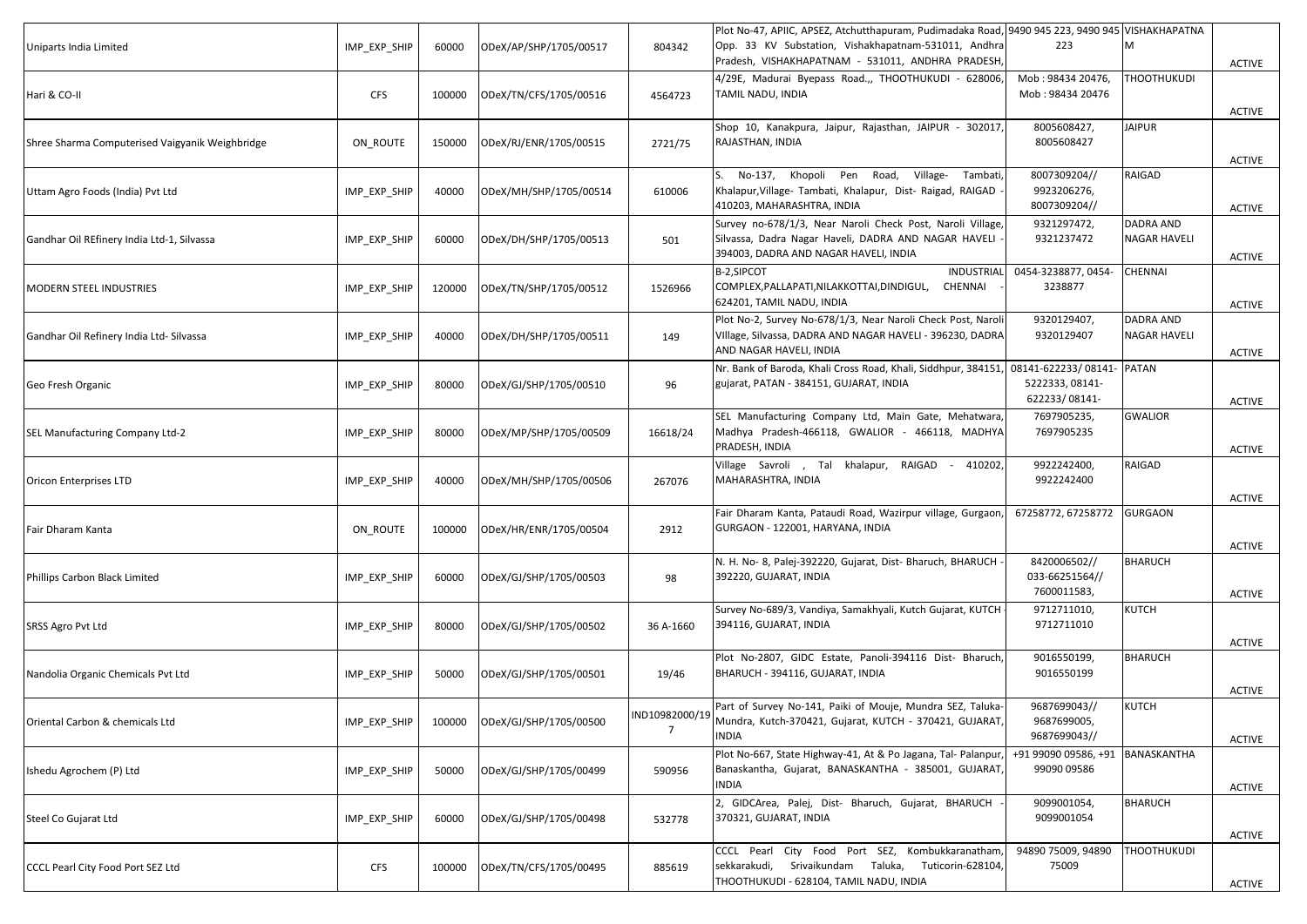| Pudumjee Paper Products Ltd                                          | IMP EXP SHIP | 50000  | ODeX/MH/SHP/1705/00494 | 814713/357                  | Thergaon Chinchwad, Pune-411033, PUNE - 411033,<br>MAHARASHTRA, INDIA                                                                                                              | 020-30613333, 020-<br>30613333                             | <b>PUNE</b>        | <b>ACTIVE</b> |
|----------------------------------------------------------------------|--------------|--------|------------------------|-----------------------------|------------------------------------------------------------------------------------------------------------------------------------------------------------------------------------|------------------------------------------------------------|--------------------|---------------|
| Sudarshan chemical Industries Ltd                                    | IMP_EXP_SHIP | 50000  | ODeX/MH/SHP/1705/00493 | 112023                      | 46, MIDC, Dhatav, Dist- Raigad, RAIGAD - 402116,<br>MAHARASHTRA, INDIA                                                                                                             | 9850091806,<br>9850091806                                  | RAIGAD             | <b>ACTIVE</b> |
| Lamberti Hydrocolloids Pvt Ltd                                       | IMP_EXP_SHIP | 60000  | ODeX/GJ/SHP/1705/00492 | 23/15.03.2017               | Lamberti Hydrocolloids Pvt Ltd, Plot No- 1&2, Survey<br>No161/P, SIDC Road, Village- Veraval(Shapar), Rajkot, Gujarat,<br>RAJKOT - 360024, GUJARAT, INDIA                          | 02827-254254, 02827-<br>254254                             | <b>RAJKOT</b>      | <b>ACTIVE</b> |
| ASHUTOSH CONTIANER SERVICES PVT. LTD.                                | <b>CFS</b>   | 100000 | ODeX/GJ/CFS/1705/00490 | Esquire-<br>969130854       | Survey No. 169/42 & 169, On the way to Mundra Port & SEZ,<br>Village: Dhrub, Mundra (Kutch), Pin-370 421, Gujarat-India,<br>KUTCH - 370421, GUJARAT, INDIA                         | 61151316,<br>61151316                                      | <b>KUTCH</b>       | <b>ACTIVE</b> |
| ASHUTOSH CONTIANER SERVICES PVT. LTD.                                | <b>CFS</b>   | 100000 | ODeX/GJ/CFS/1705/00489 | Esquire-<br>950052801       | Survey No. 169/42 & 169, On the way to Mundra Port & SEZ,<br>Village: Dhrub, Mundra (Kutch), Pin-370 421, Gujarat-India,<br>KUTCH - 370421, GUJARAT, INDIA                         | 61151316, 61151316                                         | <b>KUTCH</b>       | ACTIVE        |
| ASHUTOSH CONTIANER SERVICES PVT. LTD.                                | <b>CFS</b>   | 100000 | ODeX/GJ/CFS/1705/00488 | Esquire-<br>950052891       | Survey No. 169/42 & 169, On the way to Mundra Port & SEZ,<br>Village: Dhrub, Mundra (Kutch), Pin-370 421, Gujarat-India,<br>KUTCH - 370421, GUJARAT, INDIA                         | 61151316, 61151316                                         | <b>KUTCH</b>       | <b>ACTIVE</b> |
| Dynamics Logistics Pvt. Ltd.                                         | ICD          | 50000  | ODeX/MH/ICD/1705/00486 | 649682                      | Sr. No- 78, Taleranagar, Pune Alandi Road, Dighi-15, PUNE<br>411015, MAHARASHTRA, INDIA                                                                                            | 02027158585,<br>02027158585                                | <b>PUNE</b>        | <b>ACTIVE</b> |
| Gujarat state Fertilizer & Chemicals Limited [CEP-W/B (Nr. Entry Gat | IMP EXP SHIP | 50000  | ODeX/GJ/SHP/1705/00484 | 390132                      | CEP-W/B (Nr. Entry Gate, GSFC), Vadodara, VADODARA<br>372230, GUJARAT, INDIA                                                                                                       | 61151316, 61151316                                         | VADODARA           | ACTIVE        |
| Laviosa India Private Limited                                        | IMP EXP SHIP | 60000  | ODeX/GJ/SHP/1704/00481 | 63                          | Survey No 388, Bhuj Mandvi Highway, Village- Pundi, Taluk<br>Mandvi, Kutch-370487, Gujarat, KUTCH - 370487, GUJARAT,<br>INDIA                                                      | 9825317548,<br>9825317548                                  | KUTCH              | <b>ACTIVE</b> |
| JAYANT AGRO ORGANIC LTD                                              | IMP_EXP_SHIP | 60000  | ODeX/GJ/SHP/1704/00480 | 537773                      | NO 296-300, IPCL-NANDESARI<br>PLOT<br>DIST.VADODARA.GUJRAT, VADODARA - 391346, GUJARAT,<br><b>NDIA</b>                                                                             | ROAD, DHANORA 91-22-4027 1334, 91-22-VADODARA<br>4027 1334 |                    | <b>ACTIVE</b> |
| Ohm Sakthi Weighbridge                                               | ON ROUTE     | 100000 | ODeX/TN/ENR/1704/00479 | 3392812/2015                | Ohm Sakthi Weighbridge, C/o. Container Corporation of India,<br>CFS- CONCOR SIPCOT, Sipcot Are, Madurai Byepass Road,<br>Miluvittan, Tuticorin-628002, THOOTHUKUDI - 628002, TAMIL | 9843915322,<br>9843915322                                  | <b>THOOTHUKUDI</b> | <b>ACTIVE</b> |
| Jayant Agro-organics Limited                                         | IMP_EXP_SHIP | 50000  | ODeX/GJ/SHP/1704/00478 | 385126                      | Plot No-601-602, 624-627, B/H GACL, Post Petrochemicals<br>Ranoli, VADODARA - 391346, GUJARAT, INDIA                                                                               | 02656130126,<br>02656130000                                | VADODARA           | <b>ACTIVE</b> |
| Hindalco Industries Limited                                          | IMP_EXP_SHIP | 60000  | ODeX/KA/SHP/1704/00476 | AC21745                     | Hindalco Industries Ltd, Belagavi Works, Post Bag-1, Belagavi-<br>590010, BELGAUM - 590010, KARNATAKA, INDIA                                                                       | 67258772,<br>67258772                                      | BELGAUM            | <b>ACTIVE</b> |
| <b>MUDREMANE COFFEE CURERS</b>                                       | IMP_EXP_SHIP | 60000  | ODeX/KA/SHP/1704/00475 | Esquire                     | Sakleshpura Road, Mudigere-577132 Dist. Chikmagalur<br>Karnataka India, CHIKMAGALUR - 577132, KARNATAKA, INDIA                                                                     | 1234567890,<br>1234567890                                  | CHIKMAGALUR        | <b>ACTIVE</b> |
| China Steel Corporation India                                        | IMP_EXP_SHIP | 100000 | ODeX/GJ/SHP/1704/00472 | 344673                      | GIDC Dahej II , near Jolva Village, Taluka : Vagra, Dist Bharuch,<br>BHARUCH - 392130, GUJARAT, INDIA                                                                              | 7698000209,<br>7698000209                                  | <b>BHARUCH</b>     | <b>ACTIVE</b> |
| Jai Corp Limited                                                     | IMP_EXP_SHIP | 60000  | ODeX/DD/SHP/1704/00471 | LM/WM/DMN/R<br><b>PR-08</b> | Survey no 148,149/1-2&180/2&3,Dabhel Industrial Co-<br>Op, Society LTD, Village Dhabel Nani DAMAN, DAMAN<br>396210, DAMAN AND DIU, INDIA                                           | 9375103564,<br>9375103564                                  | DAMAN              | <b>ACTIVE</b> |
| Rallies India Limited-Dahej                                          | IMP_EXP_SHIP | 60000  | ODeX/GJ/SHP/1704/00469 | 365352                      | Rallies India Limited, Z-110, SEZ Part-II, Dahej, Bharuch,<br>Gujarat, BHARUCH - 372101, GUJARAT, INDIA                                                                            | 9227430419,<br>9227430419                                  | <b>BHARUCH</b>     | <b>ACTIVE</b> |
| Hind Terminals Chennai Pvt Ltd                                       | <b>CFS</b>   | 120000 | ODeX/TN/CFS/1704/00468 | 1811591                     | SURVY NO 388/12, NAPC GODOW,ELAVAMBEDU VILLAGE,<br>SIRUVAKKAM, JOTHI NAGAR, PONNERI,  PIN:- 601203,<br>CHENNAI - 601203, TAMIL NADU, INDIA                                         | 8056194490,<br>8056194490                                  | CHENNAI            | <b>ACTIVE</b> |
|                                                                      |              |        |                        |                             |                                                                                                                                                                                    |                                                            |                    |               |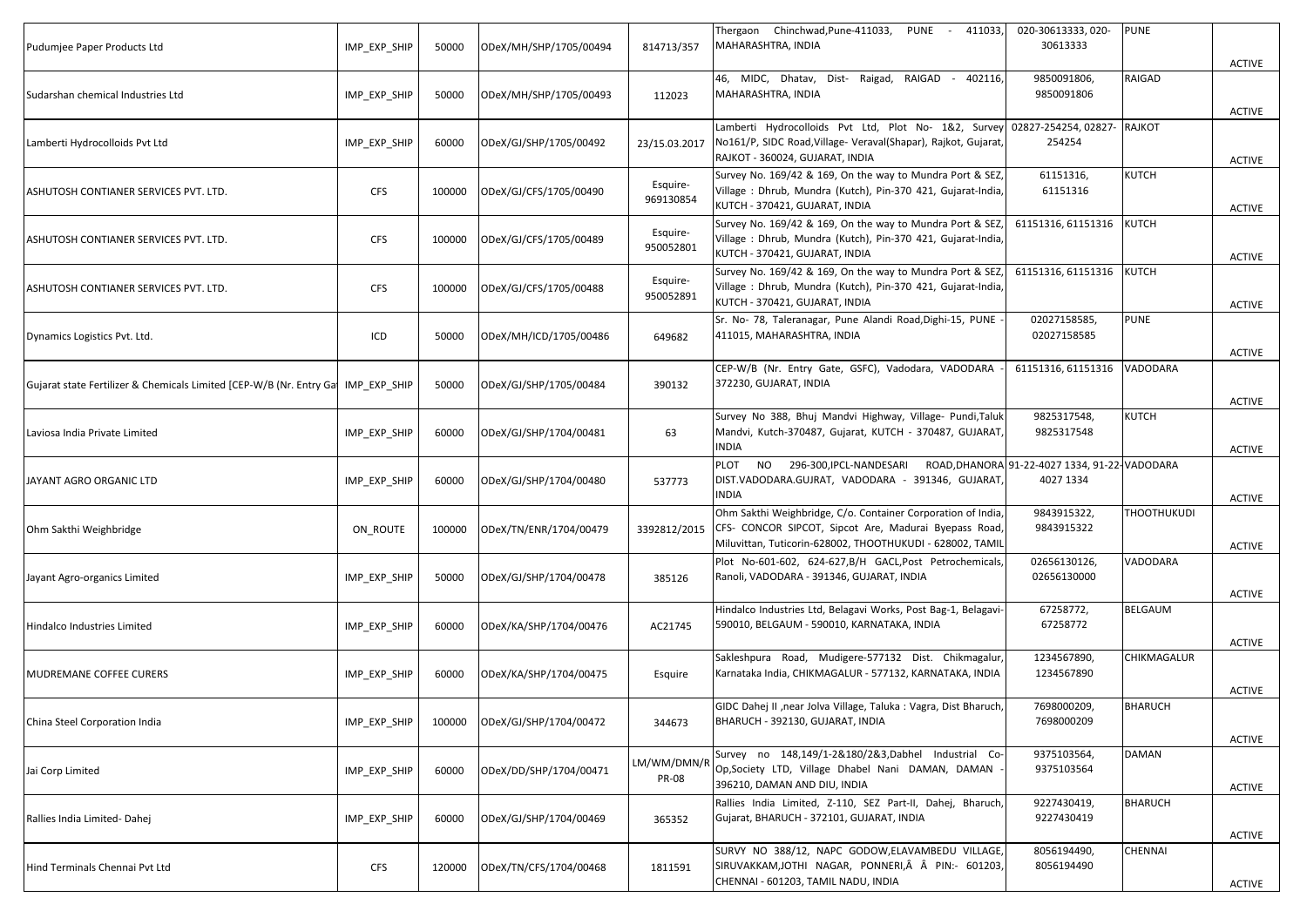| M/S. SAURASHTRA INFRA AND POWER PVT. LTD.               | <b>CFS</b>   | 100000 | ODeX/GJ/CFS/1704/00463 | 1511507      | GROUND FLOOR, SAURASHTRA CFS ADMIN. BLDG., BHARAT<br>CFS ZONE-I, ADANI PORT. ROAD, MUNDRA- 370421(DIST.<br>KUTCH), INDIA., KUTCH - 370421, GUJARAT, INDIA | 9925242962,<br>9925242962   | KUTCH              | <b>ACTIVE</b> |
|---------------------------------------------------------|--------------|--------|------------------------|--------------|-----------------------------------------------------------------------------------------------------------------------------------------------------------|-----------------------------|--------------------|---------------|
| M/S. SAURASHTRA INFRA AND POWER PVT. LTD.               | <b>CFS</b>   | 100000 | ODeX/GJ/CFS/1704/00462 | 1512512      | GROUND FLOOR, SAURASHTRA CFS ADMIN. BLDG., BHARAT<br>CFS ZONE-I, ADANI PORT. ROAD, MUNDRA- 370421(DIST.<br>KUTCH), INDIA., KUTCH - 370421, GUJARAT, INDIA | 9925242962,<br>9925242962   | KUTCH              | <b>ACTIVE</b> |
| INTERNATIONAL CARGO TERMINAL AND RAIL INFRASTRACTURE PV | <b>CFS</b>   | 100000 | ODeX/HR/CFS/1704/00458 | 201220       | PANCHI GUJRAN, TEHSIL: GANAUR, DISTT. : SONEPAT<br>HARYANA), PIN CODE:- 131101, SONEPAT - 131101,<br>HARYANA, INDIA                                       | 8396800469,<br>8396800469   | SONEPAT            | <b>ACTIVE</b> |
| HINDUSTAN STEELWORKS CONSTRUCTION LTD                   | IMP EXP SHIP | 100000 | ODeX/WB/SHP/1704/00457 | 14AP046      | 5/1 COMMISSARIAT ROAD (HASTINGS), KOLKATA - 700022,<br>KOLKATA - 700022, WEST BENGAL, INDIA                                                               | 9903371572,<br>9903371572   | KOLKATA            | <b>ACTIVE</b> |
| HINDUSTAN STEELWORKS CONSTRUCTION LTD                   | IMP_EXP_SHIP | 100000 | ODeX/WB/SHP/1704/00456 | 14AP043      | 5/1 COMMISSARIAT ROAD (HASTINGS), KOLKATA - 700022,<br>KOLKATA - 700022, WEST BENGAL, INDIA                                                               | 9903371572,<br>9903371572   | KOLKATA            | <b>ACTIVE</b> |
| HINDUSTAN STEELWORKS CONSTRUCTION LTD                   | IMP_EXP_SHIP | 100000 | ODeX/WB/SHP/1704/00455 | 14AP044      | 5/1 COMMISSARIAT ROAD (HASTINGS), KOLKATA - 700022,<br>KOLKATA - 700022, WEST BENGAL, INDIA                                                               | 9903371572,<br>9903371572   | KOLKATA            | <b>ACTIVE</b> |
| HINDUSTAN STEELWORKS CONSTRUCTION LTD                   | IMP_EXP_SHIP | 100000 | ODeX/WB/SHP/1704/00454 | 14AP042      | 5/1 COMMISSARIAT ROAD (HASTINGS), KOLKATA - 700022,<br>KOLKATA - 700022, WEST BENGAL, INDIA                                                               | 9903371572,<br>9903371572   | KOLKATA            | <b>ACTIVE</b> |
| HINDUSTAN STEELWORKS CONSTRUCTION LTD                   | IMP_EXP_SHIP | 100000 | ODeX/WB/SHP/1704/00453 | 14AP045      | 5/1 COMMISSARIAT ROAD (HASTINGS), KOLKATA - 700022,<br>KOLKATA - 700022, WEST BENGAL, INDIA                                                               | 9903371572,<br>9903371572   | KOLKATA            | <b>ACTIVE</b> |
| <b>CWC LOGISTICS PARK 1</b>                             | <b>CFS</b>   | 100000 | ODeX/MH/CFS/1704/00449 | 13es00426    | HIND TERMINALS PVT. LTD. CWC LOGISTICS PARK, 'D' NODE,<br>SECTOR 10, NAVI MUMBAI 400 707., NAVI MUMBAI - 400707,<br>MAHARASHTRA, INDIA                    | 9987872167,<br>9987872167   | NAVI MUMBAI        | <b>ACTIVE</b> |
| CENTRAL WAREHOUSING CORPORATION CFS DRONAGIRI NODE      | <b>CFS</b>   | 60000  | ODeX/MH/CFS/1704/00448 | 9605-59      | CWC CFS DRONAGIRI NODE SECTOR 01 NAVI MUMBAI<br>400707, NAVI MUMBAI - 400707, MAHARASHTRA, INDIA                                                          | 8882148242,<br>8882148242   | NAVI MUMBAI        | <b>ACTIVE</b> |
| SEABIRD DISTRIKPARKS (KRISHNAPATNAM) PVT LTD            | <b>CFS</b>   | 100000 | ODeX/AP/CFS/1704/00445 | Sea-Andhra   | SURVEY NO.1709, KRISHNAPATAM PORT AREA, NEAR LOCO<br>SHED, MUTHUKUR MANDAL, NELLORE-524344, NELLORE<br>524344, ANDHRA PRADESH, INDIA                      | 0987654321,<br>0987654321   | NELLORE            | <b>ACTIVE</b> |
| SEABIRD MARINE SERVICES PVT. LTD.                       | <b>CFS</b>   | 100000 | ODeX/GJ/CFS/1704/00444 | SEAn-Mundra2 | POST BAG NO.20, BHARAT CFS ZONE -1, MUNDRA PORT & SEZ<br>LTD., KUTCH - 370421, GUJARAT., KUTCH - 370421, GUJARAT,<br><b>NDIA</b>                          | 1234567890,<br>0987654325   | KUTCH              | <b>ACTIVE</b> |
| SEABIRD MARINE SERVICES PVT. LTD.                       | <b>CFS</b>   | 100000 | ODeX/GJ/CFS/1704/00443 | SEA-Mundra   | POST BAG NO.20, BHARAT CFS ZONE -1, MUNDRA PORT & SEZ<br>LTD., KUTCH - 370421, GUJARAT., KUTCH - 370421, GUJARAT,<br><b>NDIA</b>                          | 9909007257,<br>9909007257   | KUTCH              | <b>ACTIVE</b> |
| SEABIRD MARINE SERVICES PVT. LTD                        | <b>CFS</b>   | 100000 | ODeX/GJ/CFS/1704/00442 | Q122         | PLOT NO:83-84-85, DHRUB INDUSTRIAL AREA, NEAR APSEZ<br>ENTRY GATE, MUNDRA (KUTCH) 370421, KUTCH - 394510,<br>GUJARAT, INDIA                               | 0123456789,<br>0123456789   | KUTCH              | ACTIVE        |
| ALFA ICA(I) Ltd                                         | IMP_EXP_SHIP | 50000  | ODeX/GJ/SHP/1704/00441 | 23/35        | Uma Industries Estate Sanand, AHMEDABAD - 284206, 123456789, 123456789 AHMEDABAD<br><b>GUJARAT, INDIA</b>                                                 |                             |                    | <b>ACTIVE</b> |
| SEABIRD MARINE SERVICES PVT. LTD. (HAZIRA)              | <b>CFS</b>   | 100000 | ODeX/GJ/CFS/1704/00440 | SEAnHazira   | RS NO 201. NEAR L & T GATE NO 7. VILLAGE SUVALI, TALUKA<br>CHORYASI, HAZIRA, SURAT, GUJARAT - 394510, SURAT<br>400075, GUJARAT, INDIA                     | 123456789, 123456789 SURAT  |                    | <b>ACTIVE</b> |
| SEABIRD MARINE SERVICES PVT. LTD. (JNPT)                | <b>CFS</b>   | 100000 | ODeX/MH/CFS/1704/00439 | SEA          | PLOT NO. 70-81, SECT.- 1, DRONAGIRI, NAVI MUMBAI 400<br>707, MUMBAI SUBURBAN - 421506, MAHARASHTRA, INDIA                                                 | 12340987654,<br>12340987654 | MUMBAI<br>SUBURBAN | <b>ACTIVE</b> |
| SHREE HARI TRADERS WEIGHBRIDGE                          | IMP_EXP_SHIP | 40000  | ODeX/MH/SHP/1704/00438 | SHAT2        | 122/6, G.I.D.C, NANDESARI, BARODA, VADODARA - 123456, 122323544, 122323544 VADODARA<br>GUJARAT, INDIA                                                     |                             |                    | ACTIVE        |
|                                                         |              |        |                        |              |                                                                                                                                                           |                             |                    |               |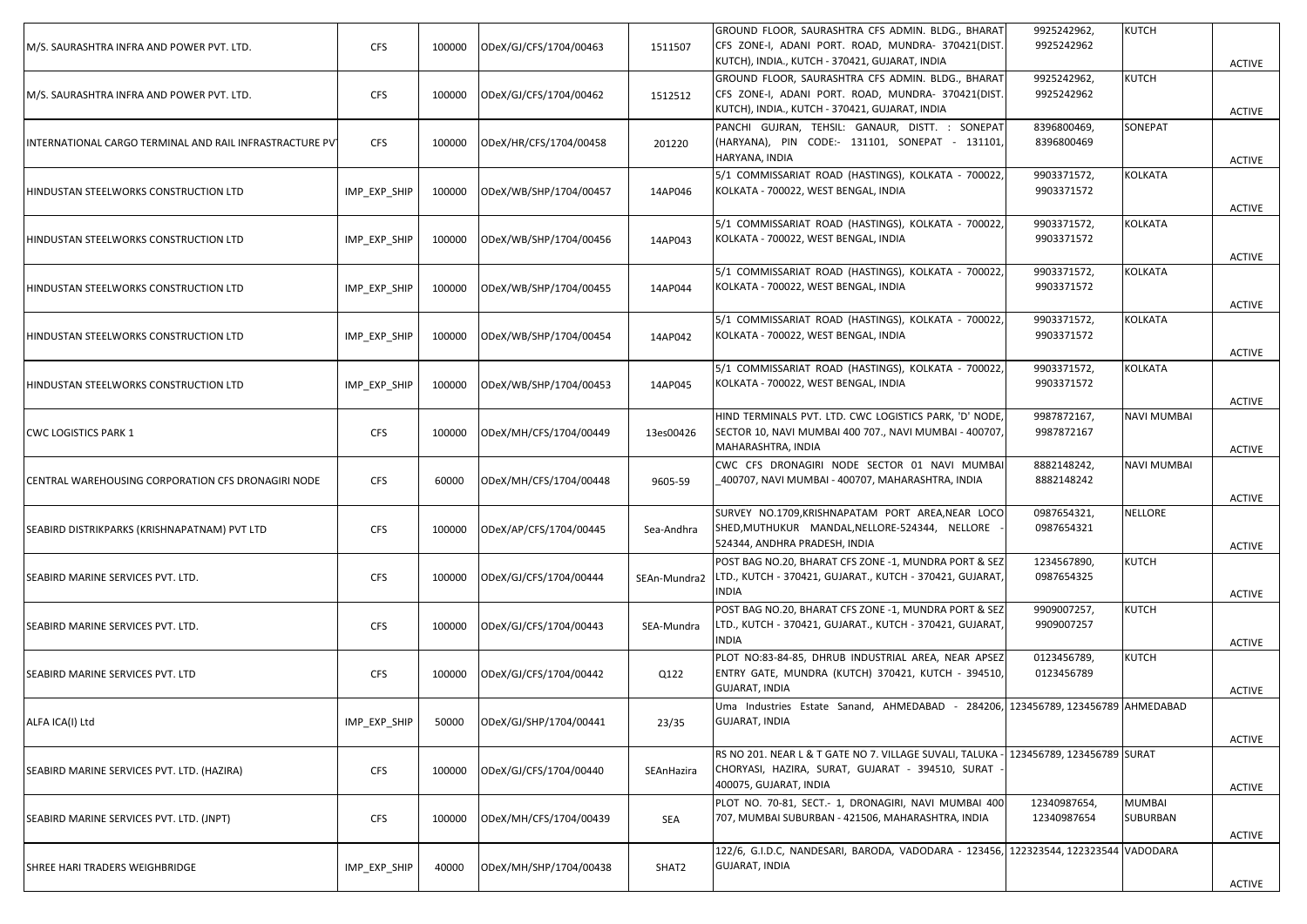| SULZER INDIA PRIVATE LIMITED                  | IMP EXP SHIP | 40000  | ODeX/MH/SHP/1704/00436 | Sulzer                       | GAT NO. 304, AT KONDHAPURI, TALUKA SHIRUR, DIST. PUNE,<br>MAHARASHTRA 412209, PUNE - 400001, MAHARASHTRA,<br>INDIA                                        | 0987654321,<br>0987654321                   | <b>PUNE</b>                               | <b>ACTIVE</b> |
|-----------------------------------------------|--------------|--------|------------------------|------------------------------|-----------------------------------------------------------------------------------------------------------------------------------------------------------|---------------------------------------------|-------------------------------------------|---------------|
| M/S. SAURASHTRA INFRA AND POWER PVT. LTD.     | <b>CFS</b>   | 100000 | ODeX/GJ/CFS/1704/00435 | SIFPL12                      | GROUND FLOOR, SAURASHTRA CFS ADMIN. BLDG., BHARAT<br>CFS ZONE-I, ADANI PORT. ROAD, MUNDRA- 370421(DIST.<br>KUTCH), INDIA., KUTCH - 487654, GUJARAT, INDIA | 9925242962,<br>9925242962                   | KUTCH                                     | <b>ACTIVE</b> |
| CONTRANS LOGISTIC PVT. LTD.                   | <b>CFS</b>   | 100000 | ODeX/GJ/CFS/1704/00433 | 8451207                      | SURVEY NO 216, RAMPARA-2, TAL: RAJULA, DIST AMRELI<br>GUJARAT-365560, AMRELI DISTRICT - 365560, GUJARAT,<br><b>INDIA</b>                                  | 9879607741,<br>9879607741                   | <b>AMRELI DISTRICT</b>                    | <b>ACTIVE</b> |
| M/S. SAURASHTRA INFRA AND POWER PVT. LTD.     | <b>CFS</b>   | 100000 | ODeX/GJ/CFS/1704/00432 | SIFPL                        | GROUND FLOOR, SAURASHTRA CFS ADMIN. BLDG., BHARAT<br>CFS ZONE-I, ADANI PORT. ROAD, MUNDRA- 370421(DIST.<br>KUTCH), INDIA., KUTCH - 400075, GUJARAT, INDIA | 9925242962,<br>9925242962                   | KUTCH                                     | <b>ACTIVE</b> |
| M.N Weighbridge                               | ON_ROUTE     | 120000 | ODeX/TN/ENR/1704/00428 | 4564523                      | 3/38B Madurai By Pass Road, Meelavittan, THOOTHUKUDI<br>628002, TAMIL NADU, INDIA                                                                         | 9841362533,<br>9841362533                   | <b>THOOTHUKUDI</b>                        | <b>ACTIVE</b> |
| Indian Transport Company                      | <b>CFS</b>   | 100000 | ODeX/KA/CFS/1704/00427 | AC86482                      | Hal Cargo Complex, Opp to Hal Helicopter Division, Hal<br>Airport, Bangalore, Karnataka, BANGALORE RURAL DISTRICT<br>560037, KARNATAKA, INDIA             | 9845041687//<br>8861005195,<br>9845041687// | <b>BANGALORE</b><br><b>RURAL DISTRICT</b> | <b>ACTIVE</b> |
| Exim Fully Computerised Weigh Bridge          | ON_ROUTE     | 100000 | ODeX/MH/ENR/1704/00426 | 585632                       | Survey No-76-79, At. Post- Jasai, Near Bimeshwar<br>Weighbridge, Jasai, Uran, RAIGAD - 420202, MAHARASHTRA,<br><b>INDIA</b>                               | 8652366621,<br>8652366621                   | RAIGAD                                    | <b>ACTIVE</b> |
| ADANI PORTS AND SPECIAL ECONOMIC ZONE LTD     | <b>CFS</b>   | 100000 | ODeX/GJ/CFS/1704/00424 | ABC                          | ADANI PORT MAIN ROAD, NEAR MARUTI PDI, CFS CIRCLE,<br>KUTCH - 122334, GUJARAT, INDIA                                                                      | 9938384873,<br>9938384873                   | KUTCH                                     | ACTIVE        |
| Shree Balaji Dharam Kanta                     | ON ROUTE     | 100000 | ODeX/GJ/ENR/1704/00423 | 507027                       | Plot No-2838, GIDC umbergaon, 396171Dist- Valsad Gujarat<br>VALSAD - 396171, GUJARAT, INDIA                                                               | 9427112869 /<br>7575096189,<br>9427112869 / | VALSAD                                    | <b>ACTIVE</b> |
| <b>KLJ Plasticizers Limited</b>               | IMP_EXP_SHIP | 40000  | ODeX/DH/SHP/1704/00422 | 329                          | 98/1, 98/1/3 & 98/1/7, SILLI VILLAGE SILVASSA-396230(UT OF<br>D&NH), DADRA AND NAGAR HAVELI - 396230, DADRA AND<br>NAGAR HAVELI, INDIA                    | 7203906428,<br>7203906428                   | DADRA AND<br><b>NAGAR HAVELI</b>          | <b>ACTIVE</b> |
| <b>KLJ Plasticizers Limited</b>               | IMP_EXP_SHIP | 60000  | ODeX/DH/SHP/1704/00421 | 358                          | 98/1, SILLI VILLAGE SILVASSA-396230(UT OF D&NH), DADRA<br>AND NAGAR HAVELI - 396230, DADRA AND NAGAR HAVELI<br><b>INDIA</b>                               | 7203906428,<br>7203906428                   | DADRA AND<br><b>NAGAR HAVELI</b>          | <b>ACTIVE</b> |
| <b>KLJ Plasticizers Limited</b>               | IMP EXP SHIP | 30000  | ODeX/DH/SHP/1704/00420 | 584                          | 98/1, SILLI VILLAGE SILVASSA-396230(UT OF D&NH), DADRA<br>AND NAGAR HAVELI - 396230, DADRA AND NAGAR HAVELI<br><b>INDIA</b>                               | 7203906428,<br>7203906428                   | DADRA AND<br><b>NAGAR HAVELI</b>          | <b>ACTIVE</b> |
| DORF KETAL SPECIALITY CATALYST - MUNDRA - SEZ | IMP_EXP_SHIP | 50000  | ODeX/GJ/SHP/1704/00418 | 13/14                        | PLOT NO 2,BLOCK-F, SECTOR 12N, ADANI PORT AND SEZ, TAL-<br>MUNDRA - KUTCH, KUTCH - 370421, GUJARAT, INDIA                                                 | 7700978270,<br>9726102229                   | KUTCH                                     | <b>ACTIVE</b> |
| MUMBAI INTERNATIONAL CARGO TERMINAL           | ICD          | 100000 | ODeX/MH/ICD/1704/00417 | XYZ                          | Nhavasheva, MUMBAI CITY - 400001, MAHARASHTRA, INDIA                                                                                                      | 7984623898,<br>7984623898                   | <b>MUMBAI CITY</b>                        | <b>ACTIVE</b> |
| Vinati Organics Ltd, Khed                     | IMP_EXP_SHIP | 60000  | ODeX/MH/SHP/1704/00416 | 432259                       | Plot No A-20, MIDC Lote Parshuram, Tal- Khed, Dist-<br>Ratnagiri., RATNAGIRI - 415722, MAHARASHTRA, INDIA                                                 | 8380069187,<br>8380069187                   | RATNAGIRI                                 | <b>ACTIVE</b> |
| Aries Color Chem Pvt Ltd                      | IMP_EXP_SHIP | 60000  | ODeX/GJ/SHP/1704/00415 | 352877                       | Z-29 & 30, SEZ-1, Dahej Ta: Vagra, BHARUCH - 392130,<br><b>GUJARAT, INDIA</b>                                                                             | 9687655795,<br>9687655795                   | <b>BHARUCH</b>                            | <b>ACTIVE</b> |
| Kalyani Maxion Wheels Pvt Ltd                 | IMP_EXP_SHIP | 50000  | ODeX/MH/SHP/1704/00414 | CLM/ACT/LIR/CR-<br>113/91-92 | Gat No-635, Kuruli Village Chakan, Pune- 410501, PUNE<br>410501, MAHARASHTRA, INDIA                                                                       | 9890119627,<br>9890119627                   | PUNE                                      | <b>ACTIVE</b> |
| Mangalam Organics Limited                     | IMP_EXP_SHIP | 50000  | ODeX/MH/SHP/1704/00413 | CLM/CT/LIM/CR-<br>365/97     | Village Kumbhivali, Savroli, Kharpada Road, Tal- Khalapur,<br>Khopoli, Raigad., RAIGAD - 40202, MAHARASHTRA, INDIA                                        | 8879872844,<br>8879872844                   | RAIGAD                                    | <b>ACTIVE</b> |
|                                               |              |        |                        |                              |                                                                                                                                                           |                                             |                                           |               |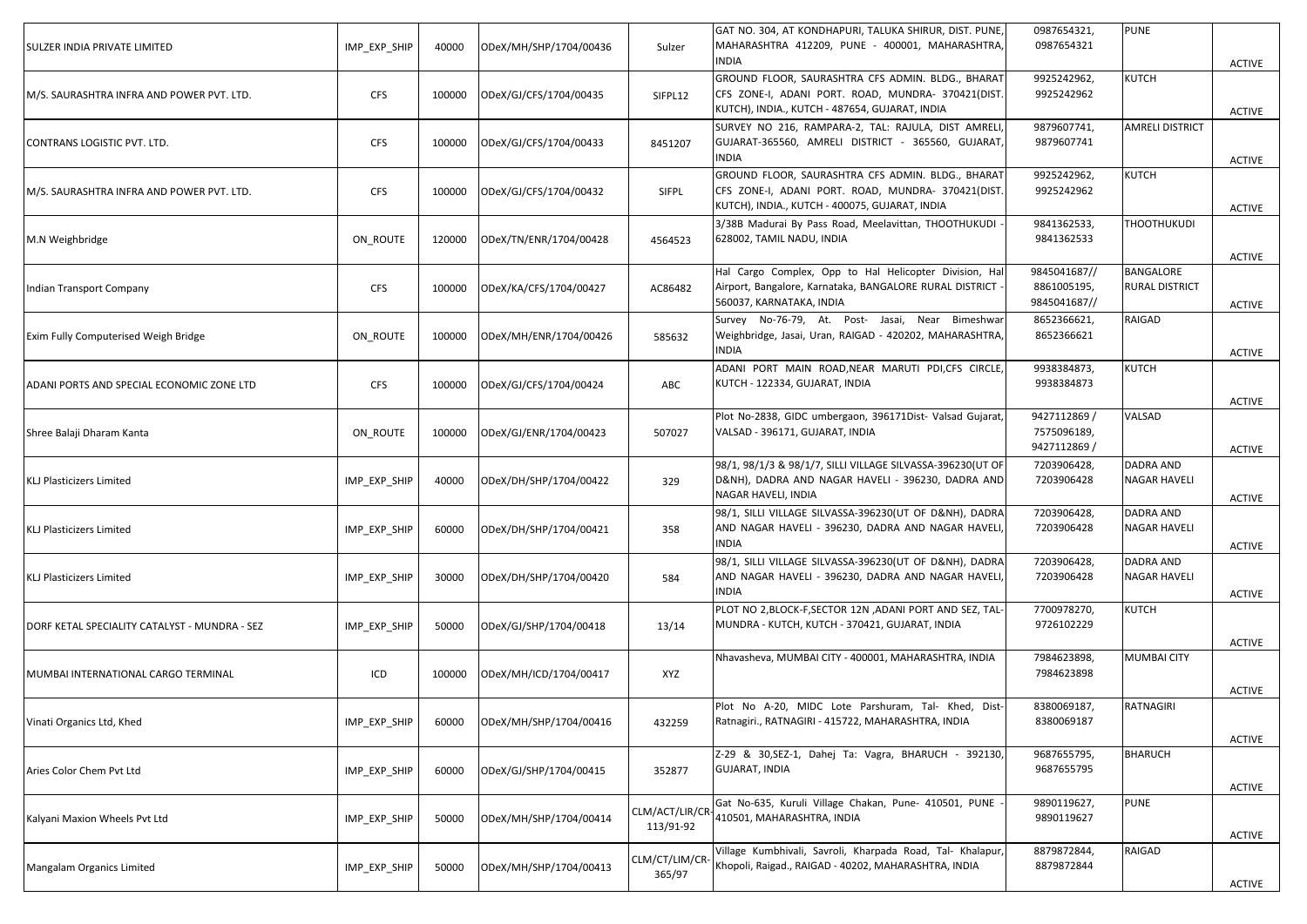| Classic Marble Co. Pvt Ltd                | IMP_EXP_SHIP | 60000  | ODeX/DH/SHP/1704/00412 | 500                        | S.No. 286, Village-Narali, Near RTO Check, POST, Silvasa, DADRA<br>AND NAGAR HAVELI - 396230, DADRA AND NAGAR HAVELI,<br><b>INDIA</b>                                       | 9737046708,<br>9737046708                 | <b>DADRA AND</b><br>NAGAR HAVELI | ACTIVE        |
|-------------------------------------------|--------------|--------|------------------------|----------------------------|-----------------------------------------------------------------------------------------------------------------------------------------------------------------------------|-------------------------------------------|----------------------------------|---------------|
| <b>Empezar Logistics Private Limited</b>  | <b>CFS</b>   | 80000  | ODeX/GJ/CFS/1704/00411 | 22616                      | Plot No-11, Road 11/B, Mundra SEZ, Kutch, KUTCH - 370421,<br><b>GUJARAT, INDIA</b>                                                                                          | 8469428542,<br>8469428542                 | KUTCH                            | <b>ACTIVE</b> |
| Balmer Lawrie & Co Ltd (TALOJA)           | IMP_EXP_SHIP | 50000  | ODeX/MH/SHP/1704/00410 | 542548                     | BALMER LAWRIE & CO LTD G-15/16/17 MIDC TALOJA, NAVI<br>MUMBAI, NAVI MUMBAI - 410208, MAHARASHTRA, INDIA                                                                     | 9987585707,<br>9987585707                 | NAVI MUMBAI                      | <b>ACTIVE</b> |
| <b>Empezar Logistics Private Limited</b>  | IMP EXP SHIP | 80000  | ODeX/GJ/SHP/1704/00409 | 22616                      | Plot No-11, Road 11/B, Mundra SEZ, Kutch, KUTCH - 370421,<br><b>GUJARAT, INDIA</b>                                                                                          | 8469428542,<br>8469428542                 | KUTCH                            | ACTIVE        |
| Sivanthi Joe Coirs Pvt Ltd                | IMP_EXP_SHIP | 80000  | ODeX/TN/SHP/1704/00406 | 332908                     | Pudukottai, Swayerpuram Theri Road- 628001, 6/107 D&H,<br>Servai Karanmadam Tamil Nadu, PUDUKKOTTAI - 628001,<br>TAMIL NADU, INDIA                                          | 9894664237,<br>9894664237                 | PUDUKKOTTAI                      | <b>ACTIVE</b> |
| Saurer Textile Solution Private limited   | IMP_EXP_SHIP | 50000  | ODeX/GJ/SHP/1704/00403 | METRIC/2KH/7/A<br>HD/1975  | Survey Block No-100/B/ Paiki 1/ Paiki 2, 100 B/ Paiki 2, Village<br>Vedave, Taluka Karjan, Dist- Vadodara, Gujarat-391240,<br>VADODARA - 391240, GUJARAT, INDIA             | 7096202777,<br>7096202777                 | VADODARA                         | <b>ACTIVE</b> |
| <b>Excel Crop Care Limited</b>            | IMP_EXP_SHIP | 100000 | ODeX/GJ/SHP/1704/00392 | 32/38/13                   | Plot no-205-209, Bhuj Mundra Road, Nr. Kera Village, Gajod,<br>Kachchhh-370430, KUTCH - 370430, GUJARAT, INDIA                                                              | 7738654893,<br>7738654893                 | KUTCH                            | ACTIVE        |
| <b>KSH Distriparks Pvt Ltd</b>            | ICD          | 100000 | ODeX/MH/ICD/1704/00391 | 361802(MH524)              | Inland Container Depot Talegaon, Pune A-18 & A-18/A<br>Talegaon Floriculture & Industrial<br>Park,<br><b>MIDC</b><br>TalegaonDabhade, NavlakhUmbre PO, Dist. Pune - 410507, | 67258772, 67258772                        | <b>PUNE</b>                      | ACTIVE        |
| Manickam Electronic Weigh Bridge          | ON ROUTE     | 120000 | ODeX/TN/ENR/1704/00390 | 1600546                    | Rane TRW, Singaperumal<br>Road, Opp<br><b>GST</b><br>Koil,<br>Kanchipuram, Dist-603204, KANCHIPURAM - 603204, TAMIL<br>NADU, INDIA                                          | 9445729274,<br>9445729274                 | KANCHIPURAM                      | <b>ACTIVE</b> |
| Sahara Weighbridge                        | ON_ROUTE     | 100000 | ODeX/AP/ENR/1704/00389 | 634461                     | Sy. No-228, Nh No-65, Madgi Cross Road, Chiragpally Village,<br>Mandal Zaheerabad, Sanghreddy, District-Telangana,<br>CHITTOOR - 502001, ANDHRA PRADESH, INDIA              | 9030049964/<br>9603389809,<br>9030049964/ | <b>CHITTOOR</b>                  | <b>ACTIVE</b> |
| Immanuel Weighbridge                      | ON_ROUTE     | 100000 | ODeX/TN/ENR/1704/00387 | 4564635                    | N0.4 /136C/1 Harbour road near fisheries<br>college,<br>THOOTHUKUDI - 421506, TAMIL NADU, INDIA                                                                             | 04612340294,<br>04612340294               | THOOTHUKUDI                      | <b>ACTIVE</b> |
| Amira Pure Foods Private Limited          | IMP_EXP_SHIP | 100000 | ODeX/HR/SHP/1704/00383 | 2115                       | 21, Milestone Pataudi Road, Gurgaon, Haryana- 123505,<br>GURGAON - 123505, HARYANA, INDIA                                                                                   | 8081327563,<br>8081327563                 | GURGAON                          | <b>ACTIVE</b> |
| Pawane Computerized Weighbridge           | ON ROUTE     | 80000  | ODeX/MH/ENR/1704/00381 | 484909                     | A3 TTC Industrial Area, Pawane, Navi Mumbai-4000705, NAVI<br>MUMBAI - 400705, MAHARASHTRA, INDIA                                                                            | 9967337055,<br>9967337055                 | NAVI MUMBAI                      | <b>ACTIVE</b> |
| SICAL MULTIMODAL RAIL & TRANSPORT LTD.    | <b>CFS</b>   | 100000 | ODeX/TN/CFS/1704/00380 | 5741902                    | HARBOUR EXPRESS ROAD, SIPCOT MEELAVITTAN VILLAGE<br>THUTHOOKUDI, THOOTHUKUDI - 628008, TAMIL NADU, INDIA                                                                    | 9912344023,<br>9912344023                 | <b>THOOTHUKUDI</b>               | <b>ACTIVE</b> |
| Krishna Weighbriddge                      | ON_ROUTE     | 100000 | ODeX/GJ/ENR/1704/00379 | 618862                     | Krishna Compurt Weighbridge, Post. Muhuvad, Tal - Padra,<br>Dist Vadodara, Gujarat, India, VADODARA - 391440, GUJARAT<br><b>NDIA</b>                                        | 7600364002,<br>7600364002                 | VADODARA                         | <b>ACTIVE</b> |
| Mayura Computerised Weighbridge           | ON_ROUTE     | 100000 | ODeX/GJ/ENR/1704/00377 | 98                         | Plot No.1006/7, GIDC Panoli, BHARUCH - 392001, GUJARAT,<br>NDIA                                                                                                             | 022-26234144,<br>9427583893               | BHARUCH                          | ACTIVE        |
| Associated Container Terminals Limited    | ICD          | 100000 | ODeX/HR/ICD/1704/00376 | 48                         | ICD, Faridabad, Sector-59, Faridabad121004-, FARIDABAD<br>121005, HARYANA, INDIA                                                                                            | 8459763626,<br>8459163626                 | FARIDABAD                        |               |
| Maharashtra State Warehousing Corporation | <b>CFS</b>   | 60000  | ODeX/MH/CFS/1704/00373 | MH312/585658/<br>10.3.2017 | Plot no-89, Sector-1, Donagiri Node, Sheva, Navi Mumbai-<br>400707, NAVI MUMBAI - 400707, MAHARASHTRA, INDIA                                                                | 8408882562,<br>8408882562                 | NAVI MUMBAI                      | <b>ACTIVE</b> |
|                                           |              |        |                        |                            |                                                                                                                                                                             |                                           |                                  | ACTIVE        |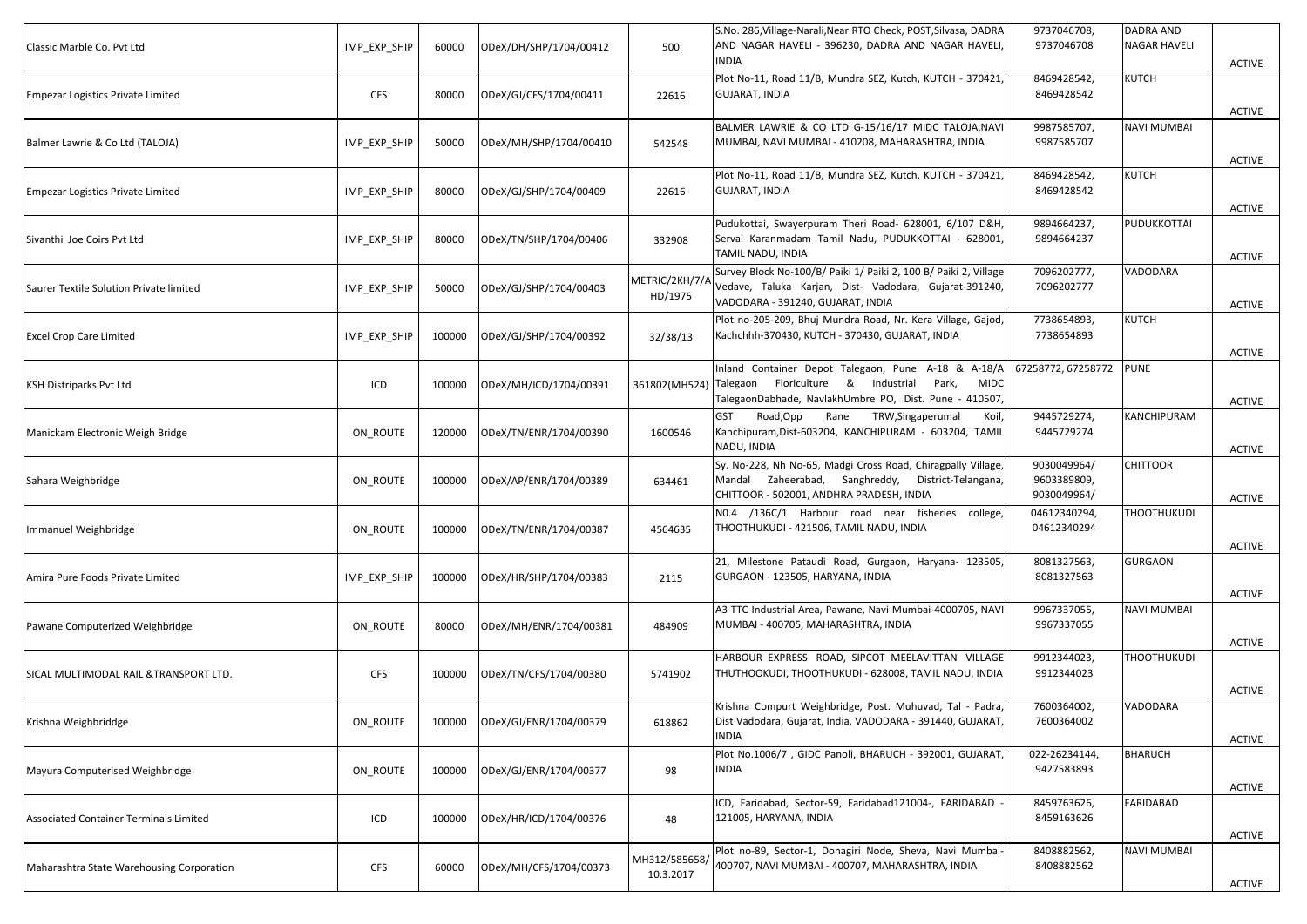| IMP_EXP_SHIP | 100000 | ODeX/MH/SHP/1704/00372 | 263690                 | Plot No-A1/2, MIDC, Awdhan, Dhule-424006, DHULE<br>424006, MAHARASHTRA, INDIA                                                               | 9820364295,<br>9820364295                 | <b>DHULE</b>                  | <b>ACTIVE</b> |
|--------------|--------|------------------------|------------------------|---------------------------------------------------------------------------------------------------------------------------------------------|-------------------------------------------|-------------------------------|---------------|
| ON ROUTE     | 100000 | ODeX/MH/ENR/1704/00370 | 524674                 | Pokhran Road No:-2, Majiwada, THANE -<br>400601,<br>MAHARASHTRA, INDIA                                                                      | 9594264592,<br>9594264592                 | <b>THANE</b>                  | <b>ACTIVE</b> |
| ICD          | 60000  | ODeX/UP/ICD/1704/00369 | 161902                 | ICD Dadri, Tilpata Road, Greater Noida, GAUTAM BUDDHA<br>NAGAR - 201311, UTTAR PRADESH, INDIA                                               | 9654442032,<br>9654442032                 | GAUTAM<br><b>BUDDHA NAGAR</b> | ACTIVE        |
| <b>CFS</b>   | 80000  | ODeX/TN/CFS/1704/00368 | 5127690                | No-78, Anuppampattu, TH Road, Ponneri (TK), Chennai-<br>601203, CHENNAI - 601203, TAMIL NADU, INDIA                                         | 9176008122,<br>9176008122                 | CHENNAI                       | <b>ACTIVE</b> |
| ON_ROUTE     | 100000 | ODeX/MH/ENR/1704/00367 | 61412                  | Sr. No-56/A, Nr. Jasai Police Chowki, Opp Uran Panvel Road,<br>Jasai Gaon, Raigad., RAIGAD - 410201, MAHARASHTRA, INDIA                     | 9890826343/<br>7498533039,<br>9890826343/ | RAIGAD                        | <b>ACTIVE</b> |
| ON_ROUTE     | 150000 | ODeX/TN/ENR/1704/00363 | 885517                 | No-6 VOC Service Road, VOC Port, Tuticorin, THOOTHUKUDI<br>682005, TAMIL NADU, INDIA                                                        | 04612323736,<br>04612323436               | THOOTHUKUDI                   | <b>ACTIVE</b> |
| ON ROUTE     | 60000  | ODeX/TN/ENR/1704/00362 | 885515                 | No2/392 'C' III, Mdurai Byepass Road, Opp. Mellavittan<br>Goodshed, Tuticorin, THOOTHUKUDI - 682005, TAMIL NADU,<br><b>INDIA</b>            | 0461-2323736, 0461-<br>2323736            | <b>THOOTHUKUDI</b>            | <b>ACTIVE</b> |
| ON_ROUTE     | 120000 | ODeX/TN/SHP/1704/00361 | 885520                 | 4/246 , melaarsava madhuri by pass Road, THOOTHUKUDI<br>410007, TAMIL NADU, INDIA                                                           | 0987654321,<br>0987654321                 | <b>THOOTHUKUDI</b>            | <b>ACTIVE</b> |
| <b>CFS</b>   | 100000 | ODeX/TN/CFS/1704/00358 | 5741903                | 4/104-B, Harbour Byepass Road, Tuticorin-628002, CHENNAI<br>628002, TAMIL NADU, INDIA                                                       | 9500066344,<br>9500066344                 | CHENNAI                       | <b>ACTIVE</b> |
| ON_ROUTE     | 120000 | ODeX/TN/ENR/1704/00357 | 5741907                | Madurai Byepass ROad, Tuticorin tamil Nadu, CHENNAI<br>628002, TAMIL NADU, INDIA                                                            | 0461-2323736, 0461-<br>2323736            | <b>CHENNAI</b>                | <b>ACTIVE</b> |
| IMP_EXP_SHIP | 60000  | ODeX/GJ/SHP/1704/00356 | 16/21/88/1             | Plot No. 205-207, GIDC Industrial Estate,, Panoli-394116,<br>Bharuch, BHARUCH - 394116, GUJARAT, INDIA                                      | 8511196591,<br>8511196591                 | <b>BHARUCH</b>                | <b>ACTIVE</b> |
| ON ROUTE     | 100000 | ODeX/MH/ENR/1704/00355 |                        | Jasai, Tal- Uran, Dist- Raigad, Maharashtra, RAIGAD - 410201,                                                                               | 7303501128,<br>7303501128                 | RAIGAD                        | <b>ACTIVE</b> |
| <b>CFS</b>   | 100000 | ODeX/MH/CFS/1704/00354 | 59087                  | Survey No.59, Kon Savla rasyani Road, Somathane Village, Tal-<br>Panvel, Dist-Raigad, Mumbai-410206, MUMBAI - 410206,<br>MAHARASHTRA, INDIA | 9619860433,<br>9619860433                 | MUMBAI                        | ACTIVE        |
| <b>CFS</b>   | 80000  | ODeX/MH/CFS/1704/00353 | 7098                   | Survey No.59, Kon Savla rasyani Road, Somathane Village, Tal-<br>Panvel, Dist-Raigad, Mumbai-410206, MUMBAI - 410206,<br>MAHARASHTRA, INDIA | 9619860433,<br>9619860433                 | MUMBAI                        | ACTIVE        |
| ON_ROUTE     | 100000 |                        | 660266                 | Plot No 2, MIDC Taloja, NAVI MUMBAI - 410010,<br>MAHARASHTRA, INDIA                                                                         | 022-6516 8014,<br>9820874604              | <b>NAVI MUMBAI</b>            | <b>ACTIVE</b> |
| IMP_EXP_SHIP | 60000  | ODeX/MP/SHP/1704/00351 | 258                    | Jaminya Jagir, Mhow, Indore, INDORE - 453441, MADHYA<br>PRADESH, INDIA                                                                      | 9926899634,<br>9926899634                 | <b>INDORE</b>                 | ACTIVE        |
| <b>CFS</b>   | 100000 | ODeX/MH/CFS/1704/00348 | 95890                  | Village- Khopta, Tal- Uran, Dist- Raigad,, RAIGAD - 410210,<br>MAHARASHTRA, INDIA                                                           | 022-33837100, 022-<br>33837100            | RAIGAD                        | <b>ACTIVE</b> |
| <b>CFS</b>   | 10000  | ODeX/TN/CFS/1704/00346 | 4564607                | Harbour express Road , Opp Thermal Nagar, THOOTHUKUDI<br>628006, TAMIL NADU, INDIA                                                          | 9750338889,<br>9750338889                 | <b>THOOTHUKUDI</b>            | <b>ACTIVE</b> |
|              |        |                        | ODeX/MH/ENR/1704/00352 |                                                                                                                                             | 662742(MH-530) MAHARASHTRA, INDIA         |                               |               |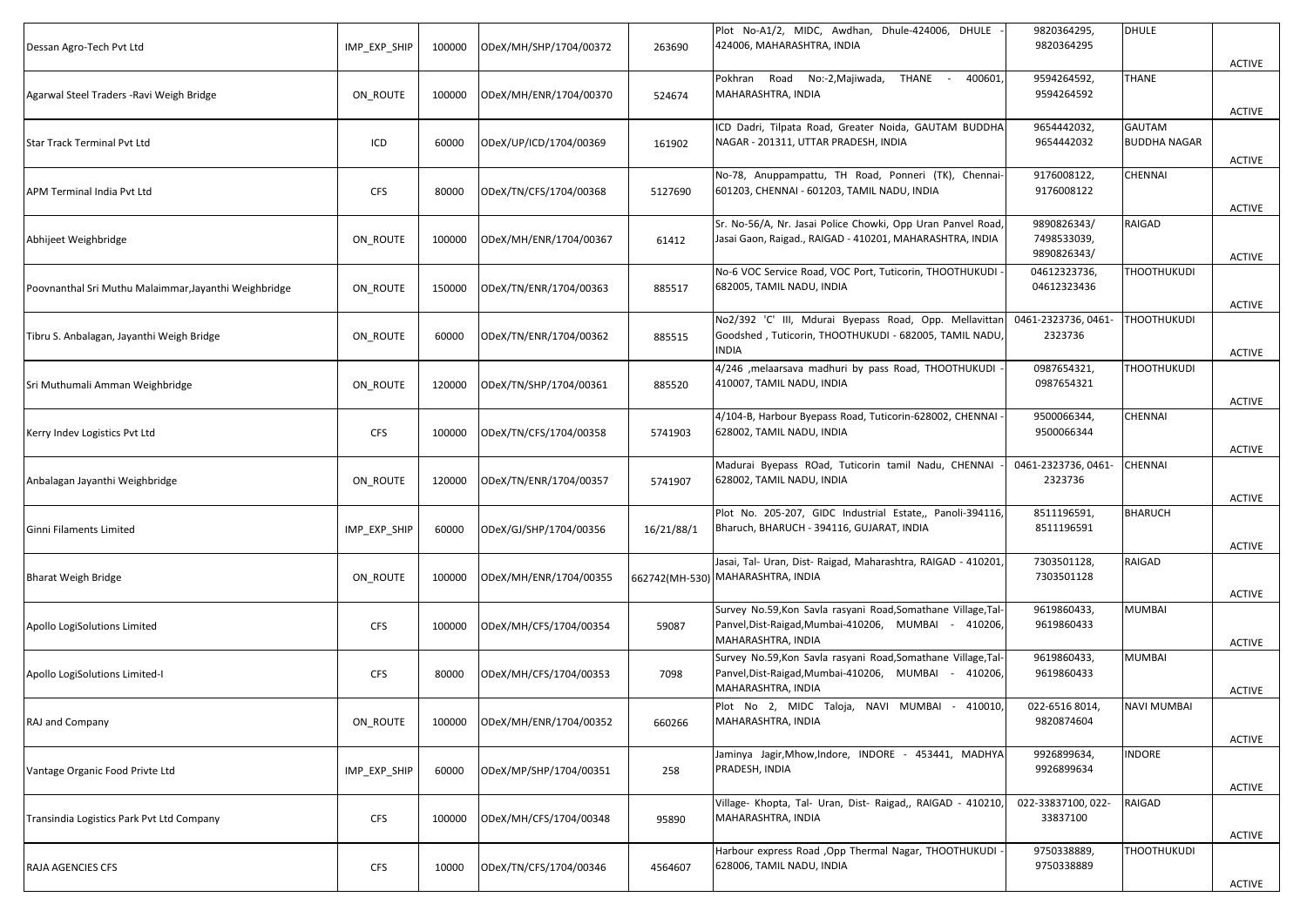| Kerry Indev Logistics Pvt Ltd (Tirupur) | <b>CFS</b>   | 60000  | ODeX/TN/CFS/1704/00341 | 1175398                | 129, Poondiring Road, Chettipalayam Vilage, Thirumurugan<br>Poondi TIrupur-641652, CHENNAI - 641652, TAMIL NADU,<br>NDIA                                                      | 9500066344,<br>9500066344                 | CHENNAI                   | <b>ACTIVE</b> |
|-----------------------------------------|--------------|--------|------------------------|------------------------|-------------------------------------------------------------------------------------------------------------------------------------------------------------------------------|-------------------------------------------|---------------------------|---------------|
| Kerry Indev Logistics Pvt Ltd (Karur)   | <b>CFS</b>   | 100000 | ODeX/TN/CFS/1704/00340 | LCV5674032             | No-214, Andan koil WEst village Erode Main ROad, Karur-<br>639136, KARUR - 639136, TAMIL NADU, INDIA                                                                          | 9500066344,<br>9500066344                 | KARUR                     | <b>ACTIVE</b> |
| Vijeta Weigh Bridge                     | ON ROUTE     | 100000 | ODeX/MH/ENR/1704/00337 | 639652                 | 1269, Beside Chirle village, NH-4b Road, Panvel JNPT Road,<br>Pin-410206, RAIGAD - 410206, MAHARASHTRA, INDIA                                                                 | 9156699999,<br>9156699999                 | RAIGAD                    | <b>ACTIVE</b> |
| Mayura Computerised Weigh Bridge        | ON_ROUTE     | 100000 | ODeX/GJ/ENR/1704/00336 | 89/88                  | Plot No- 1006/7, GIDC Panoli, Ankaleshwar, Dist- Bharuch<br>gujarat, BHARUCH - 396320, GUJARAT, INDIA                                                                         | 67258772, 67258772                        | <b>BHARUCH</b>            | <b>ACTIVE</b> |
| K.S.P.S Natarajan CFS Park              | <b>CFS</b>   | 100000 | ODeX/TN/CFS/1704/00335 | 4564479                | 3/18B/1, Opp. Sri Saibab petrol Bulk, Meelavitto,<br>Korampallam (Post), Tuticorin-628101, CHENNAI - 628101,<br>TAMIL NADU, INDIA                                             | 9443340176,<br>9443340176                 | CHENNAI                   | ACTIVE        |
| Gateway Distriparks Ltd 1               | <b>CFS</b>   | 100000 | ODeX/MH/CFS/1704/00332 | 585764                 | Sec-6, Dronagiri Tal- Uran, Raigad, NAVI MUMBAI - 400707,<br>MAHARASHTRA, INDIA                                                                                               | 9958881236,<br>9958881236                 | NAVI MUMBAI               | <b>ACTIVE</b> |
| Ravi Steel Industries Weigh Bridge      | IMP_EXP_SHIP | 100000 | ODeX/MH/SHP/1704/00331 | 670023                 | Plot no- L-15/2, MIDC Taloja, TalukaPanvel, DIst- Raigad-<br>410208, RAIGAD - 410208, MAHARASHTRA, INDIA                                                                      | 9324252490,<br>924252490                  | RAIGAD                    | <b>ACTIVE</b> |
| Punjab Conware Company                  | <b>CFS</b>   | 100000 | ODeX/MH/CFS/1704/00329 |                        | Plot No-2, Sector-2, Dronagiri Uran, RAIGAD - 400707,<br>585773(MH-312) MAHARASHTRA, INDIA                                                                                    | 9958881236,<br>9958881236                 | RAIGAD                    | ACTIVE        |
| Speedy Multimodes Ltd                   | <b>CFS</b>   | 100000 | ODeX/MH/CFS/1704/00328 | 635815                 | Sonari Village JNPT Uran, NAvi Mumbai- 400707, NAVI<br>MUMBAI - 400707, MAHARASHTRA, INDIA                                                                                    | 7045952448,<br>7045952448                 | NAVI MUMBAI               | <b>ACTIVE</b> |
| Alok Industries                         | IMP_EXP_SHIP | 100000 | ODeX/DH/SHP/1704/00327 | 399                    | Alok Industries- Spinning Division, Survey No-412, Village-<br>Saliy, Silvassa, Dadra nagar Haveli- 396230, DADRA AND<br>NAGAR HAVELI - 396230, DADRA AND NAGAR HAVELI, INDIA | 9879596523,<br>9879596523                 | DADRA AND<br>NAGAR HAVELI | ACTIVE        |
| Flexituff International Ltd             | IMP_EXP_SHIP | 60000  | ODeX/MP/SHP/1704/00326 | IND-DH &1617           | C41 50, SEZ, Sector-3, Pithampur, Dhar, MP-454775, DHAR<br>454775, MADHYA PRADESH, INDIA                                                                                      | 7747835650,<br>7747835650                 | <b>DHAR</b>               | <b>ACTIVE</b> |
| Parth Computerised Weighbridge          | ON ROUTE     | 80000  | ODeX/GJ/ENR/1704/00323 | 38                     | Plot no604/03 , Gate no.1 opp police station, Sachin GIDC,<br>SURAT - 395003, GUJARAT, INDIA                                                                                  | +91 90999 00686, +91 SURAT<br>90999 00686 |                           | <b>ACTIVE</b> |
| <b>Vilsons CFS</b>                      | <b>CFS</b>   | 100000 | ODeX/TN/CFS/1704/00322 | TN277 Plier No-<br>146 | Vilsons CFS, 3/2 B, Harbour Express Road Chennai, CHENNAI<br>628008, TAMIL NADU, INDIA                                                                                        | 67258772, 67258772                        | CHENNAI                   | <b>ACTIVE</b> |
| Shree Ram Colloids Pvt. Ltd             | IMP_EXP_SHIP | 100000 | ODeX/RJ/SHP/1704/00321 | 465                    | Shree Ram Colloids Pvt. Ltd. E-1-16,17, Agro Food Park,<br>Boranada, Jodhpur, JODHPUR - 342012, RAJASTHAN, INDIA                                                              | 7742530000,<br>7742530000                 | JODHPUR                   | <b>ACTIVE</b> |
| TG Terminal Pvt Ltd.                    | <b>CFS</b>   | 100000 | ODeX/GJ/CFS/1704/00319 | 47/44                  | Bharat CFS Zone-I, Old Port Road, AP &SEZ Ltd, Mundra, Dist-<br>Kutch-370421, KUTCH - 370421, GUJARAT, INDIA                                                                  | 909921455,<br>9099921455                  | KUTCH                     | <b>ACTIVE</b> |
| Piramal Glass Limited (Jambusar Plant)  | IMP_EXP_SHIP | 80000  | ODeX/GJ/SHP/1704/00318 | 24/35                  | Piramal Glass Limited, Off Masar Chowkdi Masar Gajera ROad,<br>Village Ucchad, Tal- JAmbusar, DIst- Bharuch, Gujarat,<br>BHARUCH - 396520, GUJARAT, INDIA                     | 9687021354,<br>9687021354                 | BHARUCH                   | ACTIVE        |
| Hari & CO. -I                           | <b>CFS</b>   | 100000 | ODeX/TN/CFS/1704/00314 | TN277 PLIER NO<br>146  | Hari & CO, No-4/29E, Madurai Byepass Road., CHENNAI<br>600802, TAMIL NADU, INDIA                                                                                              | 0461-2357141/142,<br>0461-2357141/142     | CHENNAI                   | <b>ACTIVE</b> |
| SEL Manufacturing Company Ltd           | IMP_EXP_SHIP | 80000  | ODeX/MP/SHP/1704/00313 | 16618/24               | SEL Manufacturing Company Ltd, Main Gate, Mehatwara,<br>Madhya Pradesh-466118, GWALIOR - 466118, MADHYA<br>PRADESH, INDIA                                                     | 7697905235,<br>7697905235                 | GWALIOR                   | ACTIVE        |
|                                         |              |        |                        |                        |                                                                                                                                                                               |                                           |                           |               |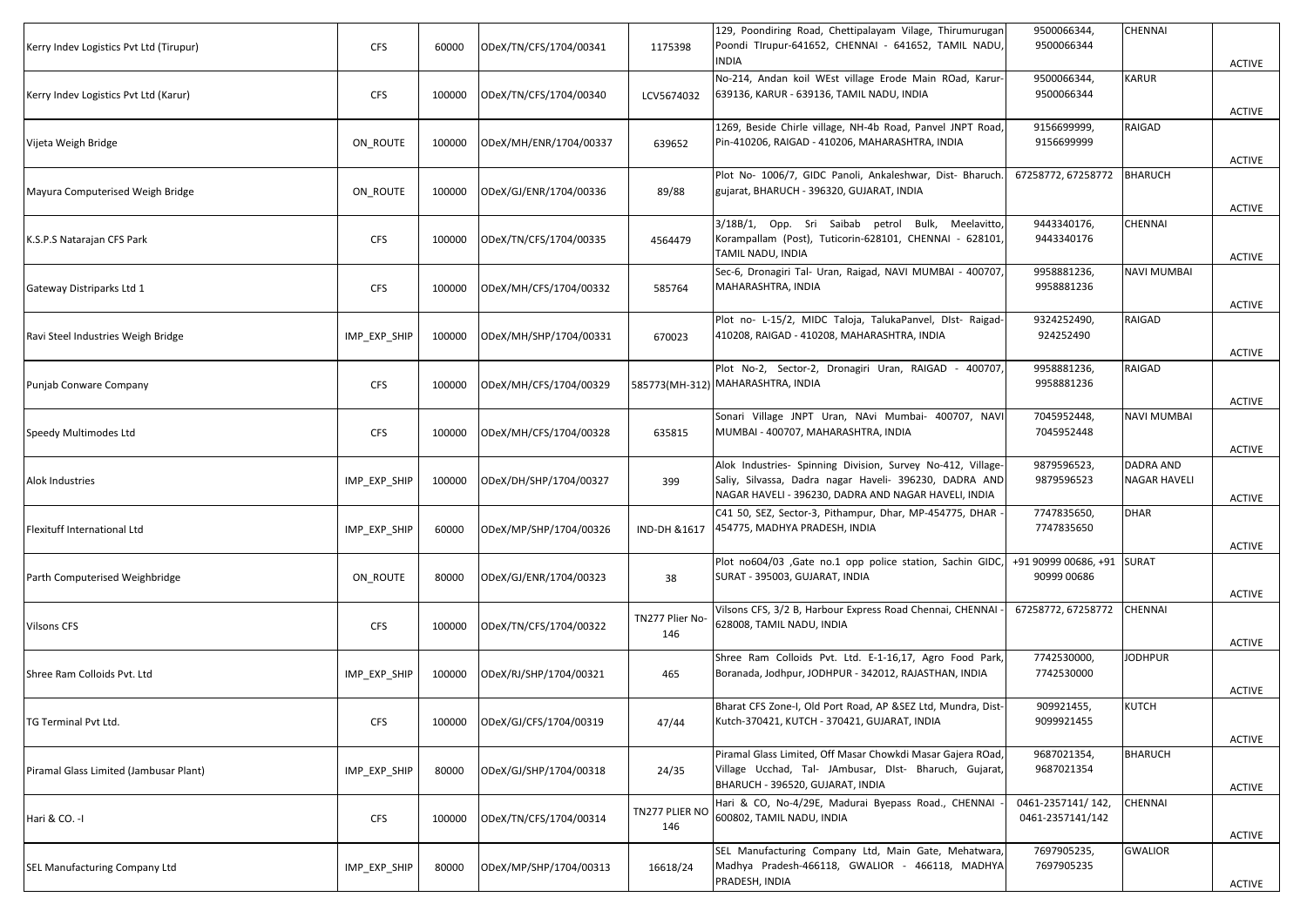| Banco Products (India) Ltd-SEZ         | IMP_EXP_SHIP | 50000  | ODeX/GJ/SHP/1704/00311 | 12328                  | InAspen Infrastructure Ltd. Special Economic Zone, Village-<br>Pipaliya, Waghodia, Vadodara, Gujarat- 390760, VADODARA<br>390760, GUJARAT, INDIA | 9327535816,<br>9327535816                       | VADODARA                    | <b>ACTIVE</b> |
|----------------------------------------|--------------|--------|------------------------|------------------------|--------------------------------------------------------------------------------------------------------------------------------------------------|-------------------------------------------------|-----------------------------|---------------|
| Alps Chemicals P. Ltd                  | IMP_EXP_SHIP | 60000  | ODeX/GJ/SHP/1704/00310 | 571625                 | Plot No- 612, Phase IV, GIDC Industrial Area, Vatva,<br>Ahmedabad, Gujarat-382445, AHMEDABAD - 382445,<br><b>GUJARAT, INDIA</b>                  | 9998946584,<br>9998946584                       | AHMEDABAD                   | <b>ACTIVE</b> |
| Agro Crops Exim Ltd Chennai            | IMP_EXP_SHIP | 60000  | ODeX/TN/SHP/1704/00308 | 818818                 | 1/215, Ponneri High Road, kadapakkam Chennai- 600103<br>CHENNAI - 600103, TAMIL NADU, INDIA                                                      | 9790987065,<br>9790987065                       | CHENNAI                     | <b>ACTIVE</b> |
| DCM Shreeram Rayons                    | IMP_EXP_SHIP | 60000  | ODeX/RJ/SHP/1704/00306 | 3187/20                | Shreeram rayon, shreeram nagar, kota-324004, KOTA<br>324004, RAJASTHAN, INDIA                                                                    | 99295903999,<br>99295903999                     | KOTA                        | <b>ACTIVE</b> |
| Vinati Organics Ltd                    | IMP_EXP_SHIP | 60000  | ODeX/MH/SHP/1704/00305 | MH-<br>298/1488079     | B-12/ B-13, MIDC Ind Area, Mahad, RAIGAD - 412606,<br>MAHARASHTRA, INDIA                                                                         | 9422690213,<br>9422690213                       | RAIGAD                      | <b>ACTIVE</b> |
| Food & Inn Ltd                         | IMP_EXP_SHIP | 50000  | ODeX/MH/SHP/1704/00304 | 203635                 | Gate No- 340 At Post Gonde, Village, Tal- Sinnar, Dist- Nashikl<br>NASHIK - 422606, MAHARASHTRA, INDIA                                           | 9766694562,<br>9766694562                       | <b>NASHIK</b>               | <b>ACTIVE</b> |
| <b>SEC Services Ltd</b>                | <b>CFS</b>   | 100000 | ODeX/TN/CFS/1704/00303 | 1184019                | No-8, Sipcot Industrial Complex, Madurai Byepass Road,<br>Tuticorin-628008, CHENNAI - 628008, TAMIL NADU, INDIA                                  | 9659123999,<br>9659123999                       | CHENNAI                     | <b>ACTIVE</b> |
| Navin fluorine International Ltd       | IMP_EXP_SHIP | 60000  | ODeX/GJ/SHP/1704/00301 | 13912                  | Udhana Navsari Road, Opp Colourtex, Bhestan Surat, Gujarat,<br>SURAT - 395023, GUJARAT, INDIA                                                    | 7573004283,<br>7573004283                       | <b>SURAT</b>                | ACTIVE        |
| St John ICD                            | ICD          | 100000 | ODeX/TN/ICD/1704/00300 | 1184022                | St John ICD, 1663/2B, Harbour Express Road, Tuticorin<br>628006, CHENNAI - 628006, TAMIL NADU, INDIA                                             | 96008 77433, 96008<br>77433                     | CHENNAI                     | <b>ACTIVE</b> |
| SRF Limited (SRF Stores Dept)          | IMP_EXP_SHIP | 100000 | ODeX/GJ/SHP/1704/00299 | 565927                 | D-2/1, GIDC, Phase-II, PCPIR, Dahej, Bharuch, Gujarat-1+91-124-4354 765, +91-1BHARUCH<br>392130, BHARUCH - 392130, GUJARAT, INDIA                | 124-4354 765                                    |                             | ACTIVE        |
| CWC Nhava Seva Ltd                     | <b>CFS</b>   | 100000 | ODeX/TN/CFS/1704/00297 | 885527                 | 1s/76k, Madurai Bypass road, Meelavittian, Tuticorin-628002,<br>CHENNAI - 628002, TAMIL NADU, INDIA                                              | 09790935446,<br>09790935446                     | CHENNAI                     | <b>ACTIVE</b> |
| VVF (I) Ltd Taloja Gate No- 4          | IMP_EXP_SHIP | 60000  | ODeX/MH/SHP/1704/00295 | <b>WB-256</b>          | V-41, Taloja MIDC AREA, Taloja Panvel, Raigad, RAIGAD<br>410220, MAHARASHTRA, INDIA                                                              | 40282285/<br>9833451463,<br>40282285/9833451463 | RAIGAD                      | <b>ACTIVE</b> |
| Chola Logistiks Private Limited        | <b>CFS</b>   | 100000 | ODeX/TN/CFS/1704/00294 | 4564547                | No121, Harbour Express Road, Tuticorin-627008, CHENNAI<br>628008, TAMIL NADU, INDIA                                                              | 7402617770,<br>7402617770                       | CHENNAI                     | ACTIVE        |
| Diamond CFS Park                       | <b>CFS</b>   | 100000 | ODeX/TN/CFS/1703/00293 | 4564522                | 5/51A, Senthilampannai Keela, Thattaparai Road, Tuticorin<br>Tamil Nadu, CHENNAI - 628103, TAMIL NADU, INDIA                                     | 96777 27133, 96777<br>27133                     | <b>CHENNAI</b>              | ACTIVE        |
| Ankur Chemfood Ltd                     | IMP_EXP_SHIP | 60000  | ODeX/GJ/SHP/1703/00292 | 58                     | Survey No- 369, NH-8A, Villge- Chopadva, Bhachau-370140,<br>Kutch, Gjarat, KUTCH - 370140, GUJARAT, INDIA                                        | 8000256420,<br>8000256420                       | KUTCH                       | <b>ACTIVE</b> |
| Ashapura Weighbridge                   | ON_ROUTE     | 100000 | ODeX/GJ/ENR/1703/00291 | 43643                  | Ashapura Weighbridge, Mandvi, Port Road, Mundra, Kutch,<br>Gujarat, KUTCH - 396003, GUJARAT, INDIA                                               | 9726707000,<br>9726707000                       | KUTCH                       | <b>ACTIVE</b> |
| <b>Central Warehousing Corporation</b> | <b>CFS</b>   | 60000  | ODeX/KA/CFS/1703/00290 | AC82691/<br>11.03.2016 | 107/109, EPIP ZONE, KIADB INDUSTRIAL AREA, WHITEFIELD<br>BENGALURU, BANGALORE RURAL DISTRICT - 560066,<br>KARNATAKA, INDIA                       | 9945167627,<br>9945167627                       | BANGALORE<br>RURAL DISTRICT |               |
| India Steel Works Limited              | IMP_EXP_SHIP | 800000 | ODeX/MH/SHP/1703/00288 | MH-656                 | India Steel Works Limited, Isinox Steels Limited, Khopoli,<br>Raigad-410203, THANE - 410203, MAHARASHTRA, INDIA                                  | 9545533766,<br>9545533766                       | <b>THANE</b>                | <b>ACTIVE</b> |
|                                        |              |        |                        |                        |                                                                                                                                                  |                                                 |                             | <b>ACTIVE</b> |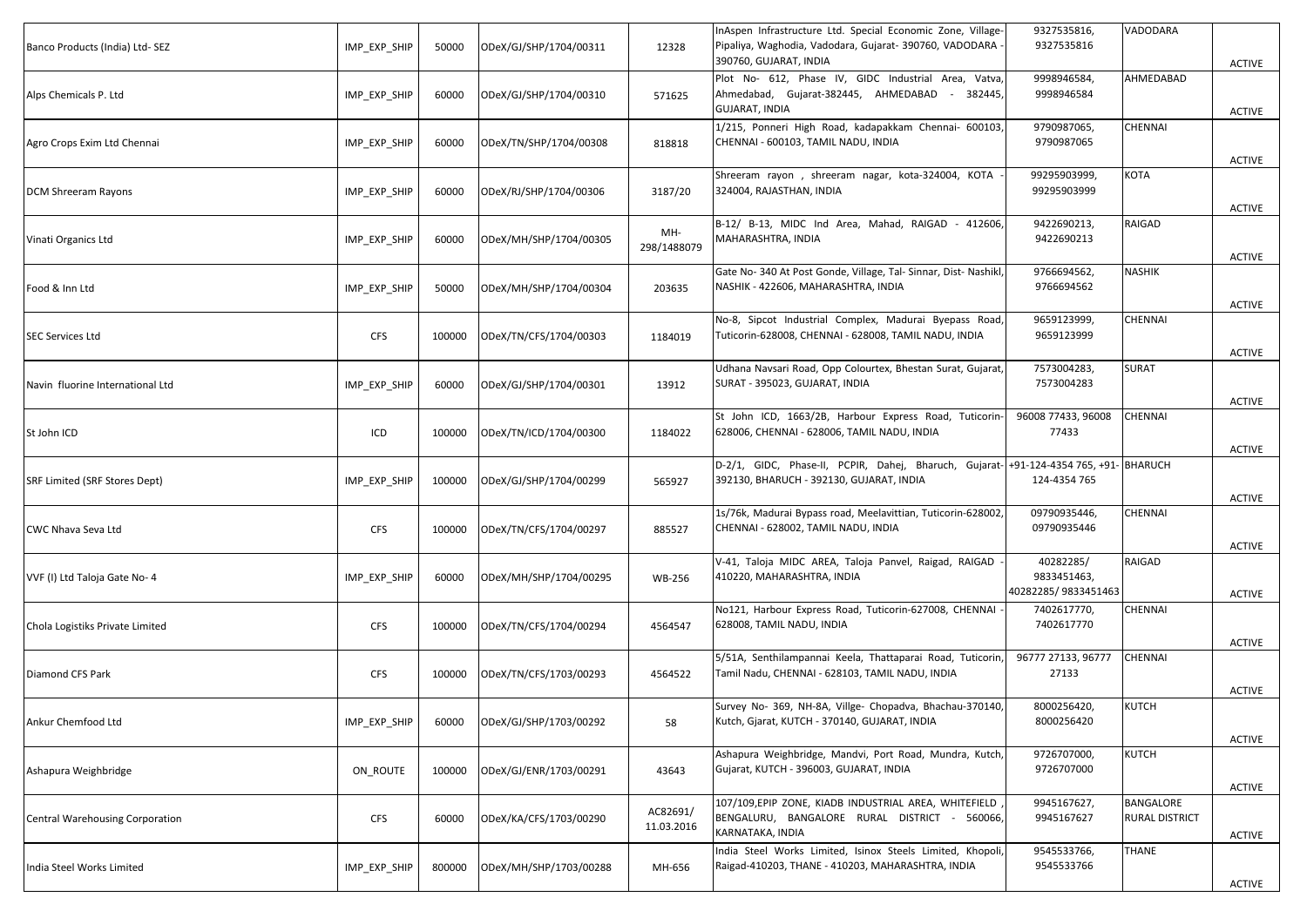| Century Ply Woods (I) Ltd                           | IMP EXP SHIP | 80000  | ODeX/WB/SHP/1703/00283 | SVCA826902   | 6 Lyons range, Kolkatta West Bengal, D.H. road, Bishnupur,<br>Kanchowki, KOLKATA - 700001, WEST BENGAL, INDIA                                                               | 9831127748,<br>9831127748                 | KOLKATA                          | <b>ACTIVE</b> |
|-----------------------------------------------------|--------------|--------|------------------------|--------------|-----------------------------------------------------------------------------------------------------------------------------------------------------------------------------|-------------------------------------------|----------------------------------|---------------|
| Thermax Babcock & Wilcock Energy Solutions Pvt. Ltd | IMP_EXP_SHIP | 80000  | ODeX/MH/SHP/1703/00281 | 309239       | Plot No- A2 & A3 MIDC Phase-I, Khandala Indl. Area, Kesurdi<br>Satara-412802, SATARA - 412802, MAHARASHTRA, INDIA                                                           | 9822871070,<br>9822871070                 | SATARA                           | <b>ACTIVE</b> |
| Prashant Casting Pvt Ltd                            | IMP_EXP_SHIP | 50000  | ODeX/GJ/SHP/1703/00276 | 18           | Prashant Cating Pvt Ltd, Mandvi Main Road, Mavdi Plot,<br>Rajkot, RAJKOT - 396191, GUJARAT, INDIA                                                                           | 9825715491,<br>9825715491                 | RAJKOT                           | <b>ACTIVE</b> |
| Alok Industries Limited                             | IMP_EXP_SHIP | 60000  | ODeX/GJ/SHP/1703/00275 | 373235       | Alok Industries Limited, Survey No-261/268, Village- Balitha,<br>NH no-8, , Vapi, Valsad, Gujarat- 396191, VALSAD - 396191,<br><b>GUJARAT, INDIA</b>                        | 9920133070,<br>9920133070                 | VALSAD                           | <b>ACTIVE</b> |
| Alok Industries Ltd (VAPI 261 TERRY)                | IMP_EXP_SHIP | 60000  | ODeX/GJ/SHP/1703/00274 | 533497       | Alok Industries Ltd, Survey No-261/268, Village-Balitha, NH No-<br>8, Vapi, Valsad Gujarat-396191., VALSAD - 396191, GUJARAT,<br><b>INDIA</b>                               | 9920133070,<br>9920133070                 | VALSAD                           | ACTIVE        |
| Alok Industries Ltd (Spinning Division)             | IMP_EXP_SHIP | 60000  | ODeX/DH/SHP/1703/00273 | 360          | Alok Industries Ltd (SPINNING DIVISION), Survey No-412,<br>Village - Saily, Silvassa, Dadra Nagar Haveli, DADRA AND<br>NAGAR HAVELI - 396230, DADRA AND NAGAR HAVELI, INDIA | 9920133070,<br>99201833070                | DADRA AND<br><b>NAGAR HAVELI</b> | <b>ACTIVE</b> |
| Alok Industries Ltd (SMU TEX YARN)                  | IMP EXP SHIP | 60000  | ODeX/GJ/SHP/1703/00272 | 442          | Alok Industries Limited, Plot No-521/1, 17/7, 1 Village Saily,<br>Dadra Nagar Haveli, Silvassa-396230, DADRA AND NAGAR<br>HAVELI - 396230, DADRA AND NAGAR HAVELI, INDIA    | 9920133070,<br>9920133070                 | DADRA AND<br><b>NAGAR HAVELI</b> | ACTIVE        |
| Kriti NutrientsLimited                              | IMP_EXP_SHIP | 60000  | ODeX/MP/SHP/1703/00271 | 939          | Kriti Nutrients Limited, 47-47A, Industrial Area No-3, AB Road<br>Dewas(MP)- 455001, DEWAS - 455001, MADHYA PRADESH<br><b>INDIA</b>                                         | 8718800230/<br>9827807576,<br>8718800230/ | <b>DEWAS</b>                     | ACTIVE        |
| THEIS PRECISION STEEL INDIA PVT LTD                 | IMP_EXP_SHIP | 60000  | ODeX/GJ/SHP/1703/00270 | VC NO 296809 | OPP.<br>G.I.D.C,<br>N.H<br>NO.8, P.O, KABILPORE<br>NAVSARI, GUJARAT, INDIA, NAVSARI - 396424, GUJARAT, INDIA                                                                | 02637 664160, 02637<br>664160             | <b>NAVSARI</b>                   | <b>ACTIVE</b> |
| Godrej Industries Limited                           | IMP_EXP_SHIP | 60000  | ODeX/MH/SHP/1703/00269 | 464790       | Godrej Industries Limited, N-73, Addl. MIDC, Anand Nagar,<br>Ambernath East, Thane- 421506, Maharashtra, THANE<br>421506, MAHARASHTRA, INDIA                                | 9920304834,<br>9920304834                 | <b>THANE</b>                     | <b>ACTIVE</b> |
| <b>VVF India Ltd</b>                                | IMP_EXP_SHIP | 60000  | ODeX/MH/SHP/1703/00268 | WB-137       | Taloja Near Excise, RAIGAD - 410208, MAHARASHTRA, INDIA                                                                                                                     | 9833451463,<br>9833451463                 | RAIGAD                           | <b>ACTIVE</b> |
| Marigold Logistics Pvt Ltd                          | <b>CFS</b>   | 100000 | ODeX/KA/CFS/1703/00267 | LCR-AC-12587 | NO-17/1,17/2, Kanekallu Village, Jadigenahalli Hobli, Hosakote<br>(9120170214421 TQ BNG, Rural Dist. Pin-580067, KODAGU - 580067,<br>KARNATAKA, INDIA                       | 9964114824,<br>9964114824                 | KODAGU                           | <b>ACTIVE</b> |
| Schreiber Dynamix Diares Private Limited            | IMP_EXP_SHIP | 60000  | ODeX/MH/SHP/1703/00266 | 1264         | E-94, MIDC, Bhigwan Road, Baramati, 413133, Pune,<br>Maharashtra, PUNE - 413133, MAHARASHTRA, INDIA                                                                         | 9158003765,<br>9158003765                 | <b>PUNE</b>                      | <b>ACTIVE</b> |
| Schreiber Dynamix Diares Private Limited            | IMP_EXP_SHIP | 60000  | ODeX/MH/SHP/1703/00265 | 1264         | E-94, MIDC, Bhigwan Road, Baramati-413133,<br>Pune,<br>Maharashtra, PUNE - 413133, MAHARASHTRA, INDIA                                                                       | 9158894730,<br>9158894730                 | <b>PUNE</b>                      | <b>ACTIVE</b> |
| Clean Science & Technology Private Limited          | IMP_EXP_SHIP | 50000  | ODeX/MH/SHP/1703/00264 | 181461528    | Clean Science & Technology Private Limited, D-28, MIDC<br>Kurkumbh, Tal- Daund, Dist- Pune-413802, PUNE - 413802,<br>MAHARASHTRA, INDIA                                     | 8378999140,<br>8378999140                 | <b>PUNE</b>                      | <b>ACTIVE</b> |
| Godrej Industres Limited                            | IMP_EXP_SHIP | 60000  | ODeX/GJ/SHP/1703/00262 | 400586       | Godrej Industries Limited, Burjorjinagar, Plot No- 3, Vill-<br>Kanerao, Tal- Valiv, Dist- Bharuch- 393135, BHARUCH<br>393135, GUJARAT, INDIA                                | 9833598527,<br>9833598527                 | <b>BHARUCH</b>                   | <b>ACTIVE</b> |
| Godrej Industres Limited                            | IMP_EXP_SHIP | 40000  | ODeX/GJ/SHP/1703/00261 | 334318       | Godrej Industries Limited, Buujorjinagar, Plot No- 3, Vill-<br>Kanerao, Tal- Valiv, Dist- bharuh- 393135, BHARUCH - 393135,<br><b>GUJARAT, INDIA</b>                        | 9833598527,<br>9833598527                 | <b>BHARUCH</b>                   | <b>ACTIVE</b> |
| Godrej Industries Limited                           | IMP_EXP_SHIP | 40000  | ODeX/GJ/SHP/1703/00260 | 334318       | Burjorjinagar plot no- 3, vill- Kanerao, Tal- Valia, Bharuch-<br>393135, BHARUCH - 393135, GUJARAT, INDIA                                                                   | 9833598527,<br>9833598527                 | <b>BHARUCH</b>                   | <b>ACTIVE</b> |
|                                                     |              |        |                        |              |                                                                                                                                                                             |                                           |                                  |               |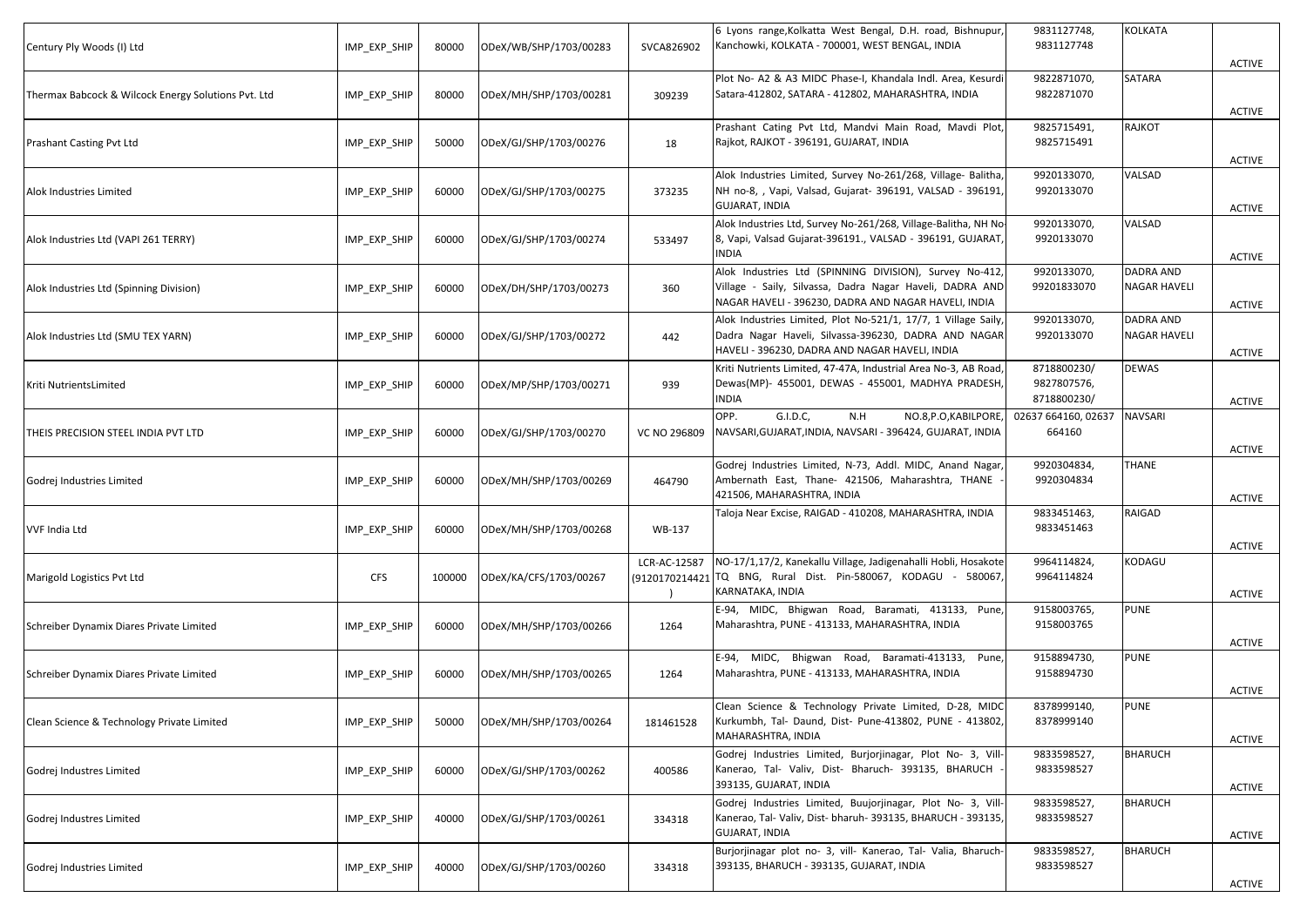| Aditya Birla Insulator                       | IMP_EXP_SHIP | 50000  | ODeX/GJ/SHP/1703/00258 | 187/95        | Hall Works, P.O. Meghasar, Tal- Halol, Dist- Panchmahal,<br>Gujarat., PANCHMAHAL - 396304, GUJARAT, INDIA                                                                           | 8347055510,<br>8347055510 | PANCHMAHAL         | <b>ACTIVE</b> |
|----------------------------------------------|--------------|--------|------------------------|---------------|-------------------------------------------------------------------------------------------------------------------------------------------------------------------------------------|---------------------------|--------------------|---------------|
| Nedcommodities India Private limited         | IMP_EXP_SHIP | 50000  | ODeX/KA/SHP/1702/00256 | <b>KNT045</b> | Post Box No51, Plot No- 23, KIADB Industrial Area, Kudloor,<br>Kushal Nagar, Kudloor, 571234, Karnatka, KODAGU - 571234,<br>KARNATAKA, INDIA                                        | 9611900733,<br>9611900733 | KODAGU             | <b>ACTIVE</b> |
| Reliance Industries Ltd                      | IMP_EXP_SHIP | 60000  | ODeX/MH/SHP/1702/00255 | 58676         | Reliance Industries Limited- Nagothane Manufacturig Unit,<br>Nagothane, Dist- Raigad, Maharashtra., RAIGAD - 402125,<br>MAHARASHTRA, INDIA                                          | 7738170821,<br>7738170821 | RAIGAD             | <b>ACTIVE</b> |
| <b>ODeX India Solutions Pvt. Ltd</b>         | ON ROUTE     | 60000  | ODeX/MH/ENR/1702/00254 | ODeX          | Laxmi Nagar, Ghatkopar East, Mumbai, MUMBAI CITY<br>400074, MAHARASHTRA, INDIA                                                                                                      | 67258772, 67258772        | <b>MUMBAI CITY</b> | <b>ACTIVE</b> |
| Hindusthan Chemical Company                  | IMP_EXP_SHIP | 50000  | ODeX/GJ/SHP/1702/00253 | 44/13         | Hindusthan Chemical Company, GIDC Industrial Estate, OLPAD<br>394540, Dist- Surat, Gujarat, SURAT - 394540, GUJARAT, INDIA                                                          | 61510940,<br>61510940     | <b>SURAT</b>       | <b>ACTIVE</b> |
| Navkar Corporation Limited (3rd Out New)     | <b>CFS</b>   | 100000 | ODeX/MH/CFS/1702/00250 | 620318        | Village Somathane, Dist- Panvel, Dist- Raigad, RAIGAD<br>410221, MAHARASHTRA, INDIA                                                                                                 | 9004377679,<br>9004377679 | RAIGAD             | <b>ACTIVE</b> |
| Navkar Corporation Limited (3rd Ingate OUT)  | <b>CFS</b>   | 100000 | ODeX/MH/CFS/1702/00249 | 12586         | Survey No 137/11/1, Somathane, Raigad., RAIGAD - 410221,<br>MAHARASHTRA, INDIA                                                                                                      | 9004377679,<br>9004377679 | RAIGAD             | <b>ACTIVE</b> |
| Navkar Corporation Limited (3rd Ingate NEW)  | <b>CFS</b>   | 100000 | ODeX/MH/CFS/1702/00248 | 12863         | Village Somathane, Tal- Panvel, Raigad., RAIGAD - 410221.<br>MAHARASHTRA, INDIA                                                                                                     | 9004377679,<br>9004377679 | RAIGAD             | <b>ACTIVE</b> |
| Navkar Corporation Limited (2nd Yard OUT)    | <b>CFS</b>   | 100000 | ODeX/MH/CFS/1702/00247 | 12585         | At Ajiwali, Panvel, Raigad., RAIGAD - 410221, MAHARASHTRA<br>NDIA                                                                                                                   | 9004377679,<br>9004377679 | RAIGAD             | <b>ACTIVE</b> |
| Navkar Corporation Limited (2nd Yard OLD)    | <b>CFS</b>   | 60000  | ODeX/MH/CFS/1702/00246 | 7510          | At. Ajivali, Dist- Panvel, Raigad, RAIGAD - 410221,<br>MAHARASHTRA, INDIA                                                                                                           | 9004377679,<br>9004377679 | RAIGAD             | <b>ACTIVE</b> |
| Navkar Corporation Limited (2nd Inside New)  | <b>CFS</b>   | 100000 | ODeX/MH/CFS/1702/00245 | 12925         | At- Ajiwali, Tal- Panvel, Dist- Raigad., RAIGAD - 410221,<br>MAHARASHTRA, INDIA                                                                                                     | 9004377679,<br>9004377679 | RAIGAD             | ACTIVE        |
| International Cargo Terminal Private Limited | <b>CFS</b>   | 100000 | ODeX/MH/CFS/1702/00244 | 648221        | International Cargo Terminal Private Limited, Village Khoproli<br>Tal- Uran, Navi Mumbai-410212, NAVI MUMBAI - 410212,<br>MAHARASHTRA, INDIA                                        | 9833552987,<br>9833552987 | <b>NAVI MUMBAI</b> | <b>ACTIVE</b> |
| JEGAJOTHI ELECTRONIC WEIGH BRIDGE            | ON ROUTE     | 150000 | ODeX/TN/ENR/1702/00242 | 1184102       | MADURAI ROAD, SINTHALAKATTAI VILLAGE, KURUKUSALAI-<br>TUTICORIN, MADURAI - 625001, TAMIL NADU, INDIA                                                                                | 9445729274,<br>9380196935 | <b>MADURAI</b>     | ACTIVE        |
| <b>NEW BHARAT WEIGH BRIDGE</b>               | ON_ROUTE     | 100000 | ODeX/MH/ENR/1701/00240 | 95696         | AT CHIRLA, POST JASAI, OPP. VINAY YARD JNPT, KALAMBOLI<br>ROAD, N.H.NO. 4B, TALUKA URAN,DIST.RAIGAD, RAIGAD<br>400702, MAHARASHTRA, INDIA                                           | 9702899922,<br>9892402822 | RAIGAD             | ACTIVE        |
| Reliance Industries Ltd                      | IMP_EXP_SHIP | 80000  | ODeX/GJ/SHP/1701/00237 | 341040        | Reliance Industries Ltd, Jamnagar Manufacturing Division-<br>DTA Refinery, Village Meghapar/ Padana, Taluka- Laalpur, Dist<br>Jamnagar, Gujarat- 361280, JAMNAGAR - 361280, GUJARAT | 7738170821,<br>7738170821 | <b>JAMNAGAR</b>    | <b>ACTIVE</b> |
| Reliance Industries Ltd                      | IMP_EXP_SHIP | 80000  | ODeX/UP/SHP/1701/00236 | 480411        | Reliance Industries Ltd. barabanki Manufacturing Division,<br>Deva road, Barabanki, U.P., BARABANKI - 225001, UTTAR<br>PRADESH, INDIA                                               | 7738170821,<br>7738170821 | BARABANKI          | <b>ACTIVE</b> |
| Reliance Industries Ltd                      | IMP EXP SHIP | 80000  | ODeX/MH/SHP/1701/00235 | 58676         | Reliance Induatries Ltd, Nagothane Manufacturing Division<br>Nagothane- 402125, Dist- Raigad, RAIGAD - 402125,<br>MAHARASHTRA, INDIA                                                | 7738170821,<br>7738170821 | RAIGAD             | <b>ACTIVE</b> |
| Reliance Industries Ltd                      | IMP_EXP_SHIP | 50000  | ODeX/MH/SHP/1701/00234 | 662023        | Reliance Industries Limited, Nagothane Manufacturing<br>Division, Nagothane-402125, Dist- Raigad, RAIGAD - 402125,<br>MAHARASHTRA, INDIA                                            | 7738170821,<br>7738170821 | RAIGAD             | <b>ACTIVE</b> |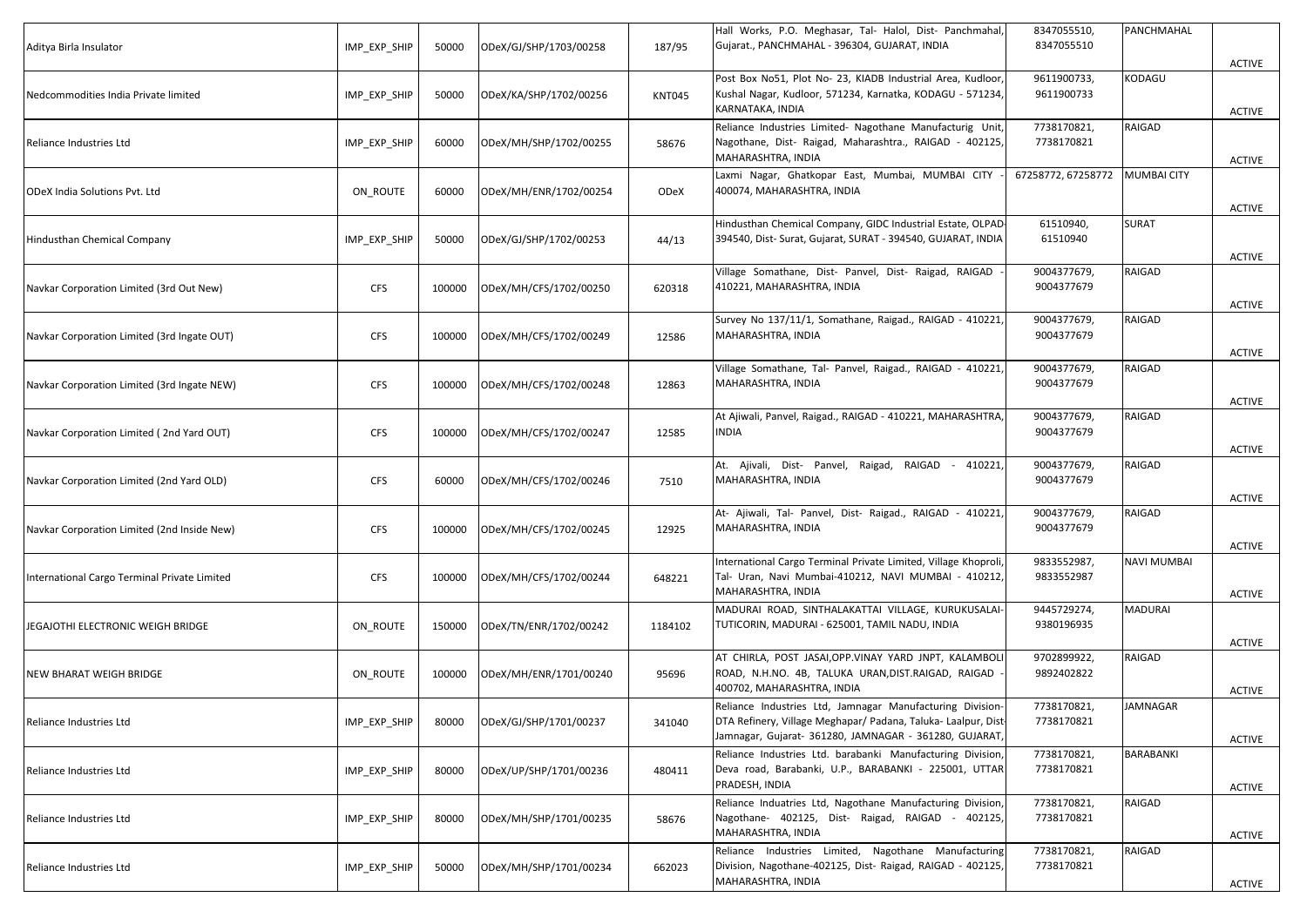| Sunglow Weigh Bridge                              | ON ROUTE     | 80000  | ODeX/MH/ENR/1701/00233 | 146617        | Gate No-1227/2, L&T Phata, Sanaswadi, Tal- Shiroor, Dist-<br>Pune-412207, PUNE - 412207, MAHARASHTRA, INDIA                                                                   | 9673122666/020-<br>65232666,<br>9673122666/020- | <b>PUNE</b>                        | <b>ACTIVE</b> |
|---------------------------------------------------|--------------|--------|------------------------|---------------|-------------------------------------------------------------------------------------------------------------------------------------------------------------------------------|-------------------------------------------------|------------------------------------|---------------|
| Sunglow Weigh Bridge                              | ON_ROUTE     | 80000  | ODeX/MH/ENR/1701/00232 | 146617        | Gate No-1227/2, L&t Phata Sanaswadi, Tal- Shiroor, Dist- Pune-<br>412207, PUNE - 412207, MAHARASHTRA, INDIA                                                                   | 9673122666/020-<br>65232666,<br>9673122666/020- | <b>PUNE</b>                        | <b>ACTIVE</b> |
| India Glycols Limited                             | IMP_EXP_SHIP | 70000  | ODeX/UK/ENR/1701/00230 | 96            | A-1, Industrial Area, Bazpur Road, Kashipur-244713, UDHAM<br>SINGH NAGAR - 244713, UTTARAKHAND, INDIA                                                                         | 9718934496,<br>9718934496                       | UDHAM SINGH<br><b>NAGAR</b>        | ACTIVE        |
| India Glycols Limited                             | IMP_EXP_SHIP | 70000  | ODeX/UK/SHP/1701/00229 | 97            | A-1, Industrial Area, Bazpur Road, Kashipur-244713, UDHAM<br>SINGH NAGAR - 244713, UTTARAKHAND, INDIA                                                                         | 9718934496,<br>9718934496                       | <b>UDHAM SINGH</b><br><b>NAGAR</b> | <b>ACTIVE</b> |
| Jay Bhavani weighbridge                           | ON_ROUTE     | 80000  | ODeX/MH/ENR/1701/00228 | 620218        | House No- 651D, Poundkhar, Jasai, Tal- Uran, RAIGAD<br>410206, MAHARASHTRA, INDIA                                                                                             | 9920968970/<br>9323465132,<br>9920968970/       | RAIGAD                             | <b>ACTIVE</b> |
| <b>Tufropes Private Limited</b>                   | IMP_EXP_SHIP | 50000  | ODeX/GJ/SHP/1701/00227 | 15            | Survey Block No-488, Nr. Hotel Decent, Vadodra-Halol<br>Highway, Village Asoj, Tehsil- Waghodia, Vadodara-391510,<br>VADODARA - 391510, GUJARAT, INDIA                        | 8306821243/<br>02668281194-95,<br>8306821243/   | VADODARA                           | <b>ACTIVE</b> |
| Vaishno Logistics Yard Tarapur I (Viraj Profiles) | <b>CFS</b>   | 100000 | ODeX/MH/CFS/1612/00224 | MH296         | Survey No- 111/1,114/1C, 114/2A, 114/2B, 114/2C, Village<br>Mahagaon, post Maan, Nr. Tarapur MIDC, Tal Palghar, Dist-<br>Palghar, Maharashtra, Pin- 401501., THANE - 401501   | 9049991573,<br>9049991573                       | <b>THANE</b>                       | ACTIVE        |
| M/s Columbia Petro Chem Pvt Ltd                   | IMP_EXP_SHIP | 40000  | ODeX/MH/SHP/1612/00223 | 746771        | J/14, MIDC Taloja Dist Raigad, RAIGAD - 410208,<br>MAHARASHTRA, INDIA                                                                                                         | 9322935406,<br>9322935406                       | RAIGAD                             | ACTIVE        |
| Balmer Lawrie- Van Leer Ltd                       | IMP_EXP_SHIP | 50000  | ODeX/MH/SHP/1612/00222 | 452330        | D/195-2, TTC Industrial Area, Turbhe, Navi Mumbai-400705<br>NAVI MUMBAI - 400705, MAHARASHTRA, INDIA                                                                          | 67936484, 67936484                              | <b>NAVI MUMBAI</b>                 | <b>ACTIVE</b> |
| Amines & Plasticizers Ltd                         | IMP_EXP_SHIP | 50000  | ODeX/MH/SHP/1612/00221 | 413965        | Amines & Plasticizers Ltd, D21/21A, TTC Ind. Area, Turbhe,<br>Navi Mumbai-400705, NAVI MUMBAI - 400705,<br>MAHARASHTRA, INDIA                                                 | 7045830718,<br>7045830718                       | <b>NAVI MUMBAI</b>                 | ACTIVE        |
| Sajjan India Ltd                                  | IMP_EXP_SHIP | 50000  | ODeX/GJ/SHP/1612/00219 | 244590        | Plot No-6102, 6103, 6117, 6118, 6119, GIDC, Ankaleshwar<br>Gujarat, BHARUCH - 393002, GUJARAT, INDIA                                                                          | 9974133599/<br>7046066643,<br>9974133599/       | <b>BHARUCH</b>                     | <b>ACTIVE</b> |
| Sai Raj Computerised Weigh Bridge                 | ON ROUTE     | 60000  | ODeX/MH/ENR/1612/00217 | 95621         | Plot No-222, Chirle Phta Vilage Jasai, Nr. Shankar Mandir,<br>Uran Panvel Road, Tal- Uran, Dist- Raigad., RAIGAD - 410206,<br>MAHARASHTRA, INDIA                              | 9769971303,<br>9769971303                       | RAIGAD                             | <b>ACTIVE</b> |
| Alkyl Amines Chemicals Ltd                        | IMP_EXP_SHIP | 60000  | ODeX/MH/SHP/1612/00216 | 595071/617015 | Alkyl MAines ChemicalsLtd, Plot No- A-7 & A-25, MIDC,<br>Patalgangaa Industrial Area, Village Kaire, Taluka- Khalapur,<br>DDisst-Raigad., RAIGAD - 410220, MAHARASHTRA, INDIA | 9022900322,<br>9022900322                       | RAIGAD                             | ACTIVE        |
| Alkyl Amines Chemicals Ltd                        | IMP_EXP_SHIP | 40000  | ODeX/MH/SHP/1612/00215 | 157343        | D-6/1, D-6/2, MIDC Kurkumbh, Pune Solapur Road, Tal-<br>Daund, PUNE - 413802, MAHARASHTRA, INDIA                                                                              | 9022900322,<br>9022900322                       | <b>PUNE</b>                        | ACTIVE        |
| Industrial Solvent & Chemicals Pvt. Ltd           | IMP_EXP_SHIP | 60000  | ODeX/GJ/SHP/1612/00214 | 376856        | Plot No- 7906 to 7909, GIDC, Ankaleshwar `, BHARUCH<br>393002, GUJARAT, INDIA                                                                                                 | 02646239553,<br>02646239553                     | <b>BHARUCH</b>                     | <b>ACTIVE</b> |
| Industrial Solveny & Chemicals Pvt. Ltd           | IMP_EXP_SHIP | 40000  | ODeX/GJ/SHP/1612/00213 | 278751        | Plot No- 7906 to 7909, GIDC, Ankaleshwar, BHARUCH<br>393002, GUJARAT, INDIA                                                                                                   | 02646239553,<br>02646239553                     | <b>BHARUCH</b>                     | <b>ACTIVE</b> |
| <b>Tufropes Private Limited</b>                   | IMP_EXP_SHIP | 50000  | ODeX/GJ/SHP/1612/00211 | 960105345     | Survey block no.:488 Near Hotel Decent, Vadodara-Halol<br>Highway, Village Asoj, Tehsil Waghodia, Vadodara-391510,<br>VADODARA - 391510, GUJARAT, INDIA                       | 8306821243,<br>8306821243                       | VADODARA                           | <b>ACTIVE</b> |
| Deepak Nitrite limited (Nitrite DIV)              | IMP_EXP_SHIP | 50000  | ODeX/GJ/SHP/1612/00210 | 496175        | 4/5,GIDC, Nandesari, Dist-Vadodara, VADODARA - 391340,<br><b>GUJARAT, INDIA</b>                                                                                               | 9904406396,<br>9904406396                       | VADODARA                           | <b>ACTIVE</b> |
|                                                   |              |        |                        |               |                                                                                                                                                                               |                                                 |                                    |               |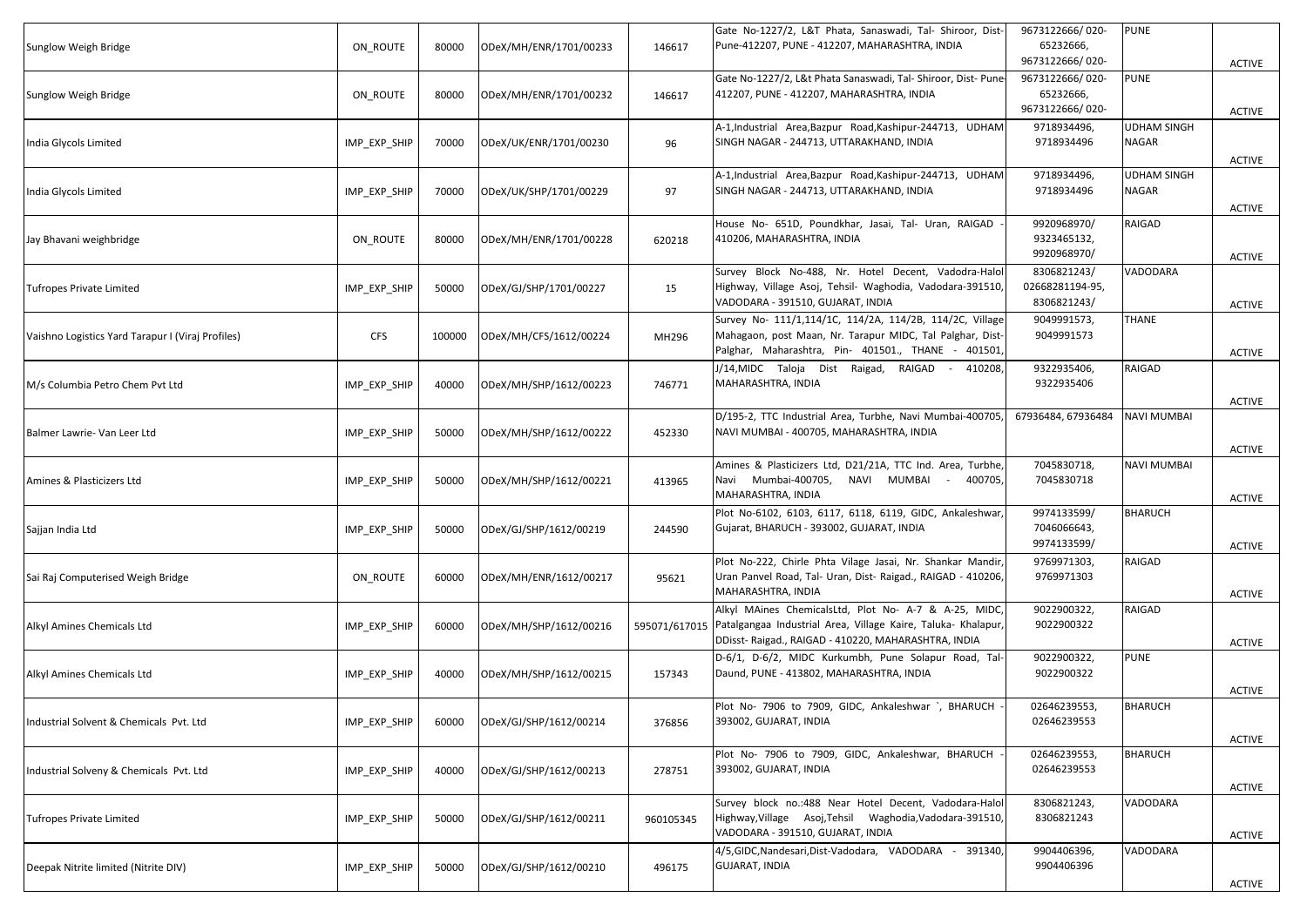| Deepak Nitirte Limited (Nitro Aromatic DIV) | IMP_EXP_SHIP | 50000  | ODeX/GJ/SHP/1612/00209 | 381184                 | 4/5,GIDC, Nandesari, Dist-Vadodara, VADODARA - 391340,<br><b>GUJARAT, INDIA</b>                                                                                    | 9904406396,<br>9904406396 | VADODARA                         | <b>ACTIVE</b> |
|---------------------------------------------|--------------|--------|------------------------|------------------------|--------------------------------------------------------------------------------------------------------------------------------------------------------------------|---------------------------|----------------------------------|---------------|
| Deepak Nitirte Limited (Nitro Aromatic DIV) | IMP_EXP_SHIP | 60000  | ODeX/GJ/SHP/1612/00208 | 450867                 | VADODARA<br>4/12,GIDC, Nandesari, Vadodara,<br>391340,<br>$\sim$ $\sim$<br><b>GUJARAT, INDIA</b>                                                                   | 9904406396,<br>9904406396 | VADODARA                         | <b>ACTIVE</b> |
| Reliance Industries Ltd                     | IMP_EXP_SHIP | 60000  | ODeX/GJ/SHP/1612/00207 | 386225                 | Hazira Manufacturing Division, Village- Mora, Post Bhatta,<br>Surat-Hazira Road, Surat., SURAT - 394510, GUJARAT, INDIA                                            | 7738170821,<br>7738170821 | SURAT                            | ACTIVE        |
| Reliance Industries Ltd                     | IMP_EXP_SHIP | 60000  | ODeX/GJ/SHP/1612/00206 | 385634                 | HAZIRA MANUFACTURING DIVISION, VILLAGE- MORA, POST<br>BHATTA, SURAT HAZIRA ROAD, SURAT, SURAT - 394510,<br><b>GUJARAT, INDIA</b>                                   | 7738170821,<br>7738170821 | <b>SURAT</b>                     | <b>ACTIVE</b> |
| Reliance Industries Ltd                     | IMP_EXP_SHIP | 60000  | ODeX/PB/SHP/1612/00205 | IND14.6390U/Q/<br>E/HS | V .P.O Chohl ,Dharmashala road, HOSHIARPUR - 146024,<br>PUNJAB, INDIA                                                                                              | 1234567891,<br>1234567891 | HOSHIARPUR                       | ACTIVE        |
| Hind terminal pvt ltd                       | <b>CFS</b>   | 120000 | ODeX/MH/CFS/1612/00203 | 585574                 | CWC logistics park,D node, Sector 10 ,Dronagiri -Nav<br>Mumbai, NAVI MUMBAI - 400707, MAHARASHTRA, INDIA                                                           | 27233014, 27233014        | <b>NAVI MUMBAI</b>               | <b>ACTIVE</b> |
| Reliance Industries Ltd                     | IMP_EXP_SHIP | 60000  | ODeX/DH/SHP/1612/00200 | 256                    | Plot No-342, Kharadpada, Village Naroli, Silvassa Dadra Nagar<br>Haveli, DADRA AND NAGAR HAVELI - 396235, DADRA AND<br>NAGAR HAVELI, INDIA                         | 7738170821,<br>7738170821 | DADRA AND<br>NAGAR HAVELI        | ACTIVE        |
| Reliance Industries Ltd                     | IMP_EXP_SHIP | 60000  | ODeX/DH/SHP/1612/00199 | 255                    | Plot no-342, Kahardpada, Village Naroli, Silvassa, Dadra &<br>Nagar Haveli, DADRA AND NAGAR HAVELI - 396235, DADRA<br>AND NAGAR HAVELI, INDIA                      | 7738170821,<br>7738170821 | DADRA AND<br>NAGAR HAVELI        | <b>ACTIVE</b> |
| Reliance Industries Ltd                     | IMP_EXP_SHIP | 60000  | ODeX/DH/SHP/1612/00198 | 1277                   | Plot No-342, Kharadpada, VIllage Naroli, Silvassa, Dadra &<br>Nagar Haveli., DADRA AND NAGAR HAVELI - 396235, DADRA<br>AND NAGAR HAVELI, INDIA                     | 7738170821,<br>7738170821 | DADRA AND<br><b>NAGAR HAVELI</b> | <b>ACTIVE</b> |
| Reliance Industries Ltd                     | IMP_EXP_SHIP | 60000  | ODeX/DH/SHP/1612/00197 | 1277                   | Plot No-342, Kharadpada, Village Naroli, Silvassa, Dadra &<br>Nagar Haveli., DADRA AND NAGAR HAVELI - 396235, DADRA<br>AND NAGAR HAVELI, INDIA                     | 7738170821,<br>7738170821 | DADRA AND<br>NAGAR HAVELI        | ACTIVE        |
| India Glycols Limited                       | IMP_EXP_SHIP | 60000  | ODeX/UK/SHP/1612/00196 | 149937                 | A-1, Industrial Area, Bazpur Road,, Kashipur-244714, UDHAM<br>SINGH NAGAR - 244714, UTTARAKHAND, INDIA                                                             | 22823586, 22823586        | <b>UDHAM SINGH</b><br>NAGAR      | <b>ACTIVE</b> |
| Reliance Industries Ltd                     | IMP_EXP_SHIP | 60000  | ODeX/DH/SHP/1612/00195 | 1085                   | Plot No-342, Kharadpada, Village Naroli, Silvassa, Dadra &<br>Nagar Haveli, DADRA AND NAGAR HAVELI - 396235, DADRA<br>AND NAGAR HAVELI, INDIA                      | 7738170821,<br>773870821  | DADRA AND<br>NAGAR HAVELI        | <b>ACTIVE</b> |
| Reliance Industries Ltd                     | IMP_EXP_SHIP | 60000  | ODeX/MH/SHP/1612/00194 |                        | B-4, MIDC Industrial Area, Patalgangaa, P.O. Rasayani, Dist-<br>MH-312(620198) Raigad, Maharashtra, RAIGAD - 410220, MAHARASHTRA,<br>INDIA                         | 7738170821,<br>7738170821 | RAIGAD                           | <b>ACTIVE</b> |
| Reliance Industries Ltd                     | IMP_EXP_SHIP | 80000  | ODeX/GJ/SHP/1612/00193 | 341116                 | SEZ PP gate, Jamnagar Manufacturing Division- SEZ Refinery,<br>Vill-Meghpar/ Padana, Taluka- Lalpur, Dist- Jamnagar, Gujarat,<br>JAMNAGAR - 361280, GUJARAT, INDIA | 7738170821,<br>773810821  | JAMNAGAR                         | ACTIVE        |
| Reliance Industries Ltd                     | IMP_EXP_SHIP | 80000  | ODeX/GJ/SHP/1612/00192 | 341116                 | SEZ PP gate, Jamnagar Manufacturing Division- SEZ Refinery,<br>Vill-Meghpar/ Padana, Taluka- Lalpur, Dist- Jamnagar, Gujarat,<br>JAMNAGAR - 361280, GUJARAT, INDIA | 7738170821,<br>7738170821 | <b>JAMNAGAR</b>                  | <b>ACTIVE</b> |
| Reliance Industries Ltd                     | IMP_EXP_SHIP | 80000  | ODeX/GJ/SHP/1612/00191 | 341116                 | SEZ PP gate, Jamnagar Manufacturing Division- SEZ Refinery,<br>Vill-Meghpar/ Padana, Taluka- Lalpur, Dist- Jamnagar, Gujarat,<br>JAMNAGAR - 361280, GUJARAT, INDIA | 7738170821,<br>7738170821 | JAMNAGAR                         | ACTIVE        |
| Reliance Industries Ltd                     | IMP_EXP_SHIP | 80000  | ODeX/GJ/SHP/1612/00190 | 341116                 | SEZ PP gate, Jamnagar Manufacturing Division- SEZ Refinery,<br>Vill-Meghpar/ Padana, Taluka- Lalpur, Dist- Jamnagar, Gujarat,<br>JAMNAGAR - 361280, GUJARAT, INDIA | 7738170821,<br>7738170821 | JAMNAGAR                         | ACTIVE        |
| Reliance Industries Ltd                     | IMP_EXP_SHIP | 50000  | ODeX/GJ/SHP/1612/00189 | 360341                 | Village Meghapar/ Padana Taluka-Lalpur, Dist- Jamnagar,<br>Gujarat-361820, JAMNAGAR - 361820, GUJARAT, INDIA                                                       | 7738170821,<br>7738170821 | JAMNAGAR                         | ACTIVE        |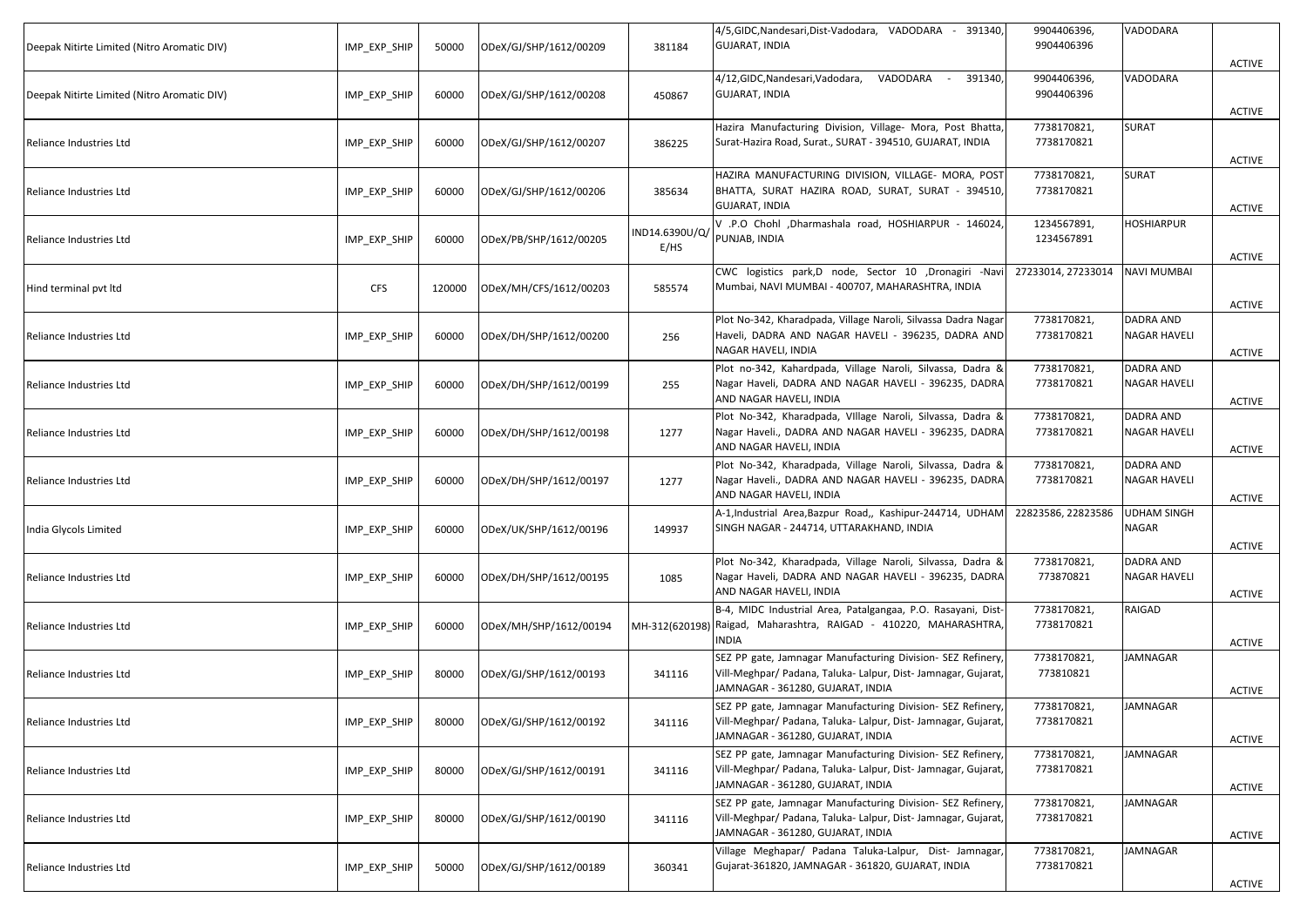| Reliance Industries Ltd | IMP_EXP_SHIP | 60000 | ODeX/PB/SHP/1612/00187 | 1148041 | V.P.O. Chohal, Dharamshala Road, Hoshiarpur, Punjab,<br>HOSHIARPUR - 146024, PUNJAB, INDIA                                                                         | 7738170821,<br>7738170821 | HOSHIARPUR   | <b>ACTIVE</b> |
|-------------------------|--------------|-------|------------------------|---------|--------------------------------------------------------------------------------------------------------------------------------------------------------------------|---------------------------|--------------|---------------|
| Reliance Industries Ltd | IMP_EXP_SHIP | 60000 | ODeX/PB/SHP/1612/00186 | 1148041 | V.P.O. Chohal, Dharamshala Road, Hoshiarpur, Punjab,<br>HOSHIARPUR - 146024, PUNJAB, INDIA                                                                         | 7738170821,<br>7738170821 | HOSHIARPUR   | <b>ACTIVE</b> |
| Reliance Industries Ltd | IMP_EXP_SHIP | 60000 | ODeX/GJ/SHP/1612/00185 | 325821  | Hazira Manufacturing Division, Village mora, Post- Bhatta,<br>Surat Hazira road, Surat, SURAT - 394510, GUJARAT, INDIA                                             | 7738170821,<br>7738170821 | SURAT        | <b>ACTIVE</b> |
| Reliance Industries Ltd | IMP_EXP_SHIP | 60000 | ODeX/GJ/SHP/1612/00183 | 226778  | Hazira Manufacturing Division, Vill- Mora, Post Bhatta, Surat<br>Hazira Road, Surat, SURAT - 394510, GUJARAT, INDIA                                                | 7738170821,<br>7738170821 | SURAT        | ACTIVE        |
| Reliance Industries Ltd | IMP_EXP_SHIP | 60000 | ODeX/GJ/SHP/1612/00182 | 226778  | Hazira Manufacturing Division, Village Mora, Post- Bhatta,<br>Surat Hazira Road, Surat., SURAT - 394510, GUJARAT, INDIA                                            | 7738170821,<br>7738170821 | SURAT        | <b>ACTIVE</b> |
| Reliance Industries Ltd | IMP_EXP_SHIP | 60000 | ODeX/GJ/SHP/1612/00181 | 244106  | Hazira Manufacturing Division, VillageMora, Post Bhatta, Surat<br>Hazira Road, Surat, SURAT - 394510, GUJARAT, INDIA                                               | 7738170821,<br>7738170821 | <b>SURAT</b> | <b>ACTIVE</b> |
| Reliance Industries Ltd | IMP_EXP_SHIP | 60000 | ODeX/GJ/SHP/1612/00180 | 244106  | Hazira Manufacturing Division, Village Mora, Post- Bhatta,<br>Surat Hazira Road, Surat, SURAT - 394510, GUJARAT, INDIA                                             | 7738170821,<br>7738170821 | <b>SURAT</b> | ACTIVE        |
| Reliance Industries Ltd | IMP_EXP_SHIP | 50000 | ODeX/GJ/SHP/1612/00179 | 352916  | Hazira Manufacturing Division, Village Mora, Post Bhatta,<br>Surat Hazira Road, Surat., SURAT - 394510, GUJARAT, INDIA                                             | 7738170821,<br>7738170821 | SURAT        | ACTIVE        |
| Reliance Industries Ltd | IMP_EXP_SHIP | 60000 | ODeX/GJ/SHP/1612/00177 | 352917  | Hazira Manufacturing Division, Village- Mora, Post- Bhatta,<br>Surat Hazira Road, Surat, SURAT - 394510, GUJARAT, INDIA                                            | 7738170821,<br>7738170821 | SURAT        | <b>ACTIVE</b> |
| Reliance Industries Ltd | IMP_EXP_SHIP | 60000 | ODeX/GJ/SHP/1612/00176 | 352917  | Hazira Manufacturing Division, Village Mora, ost Bhatta, Surat<br>Hazira Road, Surat., SURAT - 394510, GUJARAT, INDIA                                              | 7738170821,<br>7738170821 | SURAT        | ACTIVE        |
| Reliance Industries Ltd | IMP_EXP_SHIP | 50000 | ODeX/GJ/SHP/1612/00175 | 385634  | Hazira Manufacturing Division, Village-Moraa, Post- bhatta,<br>Surat-Hazira Road, Surat, SURAT - 394510, GUJARAT, INDIA                                            | 7738170821,<br>7738170821 | <b>SURAT</b> | <b>ACTIVE</b> |
| Reliance Industries Ltd | IMP_EXP_SHIP | 50000 | ODeX/GJ/SHP/1612/00174 | 352916  | Hazira Manufacturing Divsion, Village- Mora, Post- Bhatta,<br>Surat Hazira Road, Surat, SURAT - 394510, GUJARAT, INDIA                                             | 7738170821,<br>7738170821 | <b>SURAT</b> | <b>ACTIVE</b> |
| Reliance Industries Ltd | IMP EXP SHIP | 60000 | ODeX/GJ/SHP/1612/00173 | 96      | Dahej Manufacturing Division, P.O. Dahej, Tal- Vagra, Dist<br>Bharuch, BHARUCH - 392130, GUJARAT, INDIA                                                            | 7738170821,<br>7738170821 | BHARUCH      | <b>ACTIVE</b> |
| Reliance Industries Ltd | IMP_EXP_SHIP | 60000 | ODeX/GJ/SHP/1612/00172 | 96      | Dahej Manufacturing Division, P.O. Dahej, Tal- Vagra, Dist-<br>Bharuch, Gujarat, BHARUCH - 392130, GUJARAT, INDIA                                                  | 7738170821,<br>7738170821 | BHARUCH      | ACTIVE        |
| Reliance Industries Ltd | IMP_EXP_SHIP | 60000 | ODeX/GJ/SHP/1612/00171 | 18/38   | Dahej Manufacturing Division, P.O. Dahej, Tal- Vagra, dist<br>Bharuch, Gujarat, BHARUCH - 392130, GUJARAT, INDIA                                                   | 7738170821,<br>7738170821 | BHARUCH      | <b>ACTIVE</b> |
| Reliance Industries Ltd | IMP_EXP_SHIP | 60000 | ODeX/GJ/SHP/1612/00170 | 18/38   | Dahej Manufacturing Division, P. O. Dahej, Tal- Dahej, Dist-<br>Bharuch, gujarat, BHARUCH - 392130, GUJARAT, INDIA                                                 | 7738170821,<br>7738170821 | BHARUCH      | <b>ACTIVE</b> |
| Reliance Industries Ltd | IMP EXP SHIP | 60000 | ODeX/GJ/SHP/1612/00169 | 18/38   | Dahej Manufacturing Division, P.O. Dahej, Tal- Vagra, Dist-<br>Bharuch Gujarat, BHARUCH - 392130, GUJARAT, INDIA                                                   | 7738170821,<br>7738170821 | BHARUCH      | <b>ACTIVE</b> |
| Reliance Industries Ltd | IMP_EXP_SHIP | 60000 | ODeX/GJ/SHP/1612/00168 | 149100  | Industries Litd- Jamnagr DTA,<br>Village<br>Reliance<br>Meghpar/Padana, Taluka Lalpur, Dist- Jamnagar, 361280,<br>Gujarat India, JAMNAGAR - 361280, GUJARAT, INDIA | 7738170821,<br>7738170821 | JAMNAGAR     | <b>ACTIVE</b> |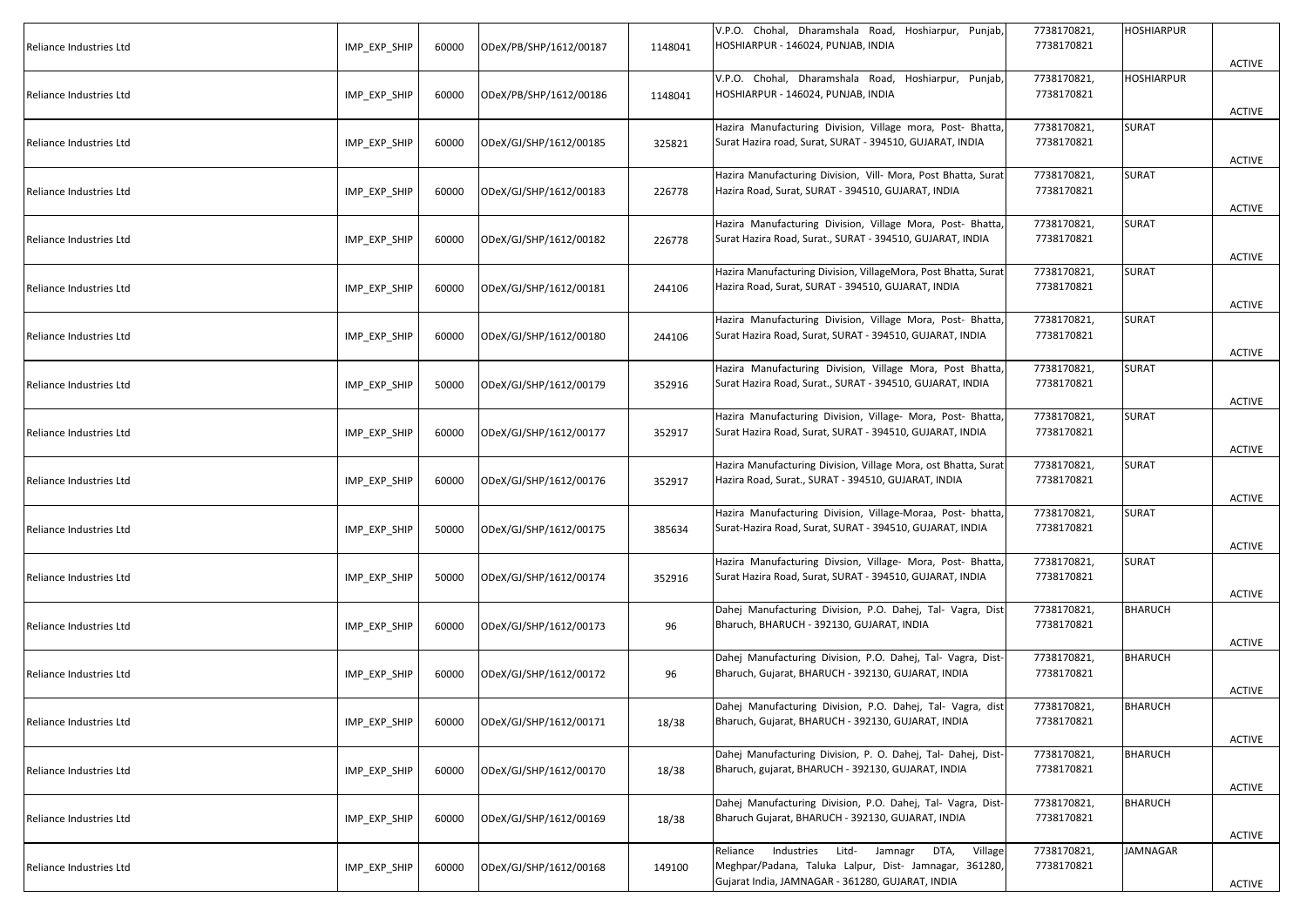| Reliance Industries Ltd              | IMP EXP SHIP | 60000  | ODeX/GJ/SHP/1612/00167 | 1838                | Dahej Manufacturing Division, P.O. Dahej, Tal- Vagra, Dist-<br>Bharuch, Gujarat, BHARUCH - 392130, GUJARAT, INDIA                                   | 7738170821,<br>7738170821      | BHARUCH        | <b>ACTIVE</b> |
|--------------------------------------|--------------|--------|------------------------|---------------------|-----------------------------------------------------------------------------------------------------------------------------------------------------|--------------------------------|----------------|---------------|
| Reliance Industries Ltd              | IMP_EXP_SHIP | 80000  | ODeX/GJ/SHP/1612/00166 | 274641              | VMD Gate No- VII, P.O. Petrochemicals, Dist- Vadodara.,<br>VADODARA - 391346, GUJARAT, INDIA                                                        | 7738170821,<br>7738170821      | VADODARA       | <b>ACTIVE</b> |
| Reliance Industries Ltd              | IMP_EXP_SHIP | 70000  | ODeX/GJ/SHP/1612/00165 | 416512              | VMD Gate-IV, P.O. Petrochemicals,<br>Dist Vadodara.<br>VADODARA - 391346, GUJARAT, INDIA                                                            | 7738170821,<br>7738170821      | VADODARA       | <b>ACTIVE</b> |
| Reliance Industries Ltd              | IMP EXP SHIP | 40000  | ODeX/GJ/SHP/1612/00164 | 416512              | VMD Gate No- IV, P.O. Petrochemicals, Dist- Vadodara.<br>VADODARA - 391346, GUJARAT, INDIA                                                          | 7738170821,<br>7738170821      | VADODARA       | <b>ACTIVE</b> |
| Reliance Industries Ltd              | IMP_EXP_SHIP | 70000  | ODeX/GJ/SHP/1612/00163 | 416513              | VMD, Gate No-V, P.O. Petrochemicals, Dist- Vadodara.,<br>VADODARA - 391346, GUJARAT, INDIA                                                          | 7738170821,<br>7738170821      | VADODARA       | <b>ACTIVE</b> |
| Jai Gurudatta Weighbridge            | ON ROUTE     | 60000  | ODeX/MH/ENR/1612/00161 | 463738              | Valan, Near Mahim Road, Palghar, THANE -<br>401404<br>MAHARASHTRA, INDIA                                                                            | 9890032464,<br>9890032464      | THANE          | <b>ACTIVE</b> |
| Piramal Glass Limited                | IMP_EXP_SHIP | 60000  | ODeX/GJ/SHP/1612/00159 | 55/8                | Post BOx No-6, ONGC Road, Jarsadi, Kosamba RS, Taluka,<br>Mangarol, Dist- Surat, Gujarat, SURAT - 394120, GUJARAT,<br>NDIA                          | 0265-3009250,<br>7069060748    | <b>SURAT</b>   | <b>ACTIVE</b> |
| SLN Coffee Private Ltd ICD           | ICD          | 60000  | ODeX/KA/ICD/1612/00158 | 9.12017E+12         | SLN Coffee Private Ltd ICD, Kudige, Kiadb Indl. Area, Kudlur,<br>Kushalnagar-571234, Kodagu, Karnataka, KODAGU - 571234,<br>KARNATAKA, INDIA        | 9900060611,<br>9900060611      | KODAGU         | ACTIVE        |
| India Nets                           | IMP_EXP_SHIP | 60000  | ODeX/MP/SHP/1612/00157 | IND-DH-<br>1718/168 | Plot No- D1 to D12, B1, 2& F3 to 5, Indore SEZ, Phae-I, Sector<br>!!!, Pithampur-454775, Dist- Dhar (M.P.), DHAR - 454775,<br>MADHYA PRADESH, INDIA | 9300375131,<br>9300375131      | <b>DHAR</b>    | <b>ACTIVE</b> |
| Megaplast India Pvt Ltd              | IMP_EXP_SHIP | 60000  | ODeX/DD/SHP/1612/00156 | 924/1418            | Survey NO-57/4(3) & 57/4 (3-A), Bhenslore, Village- Dunetha,<br>Navi Daman, Daman-396210, DAMAN - 396210, DAMAN AND<br>DIU, INDIA                   | 9662599505,<br>9662599505      | DAMAN          | ACTIVE        |
| Wolkem India Limited                 | IMP_EXP_SHIP | 60000  | ODeX/RJ/SHP/1612/00155 | 97/3940             | Wolkem India Limited, Near Railway Station, Sirohi Road,<br>Sirohi-307022, SIROHI - 307022, RAJASTHAN, INDIA                                        | 9414673111,<br>9414673111      | <b>SIROHI</b>  | <b>ACTIVE</b> |
| <b>SLN COFFEE CURING WORKS</b>       | IMP_EXP_SHIP | 40000  | ODeX/KA/SHP/1612/00154 | 9.12017E+12         | P.B.No-47, Kiadb Indl. Area, Kudlur, Kushalnagar-571234,,<br>Kodagu, Karnataka, KODAGU - 571234, KARNATAKA, INDIA                                   | 9900060611,<br>9900060611      | KODAGU         | <b>ACTIVE</b> |
| GANDHAR OIL REFINERY INDIA LTD       | IMP_EXP_SHIP | 40000  | ODeX/MH/SHP/1611/00153 | 606582              | T-10, MIDC, TALOJA TALUKA-PANVEL, DIST- RAIGAD., RAIGAD<br>410208, MAHARASHTRA, INDIA                                                               | 9320129407,<br>9320129407      | RAIGAD         | ACTIVE        |
| Ashte logistics Pvt ltd              | <b>CFS</b>   | 100000 | ODeX/MH/CFS/1611/00152 | 12559               | Village-Ashte, Panvel Rasayani road, NAVI MUMBAI - 410206,<br>MAHARASHTRA, INDIA                                                                    | 9011075932,<br>9011075932      | NAVI MUMBAI    | ACTIVE        |
| Sai Fertilizer & Phosphates Pvt. Ltd | IMP_EXP_SHIP | 60000  | ODeX/MH/SHP/1611/00151 | 624791              | Sai Fertilizers & Phosphates Pvt. Ltd, Ambernath, THANE<br>421501, MAHARASHTRA, INDIA                                                               | 03340166831,<br>03340166831    | THANE          | ACTIVE        |
| A.R.SULPHONATES Pvt. Ltd.            | IMP_EXP_SHIP | 60000  | ODeX/MH/SHP/1611/00150 | 123                 | A. R. Sulphonates Pvt. Ltd. Ambernath East, THANE - 421501,<br>MAHARASHTRA, INDIA                                                                   | 03340166831,<br>03340166831    | THANE          | <b>ACTIVE</b> |
| Western Drugs Ltd                    | IMP_EXP_SHIP | 60000  | ODeX/RJ/SHP/1611/00149 | 1210014818<br>TMS   | MIA Madri, Udaipur-313003, UDAIPUR - 313003, RAJASTHAN,<br><b>NDIA</b>                                                                              | 9414757517,<br>9414757517      | <b>UDAIPUR</b> | <b>ACTIVE</b> |
| Supreme Petrochem Ltd.               | IMP_EXP_SHIP | 40000  | ODeX/MH/SHP/1611/00148 | 47990               | At- Amdoshi/ Wangani, Post-Patansai, Tal- Roha, Dist- Raigad,<br>Maharashtra, RAIGAD - 402106, MAHARASHTRA, INDIA                                   | 02194-222540, 02194-<br>222540 | RAIGAD         | ACTIVE        |
|                                      |              |        |                        |                     |                                                                                                                                                     |                                |                |               |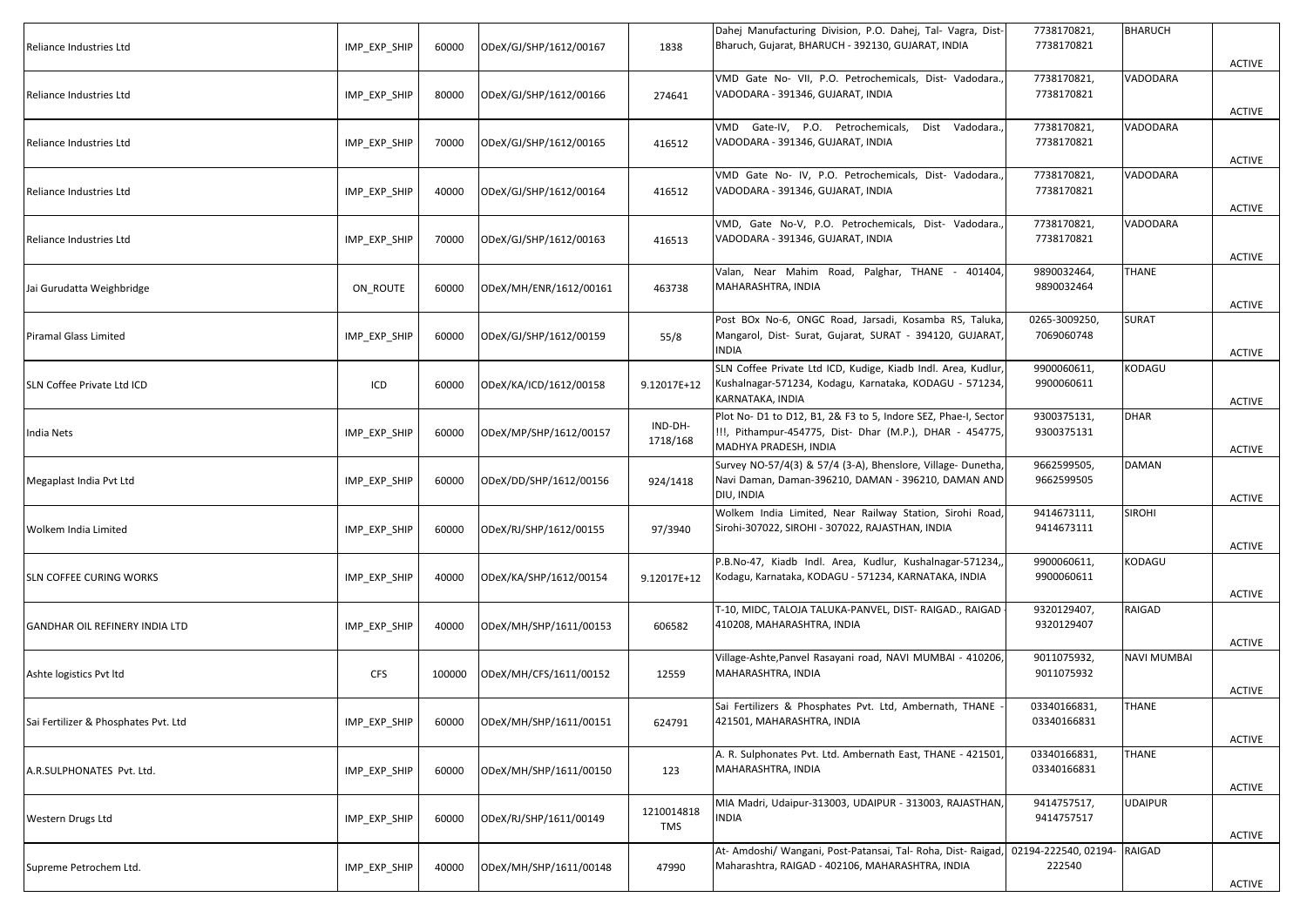| Supreme Petrochem Ltd.                                  | IMP EXP SHIP | 40000  | ODeX/MH/SHP/1611/00147        | 47990                | At- Amdoshi/ Wangani, Post-Patansai, Tal- Roha, Dist- Raigad,<br>Maharashtra, RAIGAD - 402106, MAHARASHTRA, INDIA                                                              | 02194-222540, 022-<br>22883518 | <b>RAIGAD</b>                      | <b>ACTIVE</b> |
|---------------------------------------------------------|--------------|--------|-------------------------------|----------------------|--------------------------------------------------------------------------------------------------------------------------------------------------------------------------------|--------------------------------|------------------------------------|---------------|
| TG Terminals Pvt.Ltd                                    | <b>CFS</b>   | 100000 | ODeX/MH/CFS/1611/00146        | IND/09/16/89         | Veshvi, Post-Dighode, Tal. Uran Dist-Raigad, RAIGAD - 410201<br>MAHARASHTRA, INDIA                                                                                             | 64501844, 64501844             | RAIGAD                             | <b>ACTIVE</b> |
| CMA CGM Logistics park Dadri Pvt. Ltd.                  | ICD          | 80000  | ODeX/DL/ICD/1611/00145        | 338193               | (DADR) PVT. LTD. ICD DADRI, TILPATA<br>ROAD,<br>GAUTTAMBUDDHA NAGAR, GREATER NOIDA,, NEW DELHI<br>201311, DELHI, INDIA                                                         | 9873605808,<br>9873605808      | <b>NEW DELHI</b>                   | ACTIVE        |
| Gateway Distriparks Ltd                                 | <b>CFS</b>   | 60000  | ODeX/MH/CFS/1611/00144        | 620352               | Sec-6, Dronagiri, Tal-Uran, Raigad, Navi Mumbai-400707, NAVI<br>MUMBAI - 400707, MAHARASHTRA, INDIA                                                                            | 9702566563,<br>9702566563      | <b>NAVI MUMBAI</b>                 | ACTIVE        |
| Punjab State Container & Warehousing Corporation Ltd    | <b>CFS</b>   | 50000  | ODeX/MH/CFS/1611/00143        | 620172               | Plot- 2, Sec-2, Dronagiri, Tal- Uran, Raigad, Navi Mumbai-<br>400707, RAIGAD - 400707, MAHARASHTRA, INDIA                                                                      | 9958881236,<br>9958881236      | RAIGAD                             | <b>ACTIVE</b> |
| India Glycols Limited                                   | IMP_EXP_SHIP | 60000  | ODeX/UK/SHP/1610/00132        | 149934               | A-1, Industrial Area, Bazpur Road, Kashipur-244713, UDHAM<br>SINGH NAGAR - 244713, UTTARAKHAND, INDIA                                                                          | 9718934496,<br>9718934496      | <b>UDHAM SINGH</b><br><b>NAGAR</b> | <b>ACTIVE</b> |
| High Tech Weigh Bridge                                  | ON_ROUTE     | 100000 | ODeX/MH/ENR/1610/00135        | 794253               | Khalapur Taluka Khalapur Raigad, RAIGAD -<br>410202,<br>MAHARASHTRA, INDIA                                                                                                     | 8482823550,<br>8482823550      | RAIGAD                             | <b>ACTIVE</b> |
| Hasti Petro Chemical & Shipping Ltd (The Thar Dry Port) | ICD          | 80000  | ODeX/GJ/ICD/1610/00139        | 34                   | Sanad Kadi Road, Nr. Muni Ashram, Vill- Nidhrad, Taluka<br>Sanad, Ahmedabad, Gujarat 382110, AHMEDABAD - 382110,<br><b>GUJARAT, INDIA</b>                                      | 9601299381,<br>9601299381      | AHMEDABAD                          | ACTIVE        |
| Balkrishna Industries Ltd                               | IMP_EXP_SHIP | 60000  | ODeX/HR/SHP/1607/00019        | 2586/10              | Balkrishna Ind Ltd, SP923 Phase 111, RIICO Ind Area, Bhiwadi,<br>ALWAR - 301019, RAJASTHAN, INDIA                                                                              | 01493-220073, 01493-<br>220073 | ALWAR                              | <b>ACTIVE</b> |
| Honeycomb logistics Pvt Ltd                             | <b>CFS</b>   | 100000 | ODeX/GJ/CFS/1607/00008        | 7 Mandvi Kutch       | IOCL Link Road, Bharat CFS Zone, Adani Port Ltd, Mundra 370<br>421, KUTCH - 370421, GUJARAT, INDIA                                                                             | 9909924476,<br>9909924476      | <b>KUTCH</b>                       | <b>ACTIVE</b> |
| Transpek Industry Limited                               | IMP_EXP_SHIP | 60000  | ODeX/MH/SHP/1608/00072        | 354793               | Marble Arch, Race course Vadodara-390007, VADODARA<br>390007, GUJARAT, INDIA                                                                                                   | 9898509246,<br>9898509246      | VADODARA                           | ACTIVE        |
| Jain Farm Fresh Foods Ltd.                              | IMP_EXP_SHIP | 50000  | ODeX/AP/SHP/1608/00029        | 16/116               | Jain Farm Fresh Foods Ltd, Unit #1,100 GOLLAPALLI<br>Gangadhara Nellore (Mandal), Chittoor - 517125 Andhra<br>Pradesh, India, CHITTOOR - 517125, ANDHRA PRADESH,               | 9490108893,<br>9490108893      | <b>CHITTOOR</b>                    | <b>ACTIVE</b> |
| Pearl Ports & Warehousing Pvt Ltd                       | ICD          | 100000 | ODeX/TN/ICD/1610/00129        | 899877               | Plot No.53 Sipcot Industrial Complex , Phase 1, Hosur<br>635126,Dist-Krishnagari ,Tamli Nadu, DHARMAPURI - 635126,<br>TAMIL NADU, INDIA                                        | 7867018511,<br>9686451400      | <b>DHARMAPURI</b>                  | ACTIVE        |
| <b>H B Electronics</b>                                  | ON_ROUTE     | 100000 | ODeX/MH/ENR/1610/00127        | 610030               | Savroli, Tal. Khalapur, Dist.<br>raigad, RAIGAD<br>410203,<br>$\sim$<br>MAHARASHTRA, INDIA                                                                                     | 9326180511,<br>9326180511      | RAIGAD                             | ACTIVE        |
| Gokul Overseas(KASEZ)                                   | IMP_EXP_SHIP |        | 100000 ODeX/GJ/SHP/1610/00123 | 77                   | Plot no.349 to 352&368 to 376,394 to 396 & 436, Sector<br>4, kandla special Economic Zone , Gandhidham-370230 Dist-<br>Kutuch, Gujarat (India), KUTCH - 370230, GUJARAT, INDIA | 9727739077,<br>9727739077      | <b>KUTCH</b>                       | ACTIVE        |
| A.S.Shipping Agencies Pvt Ltd(Tutricion)                | <b>CFS</b>   | 100000 | ODeX/TN/CFS/1609/00112        | 4564363              | 4/47b<br>Nallamalai<br>Road,<br>South<br>Silukkanpatti, Pudukottai, Tuticorin-628103, PUDUKKOTTAI<br>628103, TAMIL NADU, INDIA                                                 | 9942305733,<br>9942305733      | PUDUKKOTTAI                        | <b>ACTIVE</b> |
| Microfiber Corp pvt ltd                                 | IMP_EXP_SHIP | 60000  | ODeX/DH/SHP/1609/00110        | EDPL/2017/CAL1<br>52 | Survey No. 209/3, Masat Industrial Estate Village Masat,<br>DADRA AND NAGAR HAVELI - 396230, DADRA AND NAGAR<br>HAVELI, INDIA                                                  | 9979885632,<br>9979885632      | DADRA AND<br><b>NAGAR HAVELI</b>   | <b>ACTIVE</b> |
| <b>UPL Limited (Haldia Unit)</b>                        | IMP_EXP_SHIP | 40000  | ODeX/WB/SHP/1610/00122        | SVCC028428           | UPL Limited, Durgachak, Haldia, Pin- 721602, MIDNAPORE<br>721602, WEST BENGAL, INDIA                                                                                           | 0260-6533101, 0260-<br>6533101 | MIDNAPORE                          | ACTIVE        |
|                                                         |              |        |                               |                      |                                                                                                                                                                                |                                |                                    |               |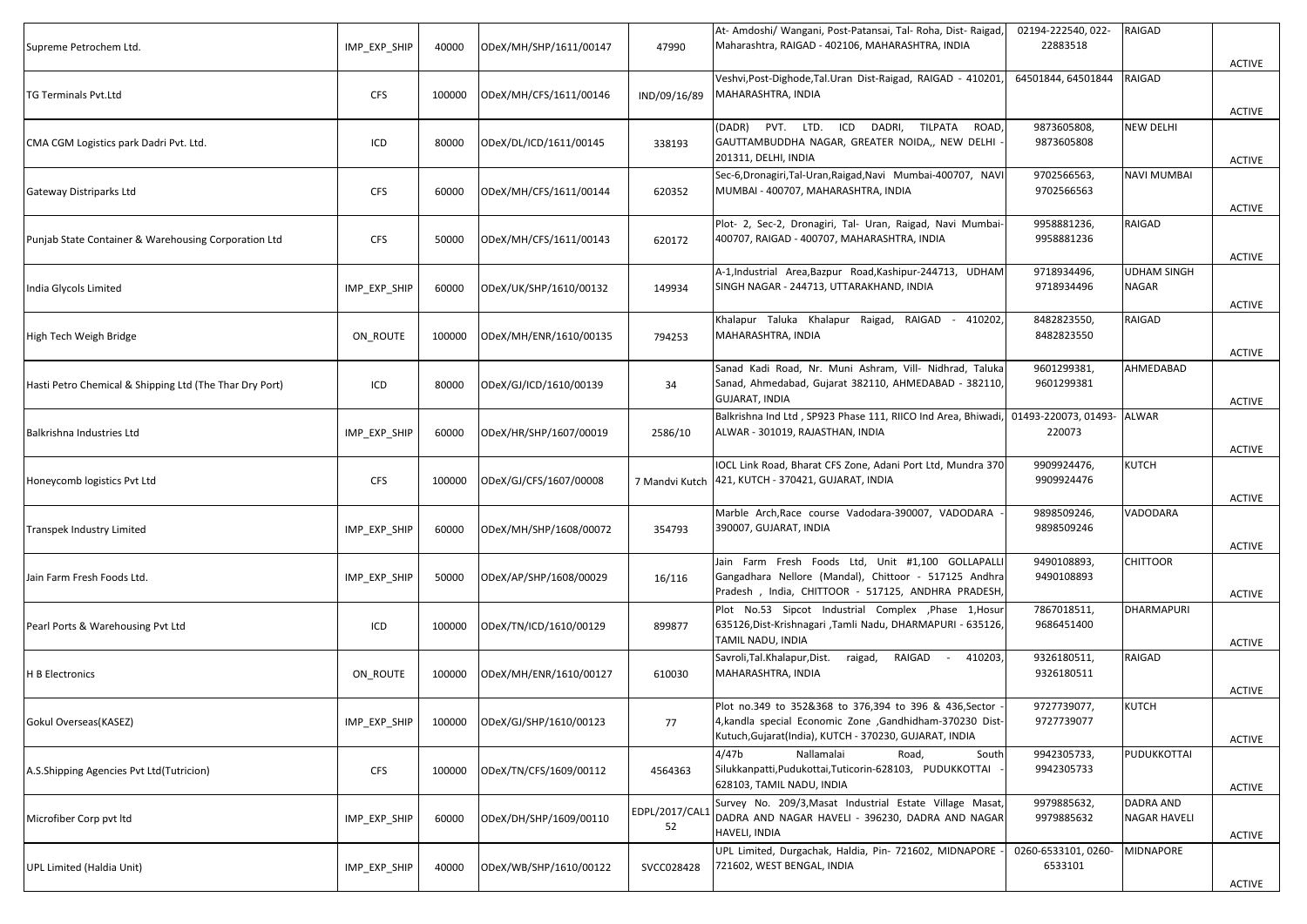| UPL Limited-Halol (Unit 4)                         | IMP_EXP_SHIP | 50000  | ODeX/GJ/SHP/1610/00120 | 482           | Survey No225, Village Gopipura, Ta: Halol, Dist: Panchmahals-<br>389850, PANCHMAHAL - 389850, GUJARAT, INDIA                         | 0260-6533101, 0260-<br>6533101 | PANCHMAHAL                    | ACTIVE        |
|----------------------------------------------------|--------------|--------|------------------------|---------------|--------------------------------------------------------------------------------------------------------------------------------------|--------------------------------|-------------------------------|---------------|
| UPL Limited- Commercial (Unit 3)                   | IMP_EXP_SHIP | 60000  | ODeX/GJ/SHP/1610/00119 | 43479         | UPL Limited, Unit 03, Plot 3103/02, GIDC, Ankleshwar<br>BHARUCH - 393002, GUJARAT, INDIA                                             | 0260-6533101, 0260-<br>6533101 | <b>BHARUCH</b>                | ACTIVE        |
| UPL Limited- UPL-II Commercial Dept. (Unit 2)      | IMP_EXP_SHIP | 50000  | ODeX/GJ/SHP/1610/00118 | 527415        | 3405/06, GIDC, Ankaleshwar, BHARUCH - 393002, GUJARAT<br>INDIA                                                                       | 0260-6533101, 0260-<br>6533101 | <b>BHARUCH</b>                | <b>ACTIVE</b> |
| UPL Limited- Auto ( Unit 5)                        | IMP_EXP_SHIP | 60000  | ODeX/GJ/SHP/1610/00121 | 78            | Plot No- 750-746, GIDC, Jhagadia, Bharuch, Gujarat, BHARUCH<br>396002, GUJARAT, INDIA                                                | 0260-6533101, 0260-<br>6533101 | <b>BHARUCH</b>                | <b>ACTIVE</b> |
| UPL Limited-Auto (Unit-1)                          | IMP_EXP_SHIP | 50000  | ODeX/GJ/SHP/1610/00117 | 17/6          | Plot No- 117/118, GIDC, Ankleshwar, Dist. Bharuch, Gujarat,<br>BHARUCH - 393002, GUJARAT, INDIA                                      | 0260-6533101, 0260-<br>6533101 | <b>BHARUCH</b>                | <b>ACTIVE</b> |
| UPL Limited (Vapi)                                 | IMP_EXP_SHIP | 60000  | ODeX/GJ/SHP/1610/00116 | 127690        | UPL Limited, 3-11, GIDC, Vapi, VALSAD - 396195, GUJARAT<br><b>INDIA</b>                                                              | 0260-6533101, 0260-<br>6533101 | VALSAD                        | ACTIVE        |
| Atul Ltd - Aromatics Divison                       | IMP_EXP_SHIP | 50000  | ODeX/GJ/SHP/1609/00109 | 81/52         | 297, GIDC Industrail Estate, Ankaleshwar, BHARUCH - 396171<br>GUJARAT, INDIA                                                         | 9930052407,<br>9930052407      | <b>BHARUCH</b>                | <b>ACTIVE</b> |
| Atul Ltd - Aromatics Divison                       | IMP EXP SHIP | 60000  | ODeX/GJ/SHP/1609/00108 | 81/52         | 297, GIDC industrail Estate, Ankaleshwar, BHARUCH - 396171<br><b>GUJARAT, INDIA</b>                                                  | 9930052407,<br>9930052407      | <b>BHARUCH</b>                | ACTIVE        |
| Ohm Sakthi Weigh Bridge                            | ON_ROUTE     | 100000 | ODeX/TN/ENR/1609/00106 |               | Sathangadu Village, Ennore high Road, Thiruvottiyur, CHENNAI<br>05127815/2015 600019, TAMIL NADU, INDIA                              | 9994772753,<br>9994772753      | <b>CHENNAI</b>                | <b>ACTIVE</b> |
| TG Terminals Pvt Ltd (Mundra)                      | <b>CFS</b>   | 100000 | ODeX/GJ/CFS/1608/00067 | IND/09/12/228 | Bharat CFS Zone-1, Old Port Road, AP&SEZ Ltd, Mundra, Dist<br>Kutch 370421, KUTCH - 370421, GUJARAT, INDIA                           | 9099921455,<br>9099921455      | <b>KUTCH</b>                  | <b>ACTIVE</b> |
| TG Terminals Pvt Ltd (Mundra)                      | <b>CFS</b>   | 100000 | ODeX/GJ/CFS/1608/00066 | IND/09/12/228 | Bharat CFS Zone-1, Old Port Road, AP&SEZ Ltd, Mundra, Dist<br>Kutch 370421, KUTCH - 370421, GUJARAT, INDIA                           | 9099921455,<br>9099921455      | <b>KUTCH</b>                  | <b>ACTIVE</b> |
| Balmer Lawries & Co Ltd                            | <b>CFS</b>   | 40000  | ODeX/MH/SHP/1609/00089 |               | Plot No 1, Sector 7, Dronagiri Node, Navi Mumbai - 400707<br>095854(MH-312) NAVI MUMBAI - 400707, MAHARASHTRA, INDIA                 | 27242988, 27242988             | <b>NAVI MUMBAI</b>            | ACTIVE        |
| Amar Singh Chawalwala                              | IMP_EXP_SHIP | 50000  | ODeX/PB/SHP/1609/00088 | 1136089       | Outside Chattiwind Gate, Amritsar 143001, AMRITSAR<br>143001, PUNJAB, INDIA                                                          | 9814051411,<br>9814051411      | AMRITSAR                      | ACTIVE        |
| Maruti Weigh Bridge                                | ON ROUTE     | 100000 | ODeX/MH/ENR/1608/00071 | 124176        | MIDC, Kalmeshwar, Nagpur, 441501, NAGPUR - 441501,<br>MAHARASHTRA, INDIA                                                             | 07118-271209, 07118-<br>271209 | <b>NAGPUR</b>                 | <b>ACTIVE</b> |
| Albatross Inland Ports Pvt. Ltd. 1                 | ICD          | 100000 | ODeX/UP/ICD/1608/00065 | 329468        | ICD Dadri, Tilpatta Road, Gautam Budh Nagar, Dadri U.P<br>201307, GAUTAM BUDDHA NAGAR - 201307, UTTAR<br>PRADESH, INDIA              | 9099921455,<br>9099921455      | GAUTAM<br><b>BUDDHA NAGAR</b> |               |
| Albatross Inland Ports Pvt. Ltd.                   | ICD          | 100000 | ODeX/UP/ICD/1608/00064 | 329468        | ICD Dadri, Tilpatta Road, Gautam Budh Nagar, Dadri U.P<br>201307, GAUTAM BUDDHA NAGAR - 201307, UTTAR<br>PRADESH, INDIA              | 9099921455,<br>9099921455      | GAUTAM<br><b>BUDDHA NAGAR</b> | ACTIVE        |
| Pegaus Island Container Depot Pvt Ltd              | ICD          | 100000 | ODeX/MP/ICD/1608/00062 | 92            | Explore Survey No - 981, Pithampur Indore, Airport Road<br>Village Dhannad, Indore (M.P.), INDORE - 453001, MADHYA<br>PRADESH, INDIA | 0731-2439053, 0731-<br>2439053 | <b>INDORE</b>                 | <b>ACTIVE</b> |
| Mundra International Container Terminal Pvt Ltd II | <b>CFS</b>   | 100000 | ODeX/GJ/CFS/1608/00061 | 41/82         | Outside Survey 169, Adani Port Road, Navinal Island, Village<br>Dhrub Mundra - 370421, KUTCH - 370421, GUJARAT, INDIA                | 91 2838645238;,<br>9879104835  | <b>KUTCH</b>                  | ACTIVE        |
|                                                    |              |        |                        |               |                                                                                                                                      |                                |                               | <b>ACTIVE</b> |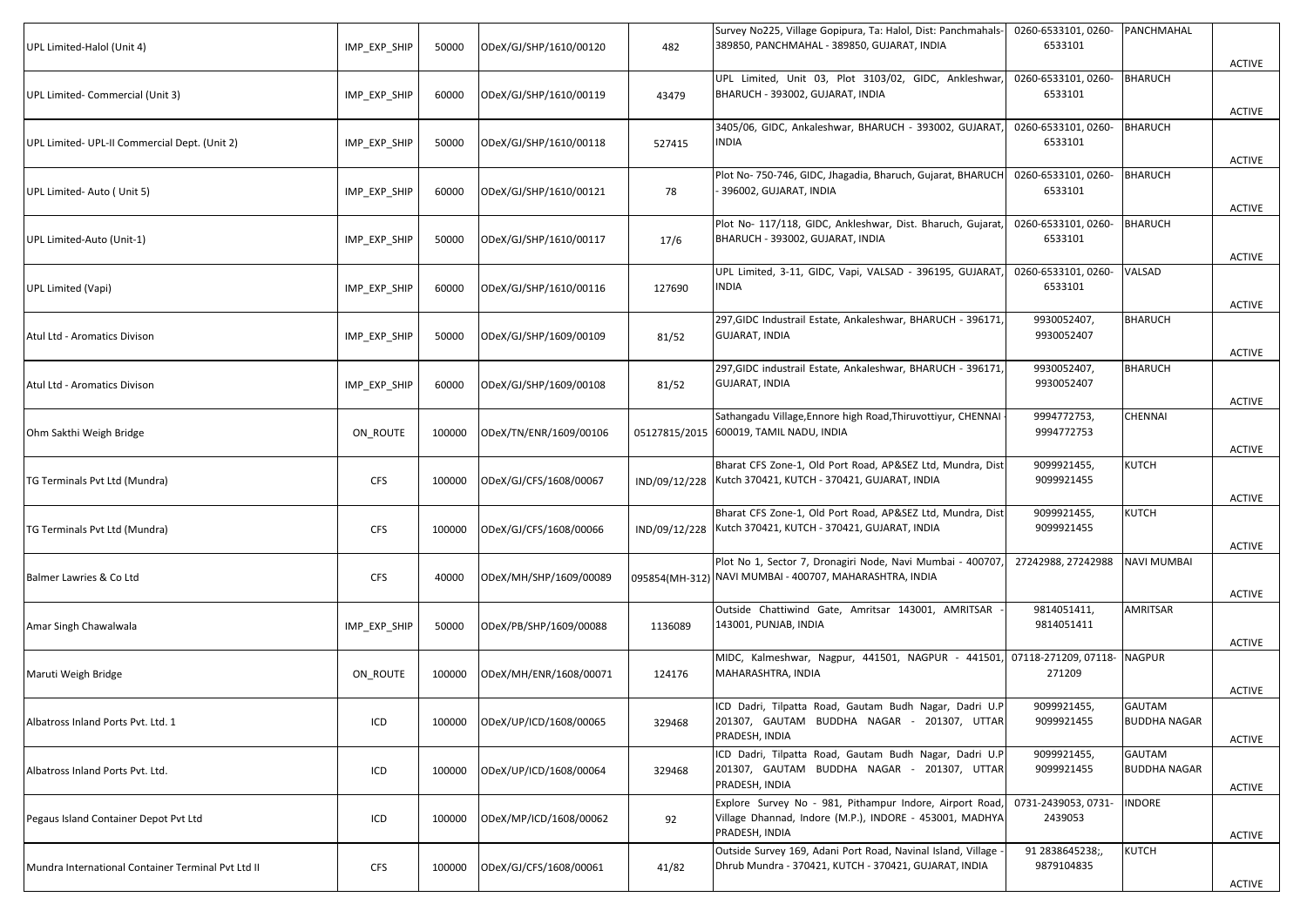| Century Rayon WB2                                 | IMP_EXP_SHIP | 800000 | ODeX/MH/SHP/1608/00059 | 218507                             | Century Rayon Shahad-421103 PB No-22, THANE - 421103,<br>MAHARASHTRA, INDIA                                                                                                        | 8605470520,<br>8605470520           | <b>THANE</b>              |                                |
|---------------------------------------------------|--------------|--------|------------------------|------------------------------------|------------------------------------------------------------------------------------------------------------------------------------------------------------------------------------|-------------------------------------|---------------------------|--------------------------------|
| Louis Dreyfus Company India Pvt Ltd               | IMP_EXP_SHIP | 40000  | ODeX/KA/SHP/1608/00056 | 9.12017E+12                        | No 39/40, BM Road, Koppa Periyapatna Taluk, Karnataka,<br>India, KOPPAL - 571104, KARNATAKA, INDIA                                                                                 | 08040437772,<br>08040437772         | <b>KOPPAL</b>             | <b>ACTIVE</b>                  |
| Mundra International Container Terminal Pvt Ltd I | <b>CFS</b>   | 100000 | ODeX/GJ/CFS/1608/00050 | IND/09/13/228                      | Outside Survey 169, Adani Port Road, Navinal Island, Village<br>Dhrub Mundra - 370421, KUTCH - 370421, GUJARAT, INDIA                                                              | 9879104835,<br>9879104835           | KUTCH                     | <b>ACTIVE</b><br><b>ACTIVE</b> |
| JWC logistics Pvt Ltd                             | <b>CFS</b>   | 60000  | ODeX/MH/CFS/1608/00049 | MH-312                             | Plot No. 69 91, National Highway No. 17, Vill-Palaspe Panvel-<br>Taluka, Raigad, 410206, Maharashtra, India,, RAIGAD<br>410206, MAHARASHTRA, INDIA                                 | 8898547221,<br>9867726722           | RAIGAD                    | <b>ACTIVE</b>                  |
| Century Plyboards (India) Ltd - SONAI CFS         | <b>CFS</b>   | 80000  | ODeX/WB/CFS/1608/00034 | <b>SVC B1112</b>                   | Sonai CFS, Block B & C, Hide Road Near Jain Kunj, Kolkata<br>70008, KOLKATA - 700008, WEST BENGAL, INDIA                                                                           | 9831749520,<br>9831749520           | KOLKATA                   | <b>ACTIVE</b>                  |
| Century Plyboards (India) Ltd - JJP CFS           | <b>CFS</b>   | 60000  | ODeX/WB/CFS/1608/00033 | SVCB123123                         | JJP CFS, 3, Hide Road, Khidderpore, (Behind FCI Godown),<br>Kolkata - 70008, KOLKATA - 700008, WEST BENGAL, INDIA                                                                  | 9831749520,<br>9831749520           | <b>KOLKATA</b>            | <b>ACTIVE</b>                  |
| Hubergroup India Pvt Ltd - Silvassa               | IMP_EXP_SHIP | 60000  | ODeX/DH/SHP/1608/00044 | 431                                | Survey No. 8/1/2/P, 9/P, 10/3,10/4,10/5, 8/2, Village<br>Morkhal, Silvassa, Dadra & Nagar Haveli - 396230, DADRA<br>AND NAGAR HAVELI - 396230, DADRA AND NAGAR HAVELI              | 91 2603048000, 91<br>2603048000     | DADRA AND<br>NAGAR HAVELI | ACTIVE                         |
| Hubergroup India Pvt Ltd - (100% EOU) Gate 2      | IMP_EXP_SHIP | 50000  | ODeX/GJ/SHP/1608/00043 | 541162                             | Plot No 808/E, 305/6&7, Sno 80,81,84 to 89, 91,96 to 99 of<br>GIDC Vapi AND 126, 128 to 131, 133 & 150 Chhiri Village,<br>Vapi, Valsad, Gujrat - 396195, VALSAD - 396195, GUJARAT, | 91 2603048000, 91<br>2603048000     | VALSAD                    | ACTIVE                         |
| Hubergroup India Pvt Ltd - (100% EOU) Gate 3      | IMP_EXP_SHIP | 50000  | ODeX/GJ/SHP/1608/00042 | 383587                             | Plot No 808/E, 305/6&7, Sno 80,81,84 to 89, 91,96 to 99 of<br>GIDC Vapi AND 126, 128 to 131, 133 & 150 Chhiri Village,<br>Vapi, Valsad, Gujrat - 396195, VALSAD - 396195, GUJARAT, | 91 2603048000, 91<br>2603048000     | VALSAD                    | <b>ACTIVE</b>                  |
| Hubergroup India Pvt Ltd - (100% EOU) Coal Boiler | IMP_EXP_SHIP | 60000  | ODeX/GJ/SHP/1608/00041 | 341395                             | Plot No 808/E, 305/6&7, Sno 80,81,84 to 89, 91,96 to 99 of<br>GIDC Vapi AND 126, 128 to 131, 133 & 150 Chhiri Village<br>Vapi, Valsad, Gujrat - 396195, VALSAD - 396195, GUJARAT,  | 91 2603048000, 91<br>2603048000     | VALSAD                    | <b>ACTIVE</b>                  |
| Hubergroup India Pvt Ltd - Daman                  | IMP_EXP_SHIP | 60000  | ODeX/DD/SHP/1608/00040 | 4220                               | Unit no 2, Survey No 137/1, 144/7 & 141/1,2&3, Janivakad,<br>Daman - 396210, DAMAN - 396210, DAMAN AND DIU, INDIA                                                                  | 91 2603048000, 91<br>2603048000     | <b>DAMAN</b>              | <b>ACTIVE</b>                  |
| JWR Logistic Pvt Ltd                              | <b>CFS</b>   | 60000  | ODeX/MH/CFS/1608/00039 | 639565                             | 15-23, National Highway 4B, Panvel-JNPT Highway, Village<br>Padeghar, Panvel 410206, NAVI MUMBAI - 410206,<br>MAHARASHTRA, INDIA                                                   | 9987338183,<br>9987338183           | <b>NAVI MUMBAI</b>        | <b>ACTIVE</b>                  |
| <b>JWR Logistic Pvt Ltd</b>                       | <b>CFS</b>   | 60000  | ODeX/MH/CFS/1608/00038 | 12992                              | 15-23, National Highway 4B, Panvel-JNPT Highway, Village<br>Padeghar, Panvel 410206, NAVI MUMBAI - 410206,<br>MAHARASHTRA, INDIA                                                   | 9987338183,<br>9987338183           | <b>NAVI MUMBAI</b>        | <b>ACTIVE</b>                  |
| Deepak Nitrite (Nitrite DIV)                      | IMP_EXP_SHIP | 60000  | ODeX/GJ/SHP/1609/00100 | 393101                             | B/12,GIDC Inds,Estate,Dahej,Gujarat, DAHOD - 390024<br><b>GUJARAT, INDIA</b>                                                                                                       | 9879534045,<br>9879534045           | DAHOD                     | <b>ACTIVE</b>                  |
| Deepak Nitrite Limited (Nitrite DIV)              | IMP_EXP_SHIP | 60000  |                        | 120107 VC No.393101 GUJARAT, INDIA | B/12,GIDC Inds Estate,Dahoj,Gujrat, DAHOD - 390024,                                                                                                                                | 9879534045,<br>9879534045           | <b>DAHOD</b>              | <b>ACTIVE</b>                  |
| MUNDRA INTERNATIONAL CONTAINER TERMINAL PVT LTD   | <b>CFS</b>   | 100000 | ODeX/GJ/CFS/1608/00050 | IND/09/13/228                      | Outside Survey 169, Adani Port Road, Navinal Island, Village<br>Dhrub Mundra - 370421, KUTCH - 370421, GUJARAT, INDIA                                                              | 91 2838645238, 91<br>2838645238     | KUTCH                     | <b>ACTIVE</b>                  |
| <b>Eternis Fine Chemicals Limited</b>             | IMP_EXP_SHIP | 60000  | ODeX/MH/SHP/1607/00011 | 704978                             | DS MIDC Kurkumbh,, Tal Daund, Pune, PUNE - 411001,<br>MAHARASHTRA, INDIA                                                                                                           | 02117-236115, 02117- PUNE<br>236115 |                           | <b>ACTIVE</b>                  |
| Krishna Computer Weighbridge                      | IMP_EXP_SHIP | 100000 | 122                    | 618862                             | Krishna Compurt Weighbridge, Post. Muhuvad, Tal - Padra,<br>Dist Vadodara, Gujarat, India, VADODARA - 391440, GUJARAT,<br>INDIA                                                    | 7043082410,<br>7043082410           | VADODARA                  | <b>ACTIVE</b>                  |
|                                                   |              |        |                        |                                    |                                                                                                                                                                                    |                                     |                           |                                |